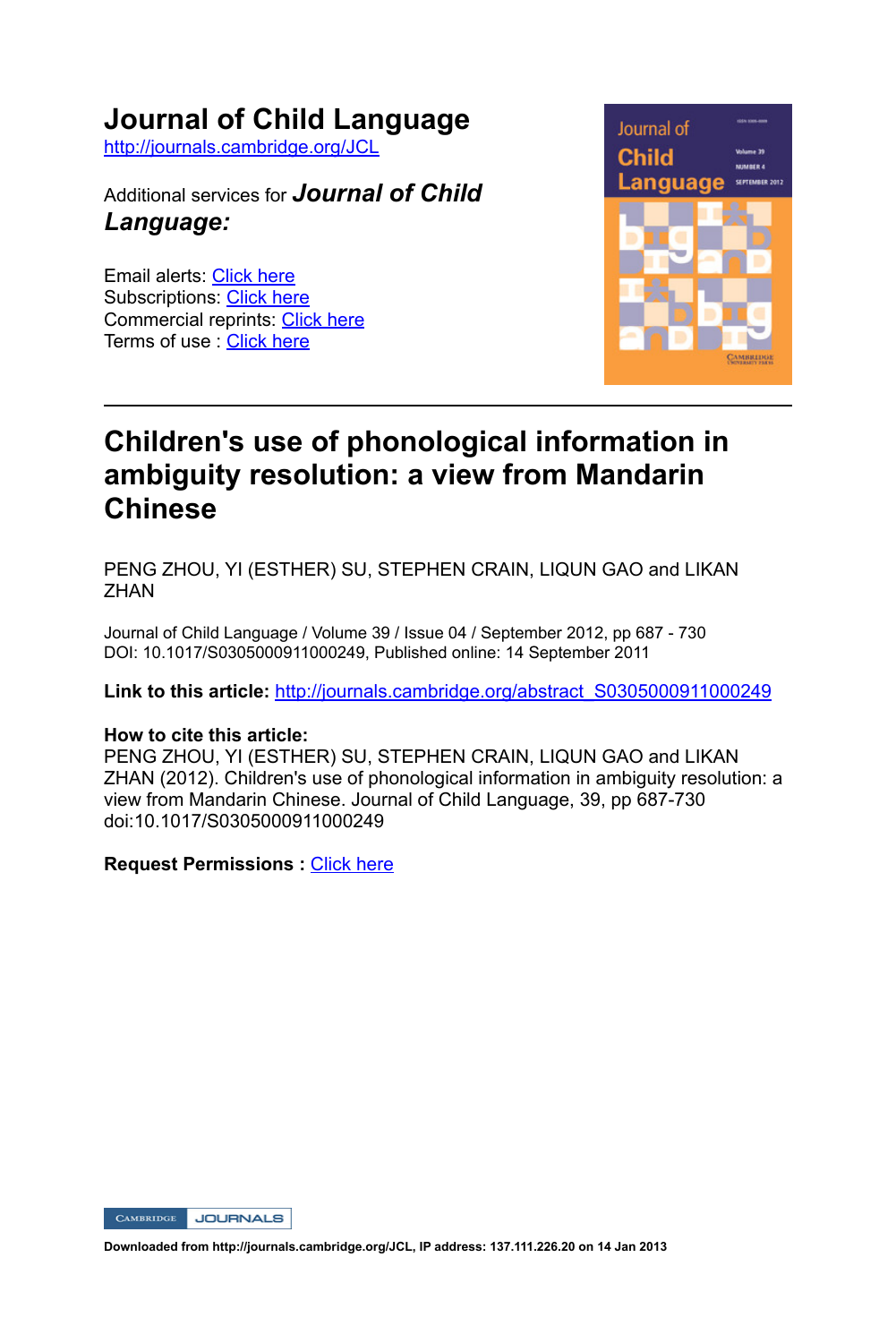## Children's use of phonological information in ambiguity resolution: a view from Mandarin Chinese\*

PENG ZHOU, YI (ESTHER) SU AND STEPHEN CRAIN

Macquarie University

#### AND

## LIQUN GAO AND LIKAN ZHAN

Beijing Language and Culture University

(Received 27 September 2010 – Revised 24 January 2011 – Accepted 3 June 2011 – First published online 14 September 2011)

### ABSTRACT

How do children develop the mapping between prosody and other levels of linguistic knowledge ? This question has received considerable attention in child language research. In the present study two experiments were conducted to investigate four- to five-year-old Mandarin-speaking children's sensitivity to prosody in ambiguity resolution. Experiment 1 used eye-tracking to assess children's use of stress in resolving structural ambiguities. Experiment 2 took advantage of special properties of Mandarin to investigate whether children can use intonational cues to resolve ambiguities involving speech acts. The results of our experiments show that children's use of prosodic information in ambiguity resolution varies depending on the type of ambiguity involved. Children can use prosodic information more effectively to resolve speech act ambiguities than to resolve structural ambiguities. This finding suggests that the mapping between prosody and semantics/pragmatics in young children is better established than the mapping between prosody and syntax.

<sup>[\*]</sup> This research was partially supported by the Macquarie Centre for Cognitive Science Postgraduate Grant to Peng Zhou, and the Chinese National Social Science Grant 09BYY022 to Liqun Gao. We are grateful to two anonymous reviewers and the action editor for their insightful comments and suggestions on an earlier version of the article. We would also like to thank the children and adults who took part in the experiments for their time and patience. Address for correspondence: Peng Zhou, ARC Centre of Excellence in Cognition and its Disorders, Macquarie University, Sydney, NSW 2109, Australia. tel:  $+6$ 1 2 9850 6735; fax:  $+6$ 1 2 9850 6059; e-mail address: peng.zhou@ mq.edu.au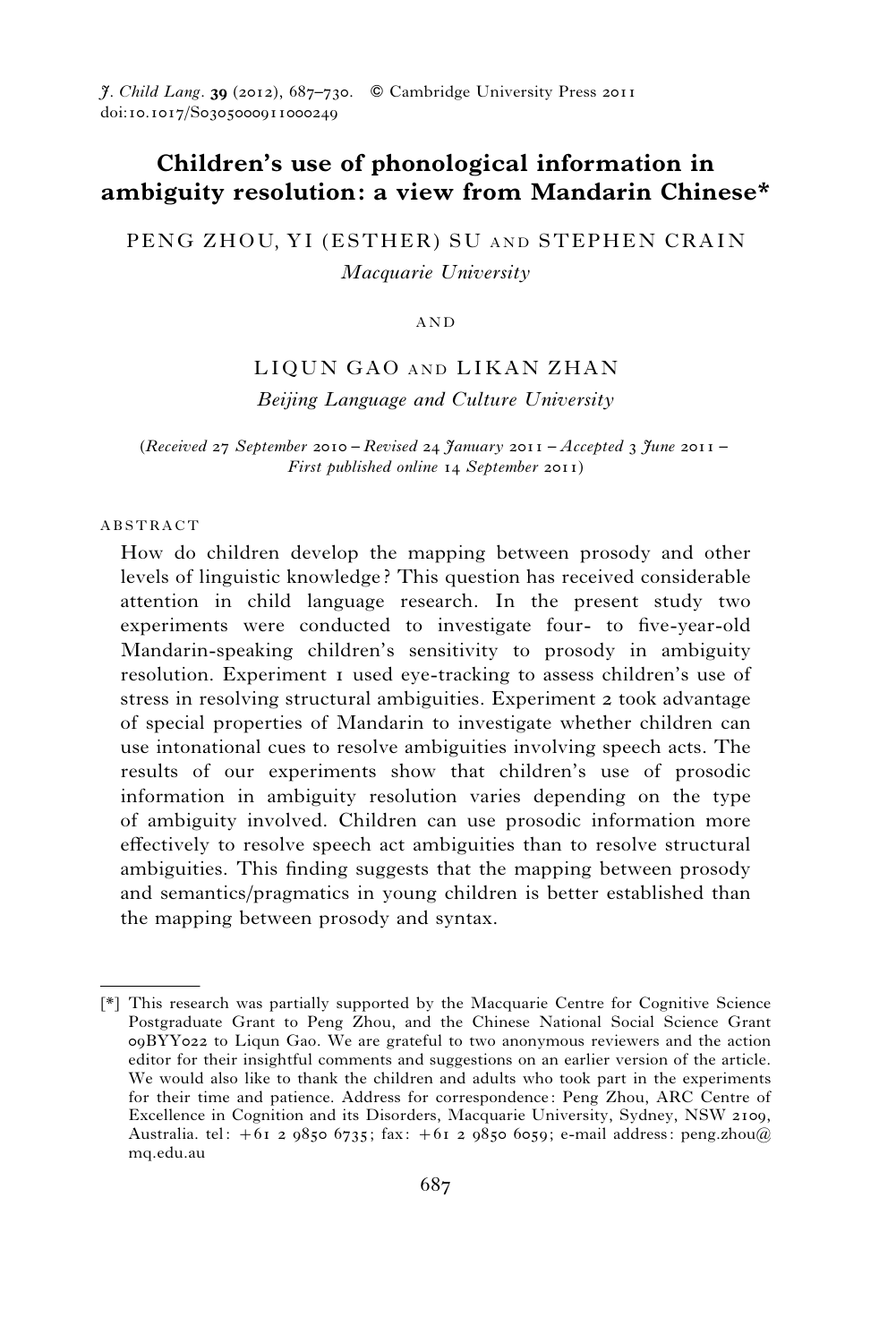#### INTRODUCTION

One of the main goals of research in child language is to understand how children develop the mapping between phonology and other levels of linguistic knowledge (e.g. syntax, semantics and pragmatics). Understanding children's mastery of the interface between phonology and other parts of the language apparatus is crucial for modelling the human language processing system, for example in understanding the role prosody plays in sentence production and comprehension. There have been a few production studies of children's use of prosodic information, and the conclusion seems to be that children are as proficient as adults in their use of prosody in production (Cutler & Swinney, 1987; Hornby & Hass, 1970; MacWhinney & Bates, 1978; Wells, Peppé & Goulandris, 2004). For example, a study of four-year-old  $children's$  productions revealed adult-like use of stress<sup>1</sup> in describing sequences of pictures (Hornby  $\&$  Hass, 1970). Further confirmation is summarized in Cutler and Swinney (1987).

Much previous research has assessed children's use of prosodic information in sentence comprehension. These studies have yielded mixed results. In an extended review of the use of prosody in first language acquisition, Speer and Ito (2009) concluded that children perform poorly in comprehension. Young children have been found to differ from older children and adults in three areas of research: (a) in establishing phrasal groupings (Choi  $\&$ Mazuka, 2003; Halbert, Crain, Shankweiler & Woodams, 1995); (b) in resolving ambiguities of phrasal attachment (Snedeker & Trueswell, 2001; Snedeker & Yuan,  $2008$ ; and (c) in associating focus particles with appropriate expressions (Gualmini, Maciukaite & Crain, 2002; Halbert et al., 1995; Höhle, Berger, Müller, Schmitz & Weissenborn, 2009; Hüttner, Drenhaus, van de Vijver & Weissenborn, 2004; Szendröi, 2004). Taken together, the findings of previous research invite the conclusion that, although young children process prosodic information, and use prosodic information correctly in their productions, they are able to use such information much less effectively than older children and adults in deciding on the intended interpretation of sentences spoken to them.

Maratsos (1973) found poor performance by three- and four-year-old children in understanding the role of stress in fixing the reference of stressed pronouns, and Solan (1980) found that even older children experienced difficulties in fixing the reference of stressed pronouns. This asymmetry in production versus comprehension is paradoxical, since in most other aspects of language acquisition, comprehension far outstrips production.

Cutler and Swinney (1987) suggested that the paradox could be resolved if sensitive on-line measures were used in studies of children's knowledge of

<sup>[1]</sup> Stress refers to the relative prominence of a particular syllable, word or phrase in a certain prosodic structure. Throughout the article, stress is indicated by capital letters.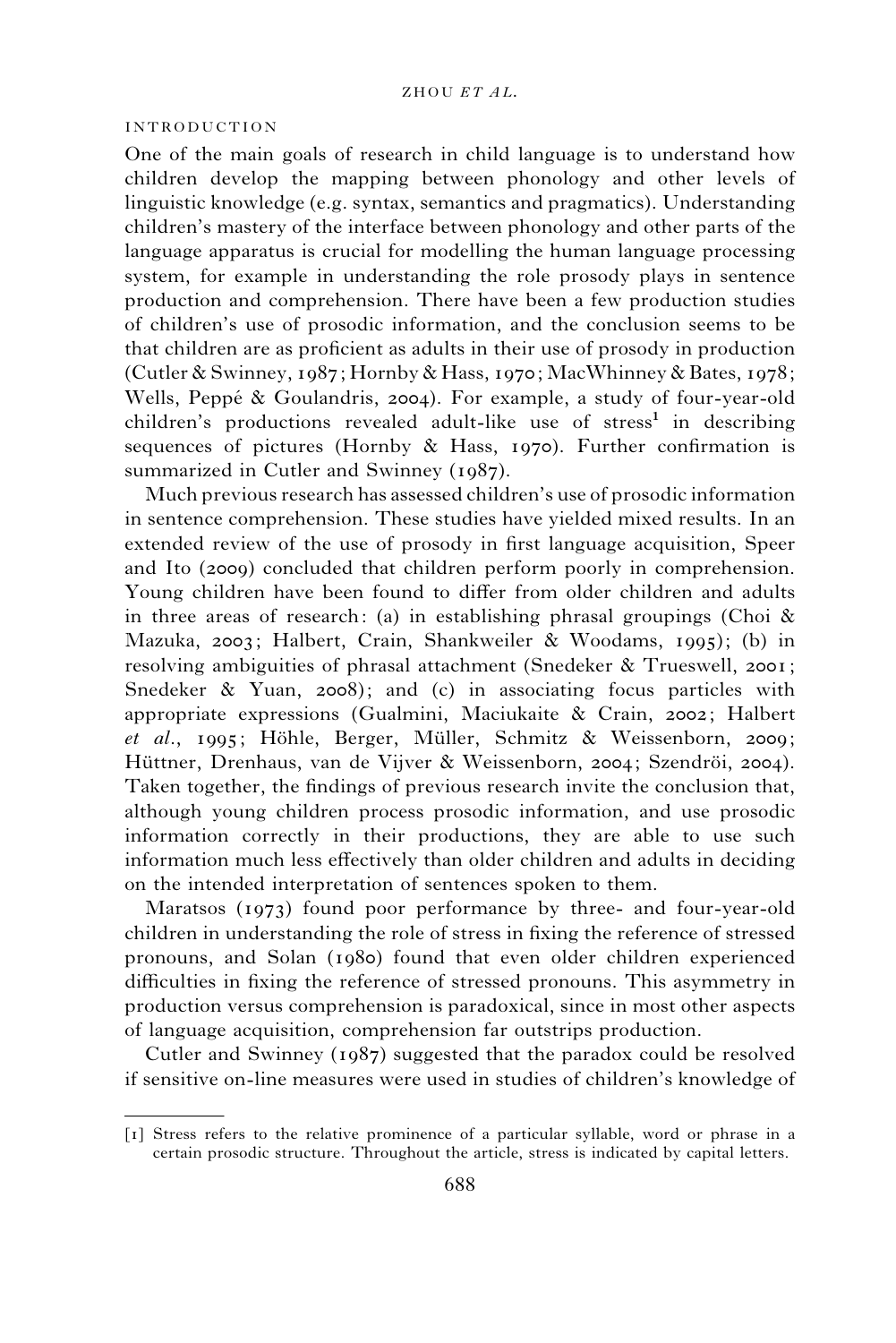the interface relations between phonology and syntax in comprehension. This prediction was only partially confirmed, however. On-line studies (such as eye-movement recording) have revealed children's sensitivity to phonological cues in language comprehension, as compared to off-line measures (e.g. Snedeker & Yuan, 2008; Höhle et al., 2009). But even studies using on-line measures have not consistently found that children are able to utilize these cues in making decisions about which interpretations to keep, and which to discard, for a majority of linguistic constructions.

As noted, negative conclusions about children's use of prosody in comprehension have been obtained in experimental investigations of children's use of stress to identify the linguistic expressions that speakers associate with focus particles. The earliest study of this was by Halbert et al. (1995), who investigated three- to six-year-old English-speaking children's sensitivity to prosodic cues in understanding ambiguous sentences with the focus particle only. Consider sentence (1), for example.

(1) Bill only gave a banana to Sue.

In this sentence, the focus particle *only* can be associated either with the direct object a banana or with the indirect object Sue. These different associations yield different truth conditions. Prosodic cues can mark the speaker's intended association. For example, with a stress on a banana, as in Bill only gave A BANANA to Sue, the sentence conveys the meaning that Bill gave a banana, but nothing else, to Sue. On the other hand, with a stress on to Sue, as in Bill only gave a banana TO SUE, the sentence conveys the meaning that Bill gave Sue, but no one else, a banana.

In the Halbert *et al.* (1995) study, a group of adults were interviewed. The adults proved to be extremely proficient in using stress to identify the intended interpretations of sentences like (1). However, only thirteen of the thirty-one three- to six-year old children performed at the same level as adults. The other eighteen children tested were apparently unable to use stress at all. These children ignored the stress in determining the interpretations they assigned to sentences. They interpreted all of the test sentences using a default strategy in which the focus particle only was consistently associated with either the direct object or the indirect object. Similar results for four- to five-year-old English-speaking children were obtained by Gualmini et al. (2002). The finding that children are not sensitive to stress in identifying the linguistic expressions associated with focus particles has been replicated for German-speaking children, using the focus particle *auch* (Hüttner *et al.*, 2004), and for Dutch-speaking children, using the focus particle alleen (Szendröi, 2004). A study of European Portuguese by Costa and Szendröi (2006) found that stress did not suffice for correct comprehension by three- to five-year-olds, whereas syntactic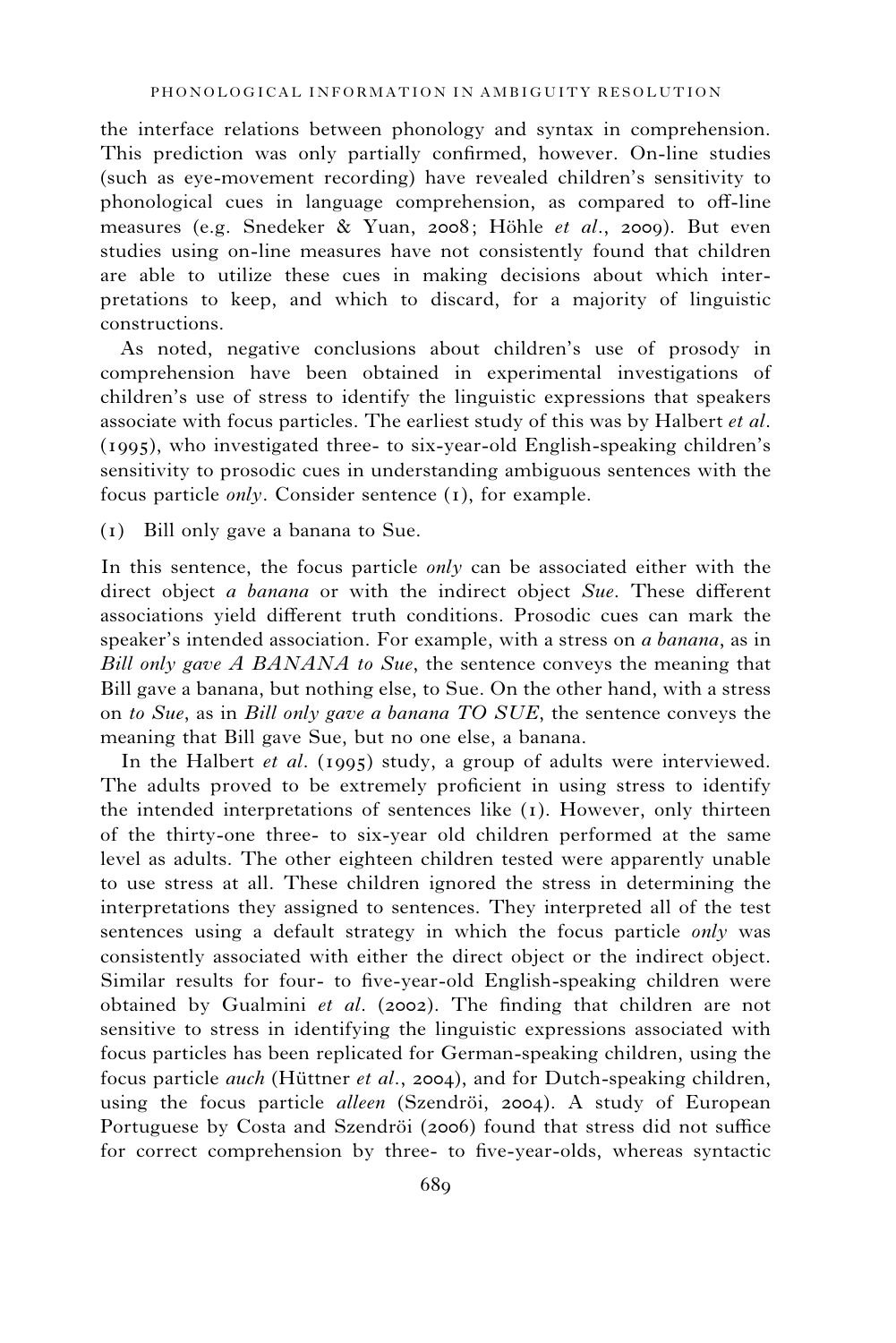cues (i.e. scrambling) led to adult-like performance in resolving ambiguities involving focus particles.

A more positive result was reported in a recent study by Höhle et al. (2009). These researchers used an on-line technique, eye-tracking, to investigate how German-speaking children interpret sentences with the accented and unaccented focus particle *auch*, and found that children exhibited adult-like comprehension, in contrast to previous studies like Hüttner et al.  $(2004)$ .

Another sentence-level phenomenon involving prosody is the construction of constituents. Consider the examples in (2).

- (2) a. Bill gave/threw her cat food.
	- b. Bill gave/threw her cat FOOD.
	- c. Bill gave/threw her CAT food.

As (2) illustrates, sequences of words with verbs like give and throw are sometimes ambiguous between a double object construction where the cat was given food, or a compound noun construction where some woman or girl was given cat food. In English, stress is used to disambiguate, so (2b) is analyzed as a double object construction, and (2c) as a compound noun construction. Halbert *et al.* (1995) conducted an experiment with eighteen children between the ages of  $3$ ;  $\circ$  and  $5$ ;  $\circ$  to see if they used stress as the basis for deciding how sequences of words were grouped together. Children's success in using stress was verb-specific. Most children used stress as a cue to assign the appropriate phrasal structure with the verb throw, but less than half were successful with the verb give. A subsequent study by Choi and Mazuka (2003) also found that young Korean-speaking children were unable to use prosody to resolve structural ambiguities (what they call phrasal grouping ambiguities). It is worth noting that children in the Choi and Mazuka study were able to use prosody to resolve ambiguities at the word level, i.e. word-segmentation ambiguities.

Another sentence-level ambiguity can often be resolved using prosodic information, namely the attachment of prepositional phrases. Snedeker and Trueswell (2001) investigated whether four- to five-year-old Englishspeaking children can use prosodic cues to disambiguate sentences like (3).

(3) Tap the frog with the flower.

There are two possible attachments of the preposition phrase with the flower in (3). It can be associated either with the verb  $ta\phi$  or with the noun phrase the frog. When it is associated with the verb  $tap$ , the sentence conveys the instruction to 'tap the frog using the flower', the instrument reading. When it is associated with the noun phrase the frog, the sentence conveys the instruction to 'tap the frog that has the flower', the modifier reading. Prosodic cues can be used to distinguish between these two interpretations.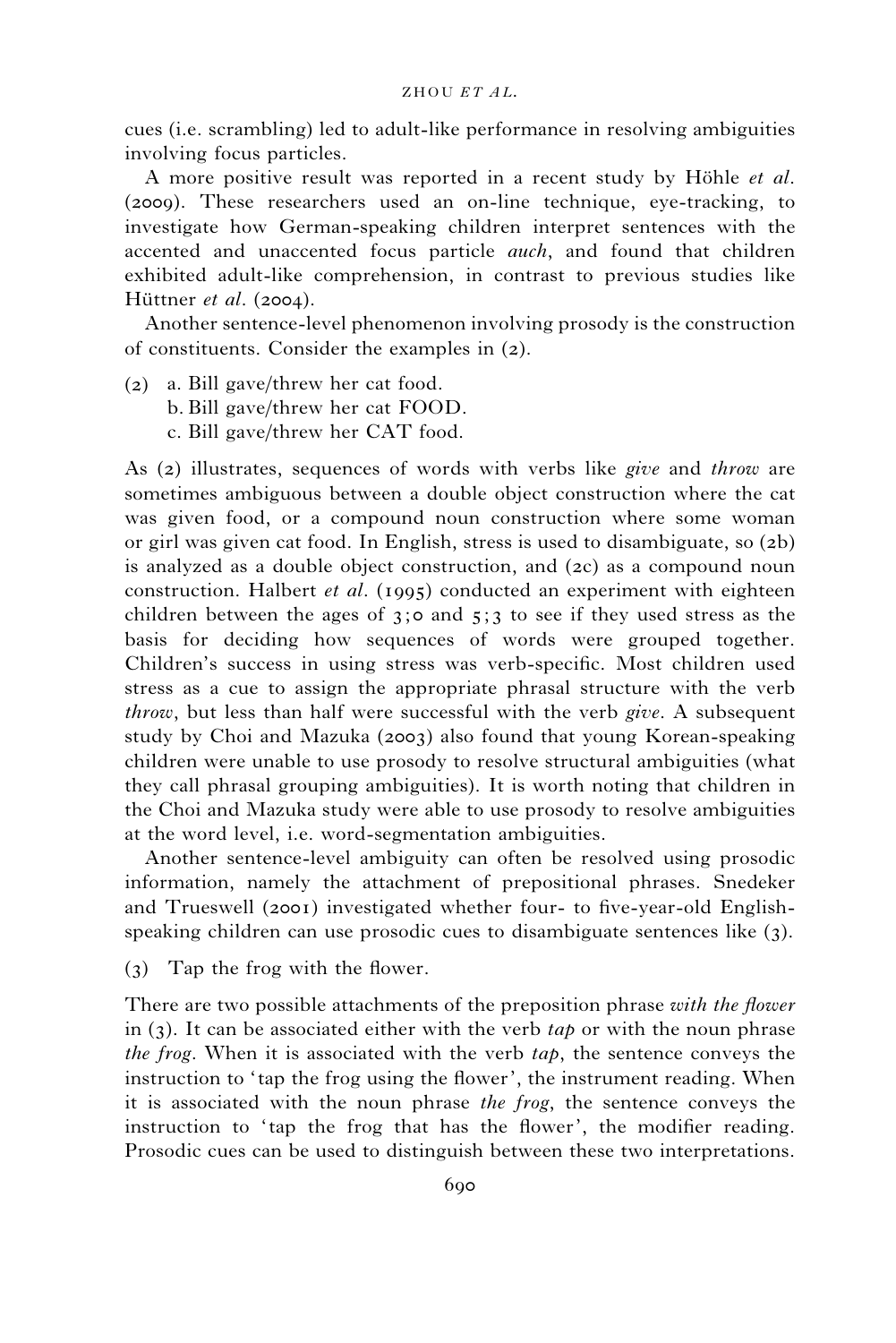A prosodic boundary between *frog* and with, as in  $[tap$  the *frog*] [with the flower], encourages the instrument reading. By contrast, a prosodic boundary between tap and the, as in  $[tap]$  [the frog with the flower], encourages the modifier reading. In the Snedeker and Trueswell study, children were presented auditorily with either of these two prosodic versions of the test sentences and they were asked to act upon objects in the experimental workspace, based on their interpretation of the sentences. Children did not respond differently to the two versions of the test sentences.

Snedeker and Yuan (2008) hypothesized that children's failure to use prosodic cues to resolve ambiguities might have been masked, at least in part, by features of the experimental design. In the Snedeker and Trueswell (2001) study, for example, prosody was manipulated within subjects, so each child listened to both versions of the test sentences in the same experimental session. Snedeker and Yuan reasoned that this design might have caused a contamination effect, that is, a strong tendency to perseverate across trials could easily wipe out a small or fragile effect of prosody. To investigate this possibility, the Snedeker and Yuan study used a blocked experimental design in which half of the subjects heard the instrument version of the sentences (i.e. with a prosodic boundary between *frog* and with, like [You] can feel the frog] [with the feather]) in the first session of the experiment, and then heard the modifier version (i.e. with a prosodic boundary between feel and the, as in  $\lceil You\ can\ feel\lceil$  [the frog with the feather]) in the second session. For the other half of the children, the sentences were presented in reverse order. As in the Snedeker and Trueswell study, the task was to act upon objects based on the spoken sentences, and children's eye-movements were recorded. The finding was that children responded differently to the two versions of the test sentences and they looked more to the intended object based on the prosodic information provided. Children were able to use the prosodic boundary as a cue in selecting the intended interpretation.

Another linguistic phenomenon in which prosody plays a role is in contrastive meanings. For example, when adults hear the adjective  $+$  noun expression 'red butterfly' with a stress on the adjective, as in  $RED$  butterfly, they infer the existence of at least one non-red butterfly in the context. By contrast, when the stress is on the noun, as in *red BUTTERFLY*, adults infer that the context contains at least one other red entity, in addition to at least one red butterfly. An eye-tracking study by Sekerina and Trueswell (in press) revealed that Russian-speaking children used the prosodic cues of stress on the adjective (as in RED butterfly) to facilitate identification of the intended referent, but only when the adjective and noun were adjacent. If a verb intervened between the adjective and the noun, an early contrastive stress did not facilitate the identification of the intended referent.

It seems that children's knowledge of the role of prosody in sentence comprehension is more likely to be revealed in studies using on-line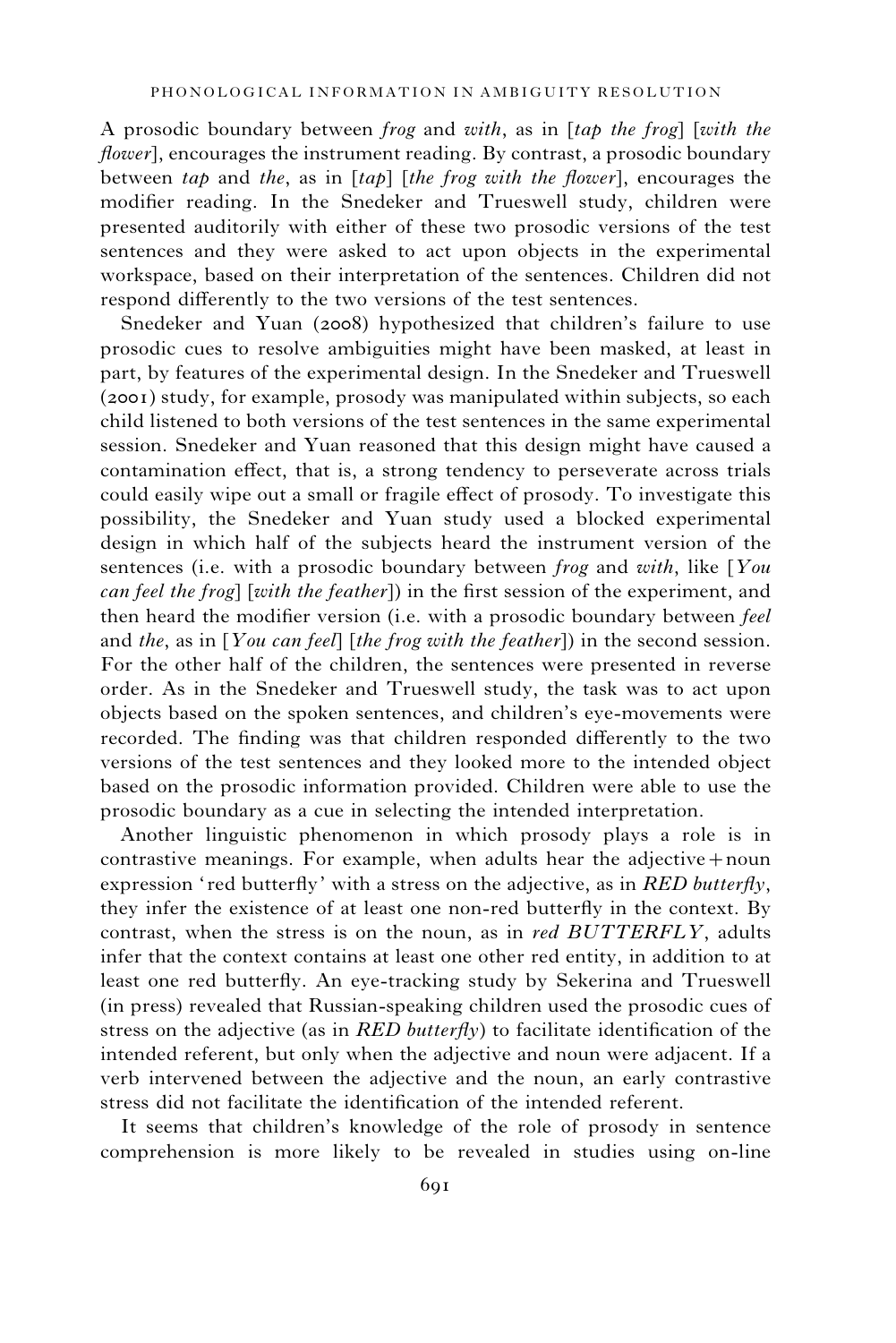methodologies like eye-tracking. As compared to off-line methodologies, like picture-selection and judgement tasks, eye-tracking is a more sensitive testing paradigm to demonstrate children's comprehension abilities. The recording of children's eye-movements during spoken language comprehension offers a fairly direct, real-time indication of the child's attentional state during spoken language comprehension. Under most natural circumstances, one can assume that where the child is looking reflects what he or she views as relevant to the task and to the ongoing comprehension process (Trueswell, 2008; Trueswell & Gleitman, 2007). The basic premise behind this paradigm, as discussed by Tanenhaus (e.g. Tanenhaus, 2007), is that by measuring how visual–attentional states line up in time with the successive arrival of words and phrases, researchers can gain insight into the real-time processes by which listeners organize utterances structurally and semantically, and how they map these representations onto the events and objects they denote. To accept this link between eye-movement and interpretation, one need only believe that, to a useful approximation, the mind is going where the eye is going (e.g. Trueswell  $\&$ Gleitman, 2007).

Therefore, the first experiment in the present study used an eye-tracking methodology to investigate the extent to which four- to five-year-old Mandarin-speaking children use stress to resolve ambiguities related to focus particles. Given the fact that previous off-line judgement tasks failed to find a prosodic effect in children's resolution of structural ambiguities, we wanted to use this on-line task to maximize the chances of detecting Mandarin-speaking children's sensitivity to stress in resolving structural ambiguities. The second experiment used a Question–Statement task to look at children's use of prosody in resolving another type of ambiguity, namely ambiguities involving different speech acts (i.e. asking a question versus making a statement). Since this ambiguity involves the pragmatic use of prosody, i.e. prosody is used to distinguish between two basic communicative acts, we felt that it would be more natural to test children in an act-out context. In addition, previous studies of children's development of pragmatic knowledge show that children from 2;6 to 3;0 easily comprehend the illocutionary force of utterances (i.e. whether the utterance expresses a request, a  $\frac{v}{g}$  question, an offer and so on) (Bara & Bucciarelli, 1998; Bernicot & Legros, 1987; Bucciarelli, Colle & Bara, 2003; Reeder, 1980). Given this finding, we believe that children's sensitivity to prosody in resolving this type of ambiguity should be detected, even using an off-line judgement task. The two experiments reported here comprise the first investigations of Mandarin-speaking children's use of prosodic information in sentence comprehension. In the next section we discuss the kind of ambiguity investigated in Experiment 1.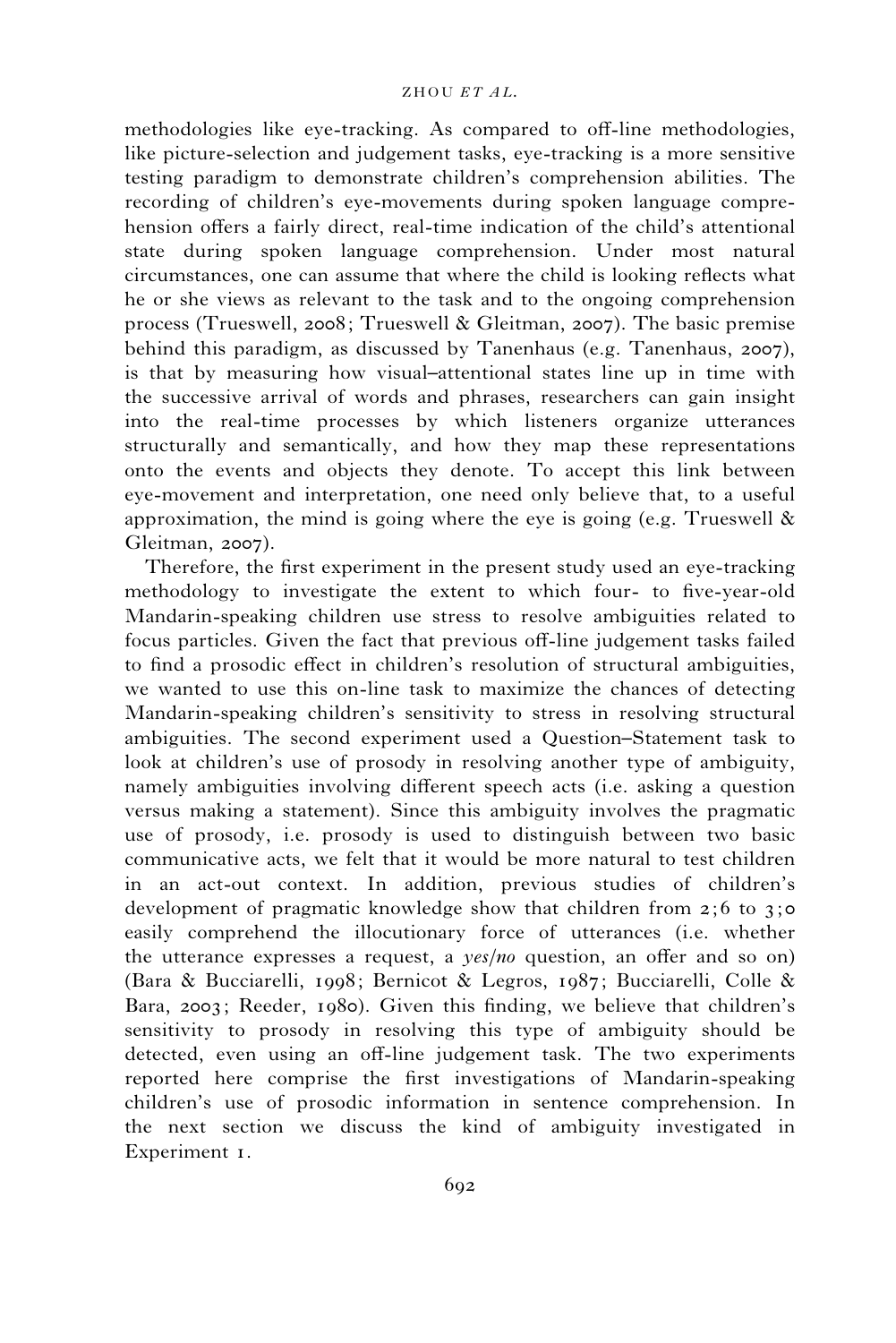PHONOLOGICAL INFORMATION IN AMBIGUITY RESOLUTION

HOW STRESS IS USED TO RESOLVE SYNTACTIC AMBIGUITIES IN MANDARIN

In Mandarin Chinese, the acoustic correlates of stress are mainly the duration and the high point of the pitch contour of the critical words. It is realized by expanding the pitch range and duration of the accented words (Garding, 1987; Jin, 1996; Wang, Lu¨ & Yang, 2002; Xu, 1999; Zhong, Wang & Yang, 2001).

One characteristic of focus particles is that they associate with a unique expression in a sentence. This expression is called the focus element. Syntactically, the focus particle  $zhivou'$  only' can only associate with elements in its c-command domain<sup>2</sup> (e.g. Jackendoff, 1972; Reinhart, 2004; 2006). Semantically, the interpretation of a focus expression invokes a set of alternatives to the focus element. These alternatives are presupposed, in the sense that they should have already been introduced in the discourse context (Horn, 1969; Kiss, 1998; Krifka, 1991; Rooth, 1985; 1992). Consider sentence (4), for example. The particle de in the sentence is a possessive marker.

- (4) Zhiyou Yuehan de pingguo shi hongde. only John DE apple is red 'Only John's apple is red.'
	- a. Only [John's apple] $_F$  is red. b. Only  $[John]_F$ 's apple is red.

In this sentence, the focus particle *zhiyou* 'only' can associate either with the entire subject noun phrase (NP) Yuehan de pingguo 'John's apple', as in (4a), or with the modifier of the subject NP Yuehan 'John', as in (4b). There are two possible focus elements because both phrases are in the c-command domain of the focus particle. (Throughout the article, the focus element is indicated by F-brackets.) If  $\chi hivou$  ' only' is associated with the entire subject NP Yuehan de pingguo 'John's apple', the sentence conveys the meaning that John's apple is red and nothing else is red, as in (5). If zhiyou 'only' is associated with the modifier Yuehan 'John', the sentence conveys the meaning that John' s apple is red and no one else's apple is red, as represented in  $(6)$ .<sup>3</sup> As noted earlier, the contrast sets are presupposed.

<sup>[2]</sup> Two definitions of the c-command relation are generally accepted. One is Reinhart's (1976), that is, node A c-commands node B if neither A nor B dominates the other and the first branching node which dominates A dominates B; and the other is Aoun and Sportiche's (1983), namely, A c-commands B, iff every maximal projection dominating A dominates B, and A does not dominate B.

<sup>[3]</sup> Another reading is possible in English, though not in Mandarin Chinese. On this reading the only thing that belongs to John and is red is his apple. Adult speakers of Mandarin Chinese do not assign this reading to the sentence.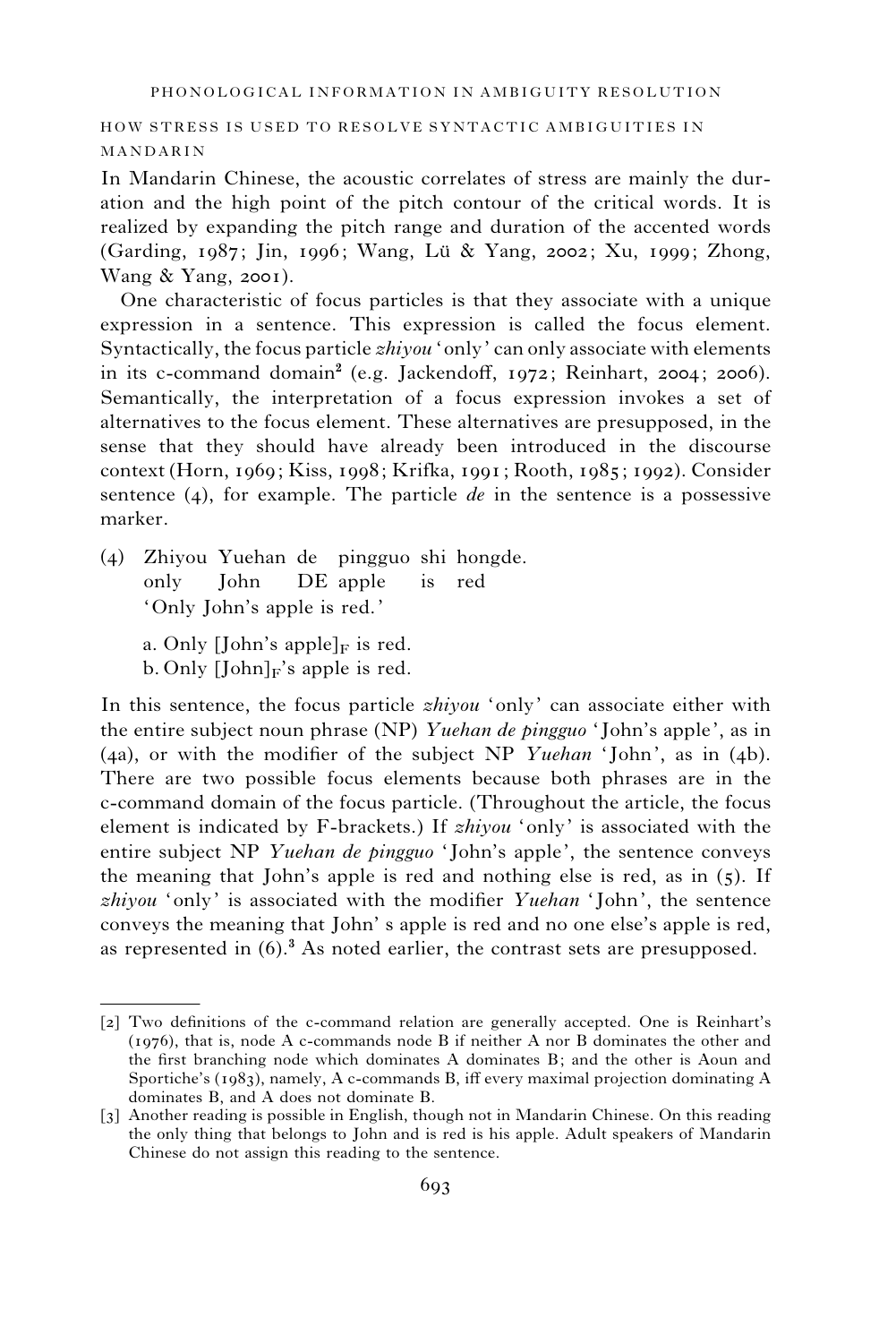- (5) John's apple is red, and nothing else (in the discourse context) is red.
- (6) John's apple is red, and no one else's apple (in the discourse context) is red.

For our purposes, the point is that prosody provides the necessary information to disambiguate between the two interpretations. Specifically, a stress on the head noun *pingguo* 'apple', as in  $(7)$ , encourages the interpretation in  $(5)$ ; and a stress on the modifier Yuehan 'John', as in  $(8)$ , encourages the interpretation in  $(6)$ .<sup>4</sup>

- (7) Zhiyou Yuehan de PINGGUO shi hongde. only John DE apple is red 'Only John's APPLE is red.'
- (8) Zhiyou YUEHAN de pingguo shi hongde. only John DE apple is red 'Only JOHN's apple is red.'

The first experiment was designed to see whether Mandarin-speaking children use stress to distinguish between these two interpretations.

## EXPERIMENT 1

METHOD

#### Participants

We tested forty-four monolingual Mandarin-speaking children between the ages of 4; 1 and 4; 10 (mean = 4; 5). The child participants were recruited from the kindergarten at Beijing Language and Culture University. They had no reported history of speech, hearing or language disorders. In addition, thirty-eight Mandarin-speaking adults were tested for comparison. All of the adult controls were students at Beijing Language and Culture University. They had no self-reported speech or hearing disorders. They ranged in age from 23 to 27, with a mean age of 25.

<sup>[4]</sup> We conducted a survey of twenty Mandarin-speaking adults to see what their interpretation of sentences like (4) is without stress. In the interview, subjects read sentences like  $(4)$  in its written form and were then asked to tell us the meanings of these sentences. The finding was that all the twenty adults interpreted sentences like (4) as having the meaning where the focus particle is associated with the modifier. For example, we found that all twenty adults interpreted sentence (4) as having the meaning that John is the only person whose apple is red. In other words, subjects interpreted the sentences without stress as having the same meaning as their counterparts with a stress on the modifier. Based on this finding, we know that the default reading of Experiment 1 sentences is the one in which the focus particle is associated with the modifier.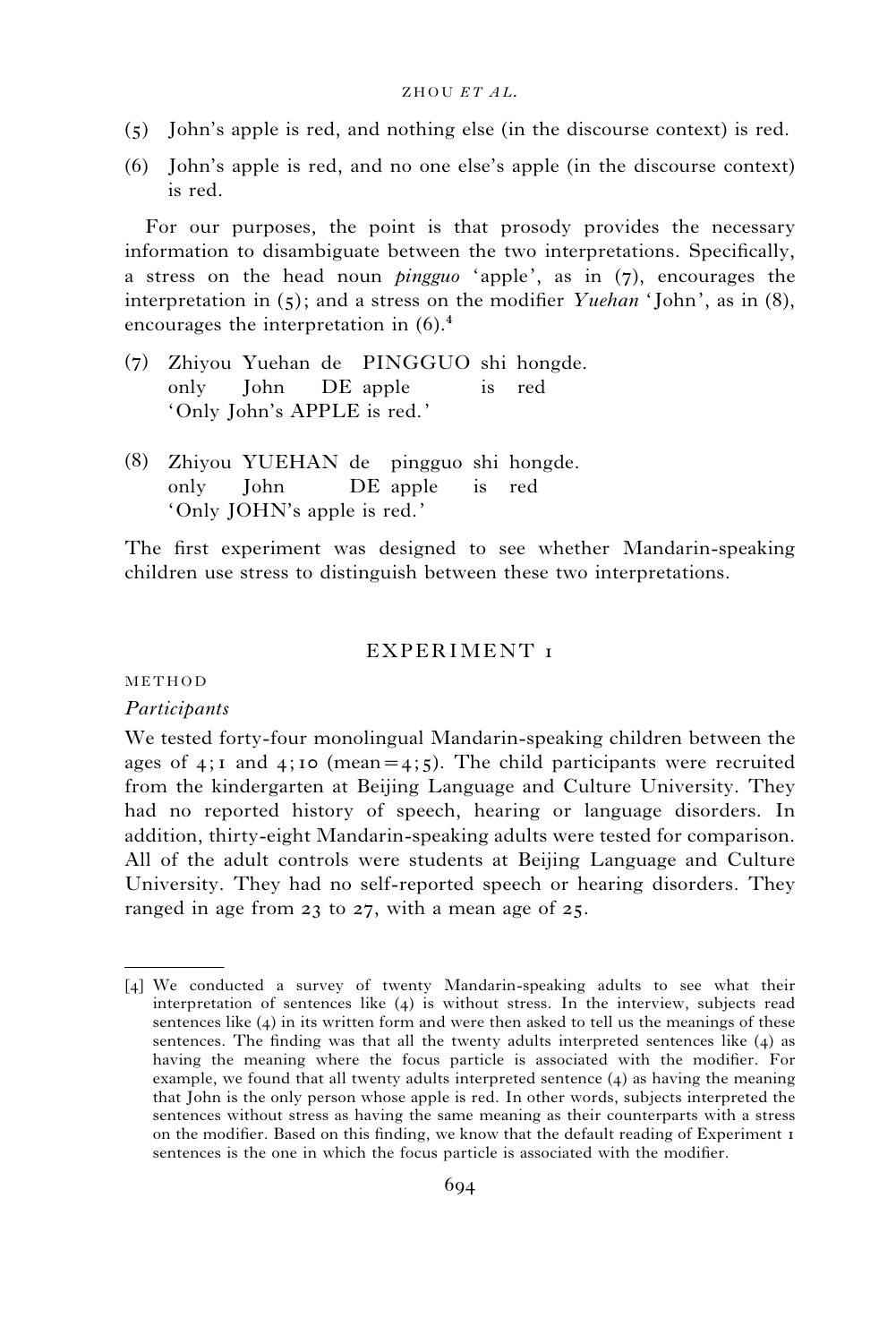## Procedures and materials

Both children and adults were tested using the visual world paradigm (Tanenhaus, Spivey-Knowlton, Eberhard & Sedivy, 1995). Two versions of this paradigm have to date been successfully used with children, one in which participants were asked to act upon objects based on spoken instructions (e.g. Trueswell, Sekerina, Hill & Logrip, 1999; Snedeker & Trueswell, 2004; Snedeker & Yuan, 2008) and the other in which participants were asked to decide whether a spoken sentence accurately described a visually co-present picture (e.g. Arnold, Brown-Schmidt & Trueswell, 2007). In this study we adopted the second version. Participants' eye-movements were recorded using an EyeLink 1000 eye-tracker (by SR Research Ltd., Mississauga, Ontario, Canada) interfaced with a PC computer. The EyeLink 1000 allows remote eye-tracking, without a head support. The sampling rate was 500 Hz. The picture stimuli were displayed on the monitor. Spoken test sentences were presented to the participants through the PC connected to two external speakers. Though the eye-tracker doesn't require head stabilization, the child participants were still held by an adult experimenter, and they leaned slightly back in a chair in front of the monitor. This manoeuvre was taken to reduce back and forth movements by the child participants.

The picture stimuli were always about two characters, Xiaoming and Xiaohong, who are familiar to most children of this age. Xiaoming is a stereotypical boy's name and Xiaohong is a stereotypical girl's name in Chinese. The two characters also had stereotypical boy and girl appearances, for example, the girl character Xiaohong wears her hair in two braids, as in Figure 1.

In the pictures, both characters had two objects. One character had two objects that neither shared form nor colour (target character), and the other character had the same objects as the target character, but the two objects matched in colour (contrastive character). In Figure 1, for example, both Xiaoming (left) and Xiaohong (right) had scissors and a clock. Xiaoming's scissors and clock were different in colour (i.e. green scissors and yellow clock), but Xiaohong's scissors and clock were the same colour (i.e. yellow). So in the example, Xiaoming is the target character and Xiaohong is the contrastive character.

The test sentences were always about the target character. In the test sentences, the referent of the subject phrase was the object that the target character had that matched in colour with the two objects that the contrastive character had (e.g. the yellow clock of Xiaoming). All the object phrases used in the test stimuli are disyllabic in Mandarin Chinese. For example, the corresponding sentence to the example picture stimulus is  $(q)$ .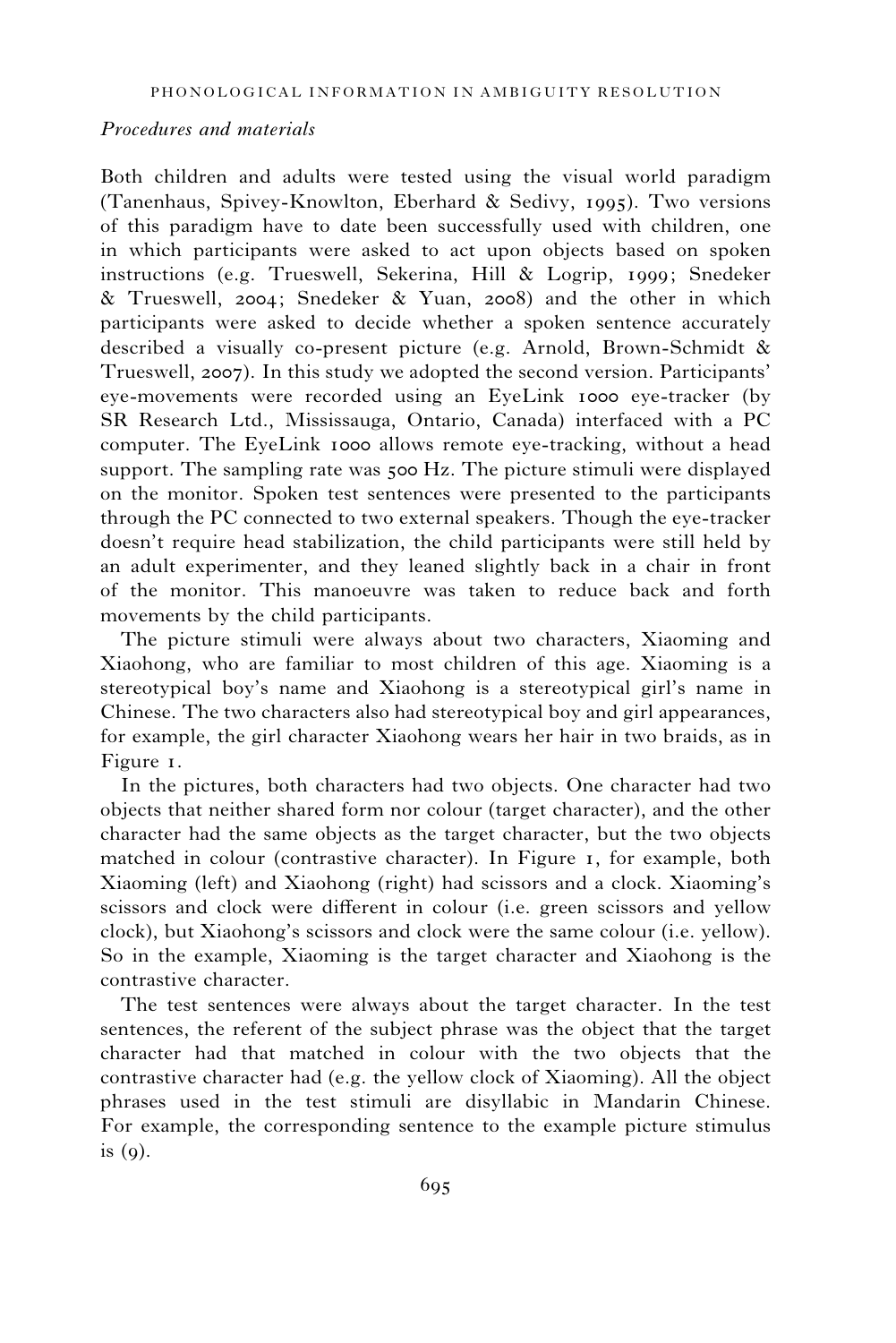

Fig. 1. (Colour online at http://journals.cambridge.org/jcl) Example of picture stimuli presented to participants (boy character on the left).

- (9) Zhiyou Xiaoming de naozhong shi huangsede. only Xiaoming DE clock is yellow 'Only Xiaoming's clock is yellow.'
	- (a) Xiaoming's clock is yellow; nothing else (in the discourse context) is yellow.
	- (b) Xiaoming's clock is yellow; no one else's clock (in the discourse context) is yellow.

As discussed above, sentences of this type are ambiguous. In sentence (9), for example, the focus particle  $\hat{z} \hat{h} \hat{i}$  and  $\hat{j}$  can be associated either with the subject NP (i.e. *Xiaoming de naozhong* 'Xiaoming's clock') or the modifier of the subject NP (i.e. *Xiaoming* 'Xiaoming'), thereby yielding two interpretations as in (9a) and (9b). But prosodic cues can be used to distinguish between the two readings. To be specific, a stress on the head noun (i.e. naozhong 'clock'), as in Zhiyou Xiaoming de NAOZHONG shi huangsede 'Only Xiaoming's CLOCK is yellow', encourages the interpretation in (9a), and a stress on the modifier (i.e. Xiaoming 'Xiaoming'), as in Zhiyou XIAOMING de naozhong shi huangsede 'Only XIAOMING's clock is yellow', encourages the interpretation in (9b). The pitch contours for Xiaoming de NAOZHONG 'Xiaoming's CLOCK' versus XIAOMING de naozhong 'XIAOMING's clock' are illustrated in Figure 2: stress occurs later in Xiaoming de NAOZHONG 'Xiaoming's CLOCK' than in XIAOMING de naozhong 'XIAOMING's clock'.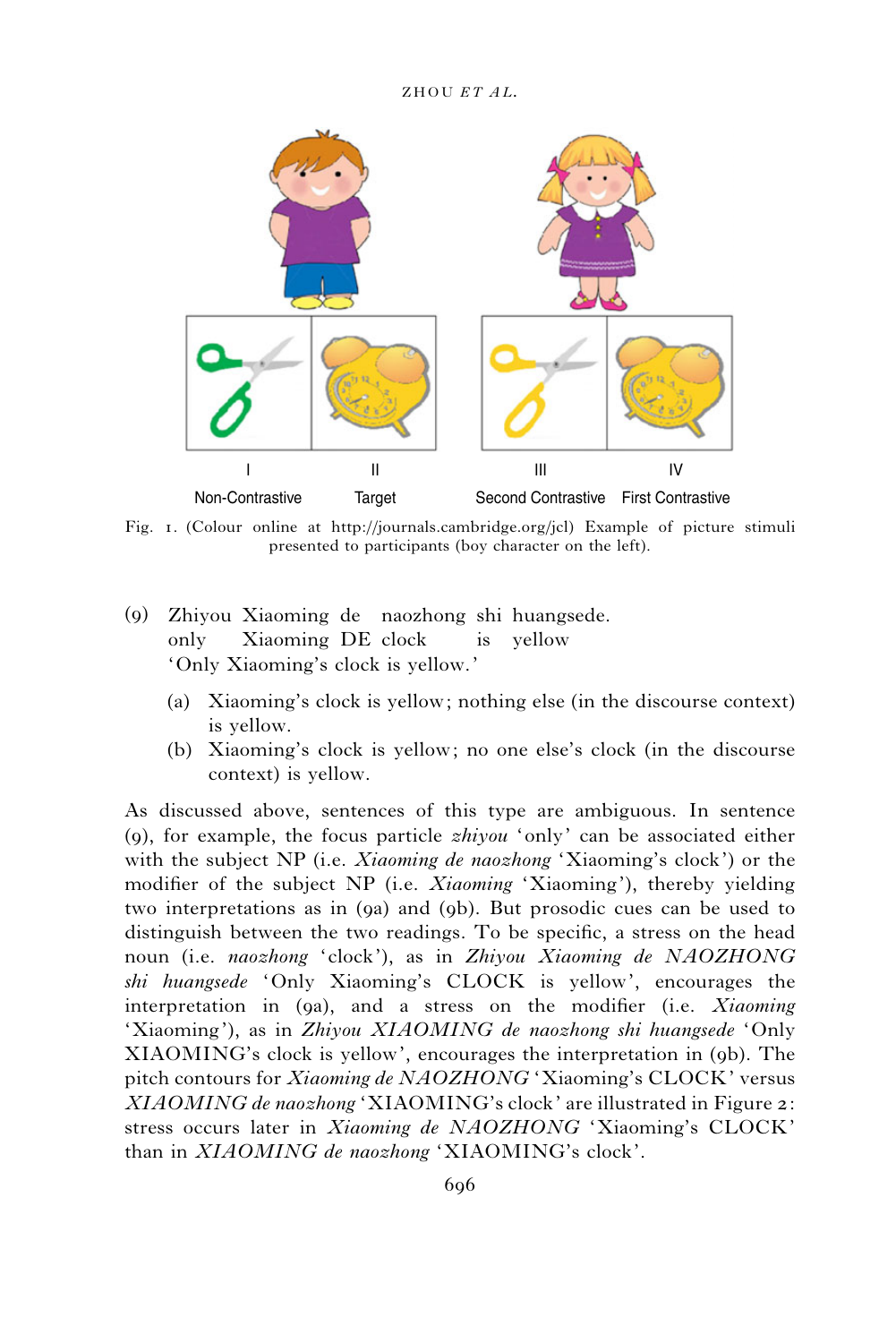

*XIAOMING de naozhong* 'XIAOMING's clock'

Fig. 2. Pitch contours for the noun phrase Xiaoming de naozhong 'Xiaoming's clock' with a stress on the head noun *Xiaoming de NAOZHONG* (upper panel) and with a stress on the modifier XIAOMING de Naozhong (lower panel).

Each test sentence was recorded in two prosodic versions, one with a stress on the head noun and the other with a stress on the modifier noun. We will refer to the two types of sentences as Accent-H condition and Accent-M condition respectively. In order to make the test sentences sound more natural, each test sentence was preceded by a short context. For example, sentence (9) was preceded by a context, as in (10).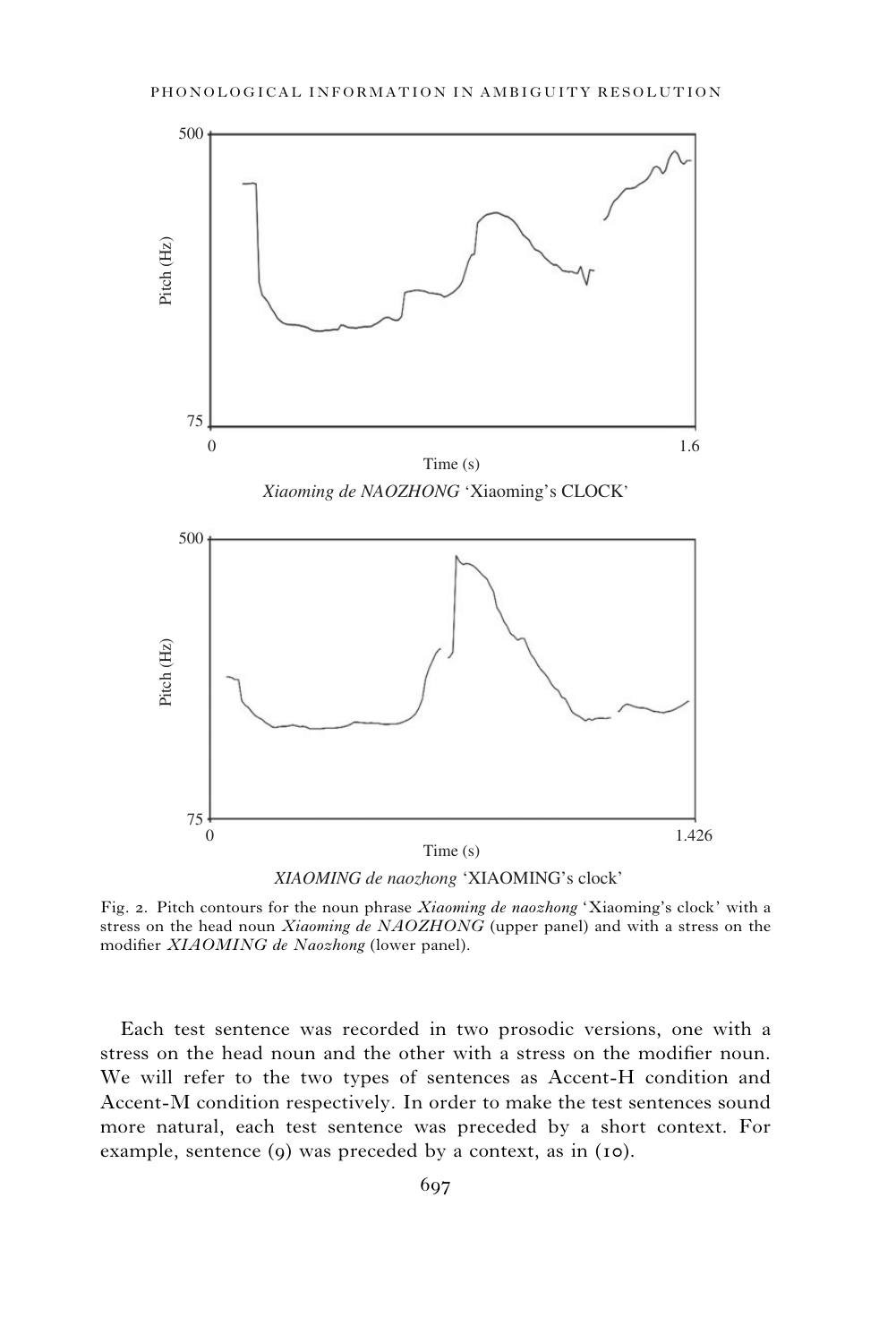#### ZHOU ET AL.

| Sentence segment                                | Mean for<br>Accent-H condition | Mean for<br>Accent-M condition |
|-------------------------------------------------|--------------------------------|--------------------------------|
| Focus particle (e.g. <i>zhiyou</i> 'only')      | $695 \text{ ms}$               | $653 \text{ ms}$               |
| Modifier noun (e.g. <i>Xiaoming</i> 'Xiaoming') | $505$ ms                       | 747 ms                         |
| Possessive marker DE                            | $165$ ms                       | $151$ ms                       |
| Head noun (e.g. <i>naozhong</i> 'clock')        | $835 \text{ ms}$               | $649$ ms                       |
| $BE$ (e.g. shi 'is')                            | 195 ms                         | 201 ms                         |
| Adjective (e.g. <i>huangsede</i> 'yellow')      | $926$ ms                       | 909 ms                         |

TABLE 1. Duration analyses for the spoken sentences

(10) Xiaoming he Xiaohong chuqu mai dongxi. Tamen dou Xiaoming and Xiaohong go buy thing they all mai-le jiandao he naozhong. Wo kankan, zhiyou buy-ASP scissors and clock I look only Xiaoming de naozhong shi huangsede. Xiaoming DE clock is yellow

'Xiaoming and Xiaohong went to buy something. They both bought scissors and a clock. Let me have a look, only Xiaoming's clock is yellow.'

The test sentences were produced by a female native speaker of Beijing Mandarin. She was asked to produce the test sentences in a child-directed manner. The recording was conducted in a sound-treated booth at Beijing Language and Culture University.

In order to control for potential preferences for looking at particular displayed objects, the gender and the position of the target character were counterbalanced across trials. On half of the trials, the boy character (i.e. Xiaoming) served as the target character and on the other half, the girl character (i.e. Xiaohong) served as the target character. In addition, on half of the trials the target character appeared on the left of the picture, and on the other half the target character appeared on the right of the picture.

There were eight test trials. On each trial, participants viewed a picture like that in Figure 1 and listened to a spoken sentence like those in  $(q)$  (with a stress either on the head noun or on the modifier). Their task was to verify whether the spoken sentence was a true description of the picture. Whenever they judged the spoken sentence to be wrong, they were asked to justify their rejections. The spoken sentence started 2000 ms after the appearance of the picture stimulus. Participants' eye-movements were recorded for 6 seconds from the onset of the focus particle *zhiyou* 'only'. The mean length of the spoken sentences was 3315 ms. The mean length of each word of the two types of sentences is illustrated in Table 1 and Figure 3.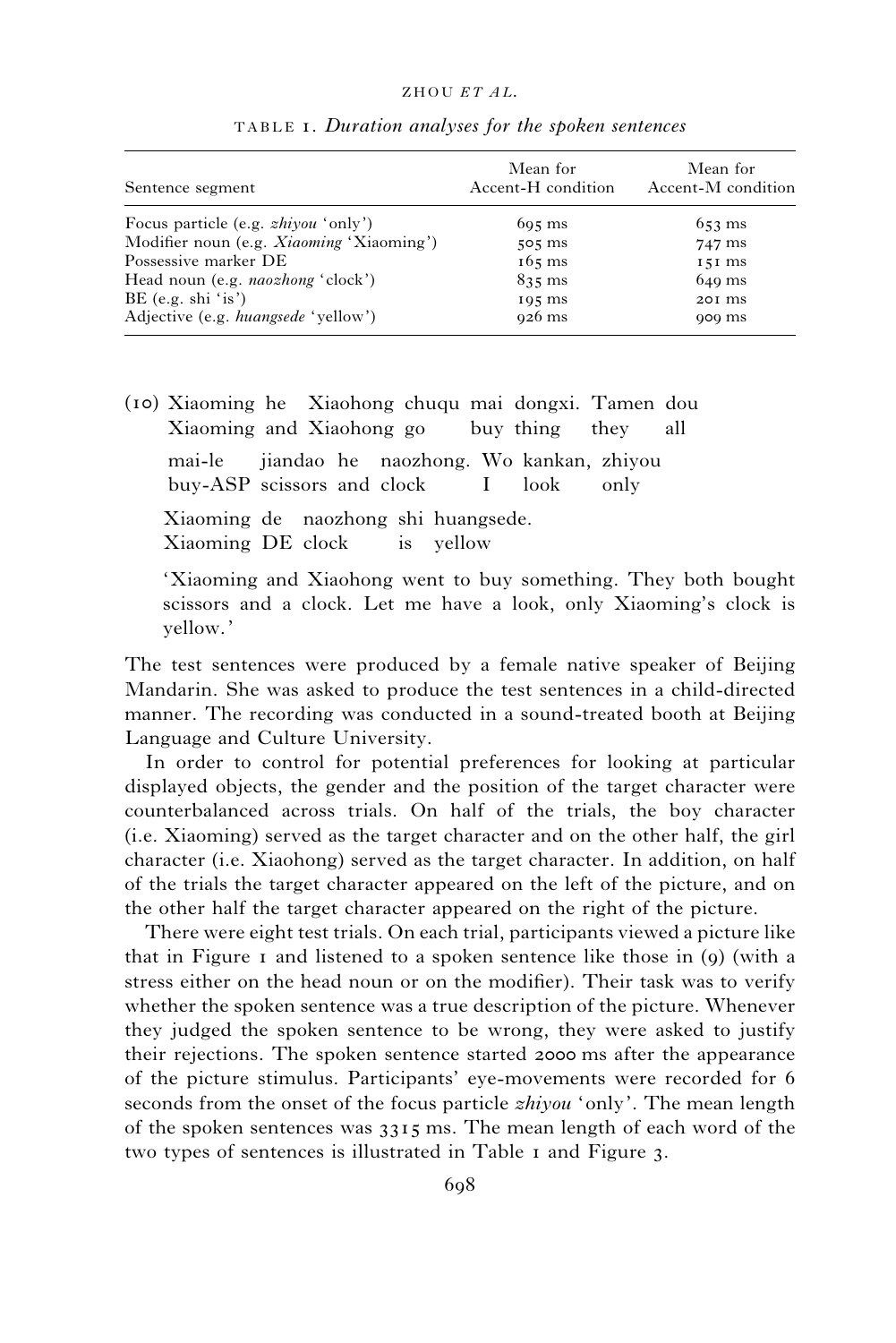

Fig. 3. Time course for the spoken sentences.

Before each trial, a picture of a little star was presented at the centre of the monitor, which anchored the beginning of each trial, and served to capture the participants' attention. This picture gave way to the trial as soon as the participant focused on the centre of the monitor.

Note that the test sentences, with either a stress on the head noun or on the modifier, were always false descriptions of the corresponding pictures. It is known that children tend to accept a test sentence to be true if they don't understand it or are unsure of the answer (Crain & Thornton, 1998). To avoid this possibility, we made all the test sentences false descriptions of the corresponding pictures. In addition, participants were asked to justify their rejections, whenever they judged the test sentences to be wrong. This was used to verify that participants reject the test sentences for the right reasons. This, however, introduced a potential problem, i.e. participants might develop an expectation that all the sentences with the focus particle zhiyou 'only' are false. As a consequence, participants might judge all the test sentences to be false without fully attending to the test sentences. To prevent this problem, eight filler trials were included. The picture stimuli on the filler trials were similar to those on the test trials (i.e. the gender and the position of the target character were counterbalanced across trials), and the spoken sentences on the filler trials had the same structures as the test sentences, but they were always true descriptions of the corresponding pictures. The following example is used to illustrate.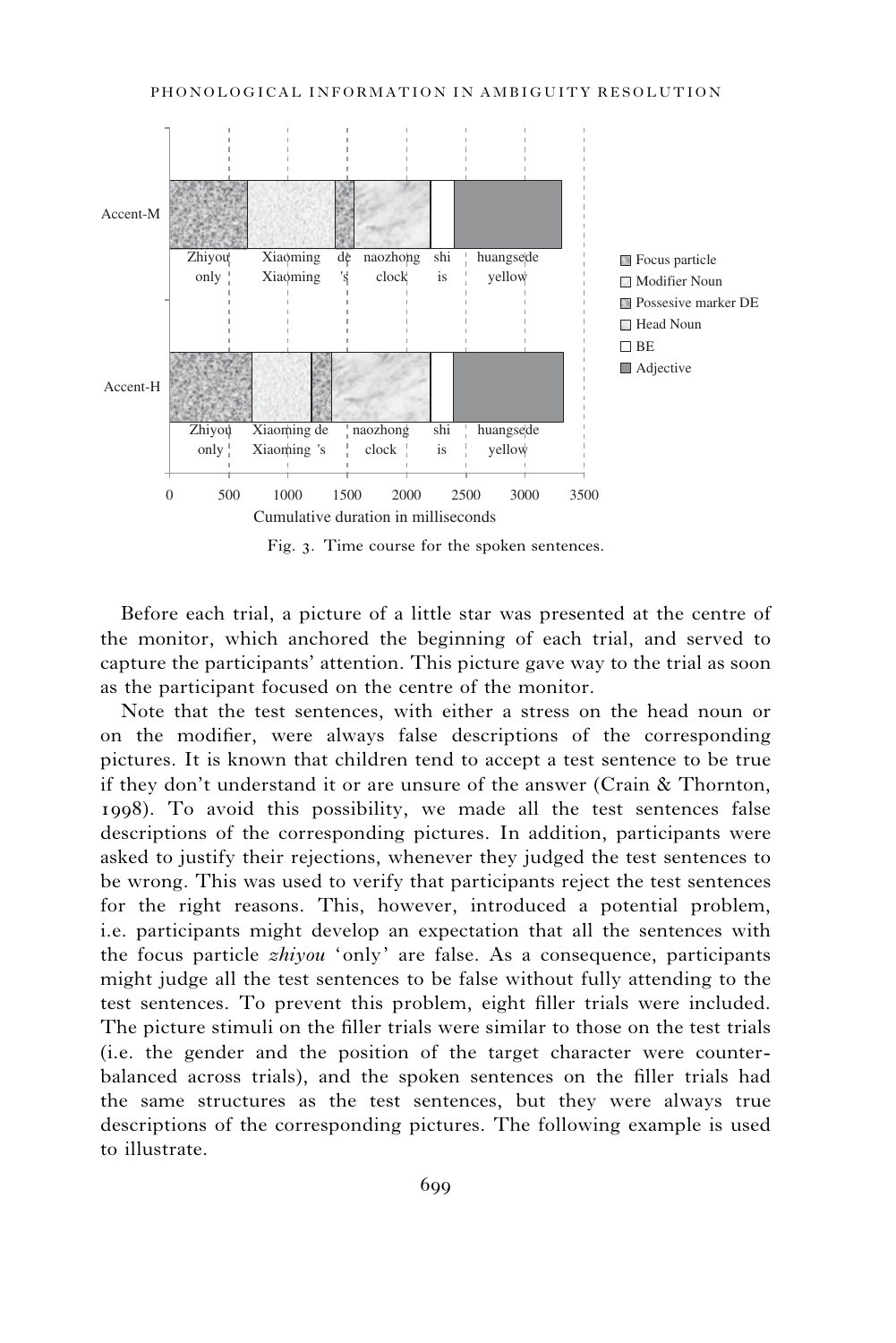

Fig. 4. (Colour online) Example of filler pictures presented to participants (girl character on the left).

(11) Zhiyou Xiaohong de shubao shi fensede. only Xiaohong DE backpack is pink 'Only Xiaohong's backpack is pink.'

The corresponding sentence to Figure  $4$  is (11). Like the test sentences, each filler sentence had two prosodic versions, one with a stress on the head noun and the other with a stress on the modifier. But irrespective of where the stress was placed, the filler sentence always matched the corresponding picture. Consider sentence (11), for example. With a stress on the head noun shubao 'backpack', the sentence expresses the meaning that Xiaohong's backpack is pink and nothing else is pink, whereas with a stress on the modifier Xiaohong 'Xiaohong', the sentence expresses the meaning that Xiaohong's back pack is pink and no one else's backpack is pink. Both interpretations are true descriptions of Figure 4.

We used a between-subject design. Participants were divided into two groups. One group (22 children and 19 adults) heard the sentences with a stress on the head noun, and the other group (22 children and 19 adults) heard the same sentences with a stress on the modifier. The test and filler trials (see Appendix A) were presented to the participants in a random order. In order to familiarize children with the task, two warm-up trials were included, one in which the spoken sentence was obviously true in the picture context and the other in which the spoken sentence was obviously false in the picture context.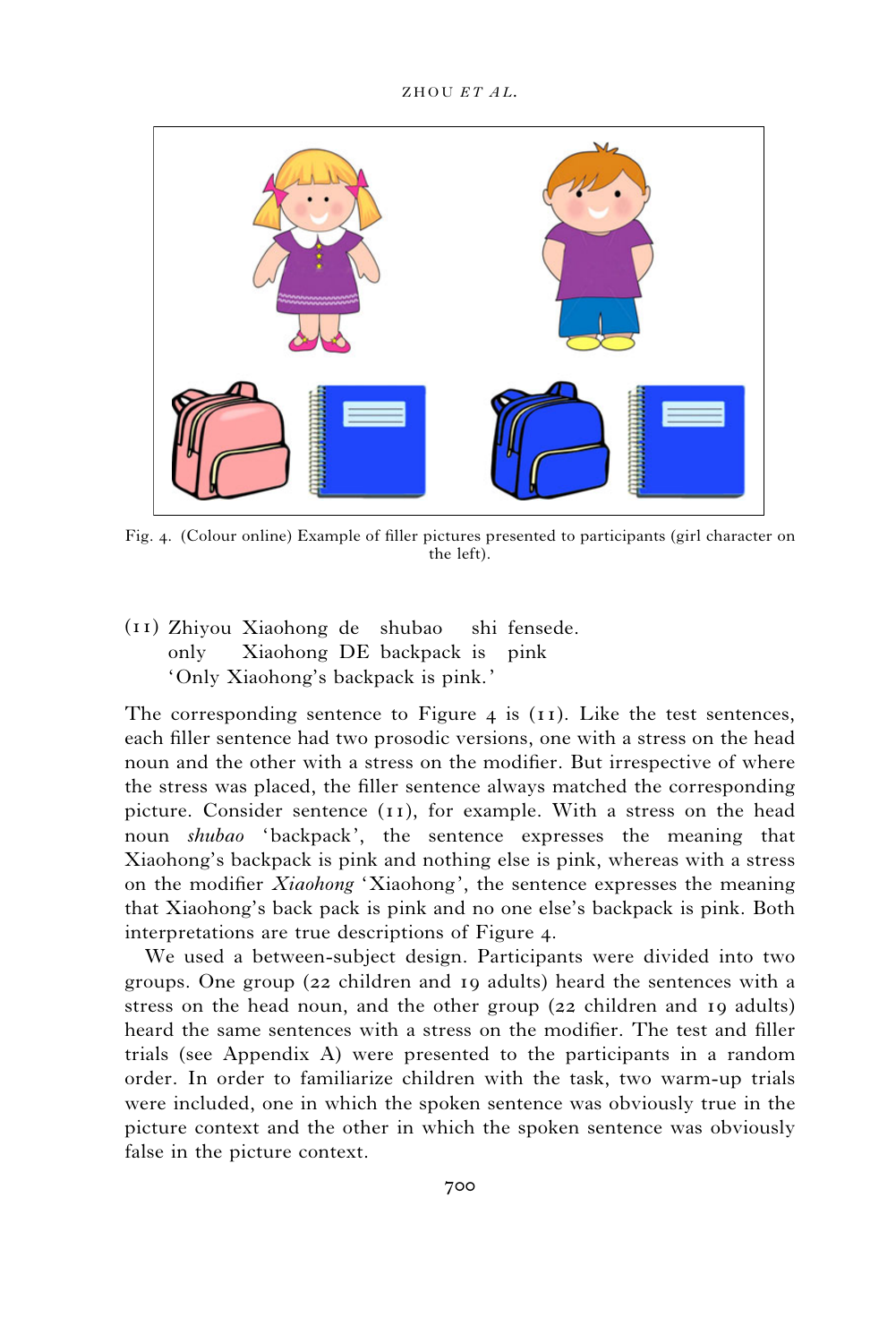Before the actual experiment, we had an introduction session to familiarize children with the procedures, in which we introduced the two characters and the objects that were presented in the pictures. And since the test sentences involve colour words, we also tested children's knowledge of colours in this session. Only those children who could tell apart the different colours used in the pictures were invited to participate in the main experimental session.

#### RESULTS AND DISCUSSION

One child could not clearly distinguish the different colours used in our experiment, so he did not proceed to the actual test session. Five additional children and three adults were excluded because we were unable to calibrate them on the eye-tracker. The remaining thirty-eight children (20 in Accent-H condition and 18 in Accent-M condition) and thirty-five adults (18 in Accent-H condition and 17 in Accent-M condition) were included in the final analyses.

There were two sets of data: the judgement data and the eye movement data. In analyzing the eye-movement data, participants' fixations were coded in four categories: target object (the object that the target character had and that matched in colour with the two objects that the contrastive character had), first contrastive object (the object that the contrastive character had and that matched in form and colour with the target object), second contrastive object (the object that the contrastive character had and that matched only in colour with the target object) and non-contrastive object (the object that the target character had and that shared neither the form nor the colour with the target object). For example, in Figure 1, the target object is Xiaoming's yellow clock, the first contrastive object is Xiaohong's yellow clock, the second contrastive object is Xiaohong's yellow scissors and the non-contrastive object is Xiaoming's green scissors. The proportion of fixations following the onset of the focus particle zhiyou 'only' for each category was computed in a time window of 4200 ms. The time window was made about 1000 ms longer than the mean length of the spoken sentences, so that participants would have sufficient time to process and integrate different levels of linguistic representations when comprehending the spoken sentences.

The critical fixation area is III (the second contrastive object). Our hypothesis is that if children are sensitive to stress in resolving ambiguities involving the focus particle zhiyou 'only', then they should look more to the second contrastive object in the Accent-H condition than in the Accent-M condition, since with a stress on the head noun, both the first contrastive object and the second contrastive object corresponding to the target object will be evoked, whereas with a stress on the modifier, only the first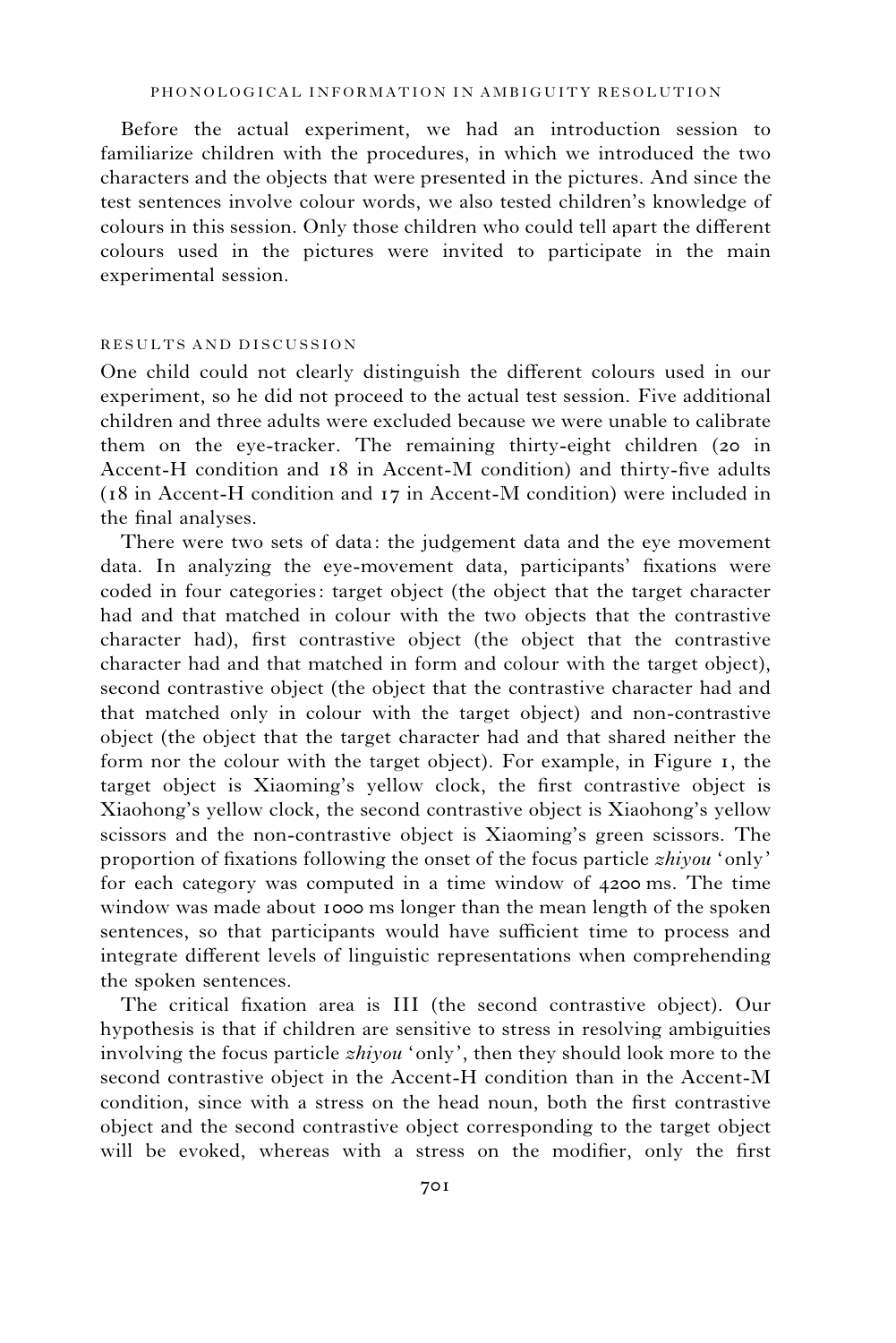contrastive object corresponding to the target object will be evoked. Using Figure 1 and sentence (9) (repeated here as  $(12)$ ) as an example,

- (12) Zhiyou Xiaoming de naozhong shi huangsede. only Xiaoming DE clock is yellow 'Only Xiaoming's clock is yellow.'
	- (a) Xiaoming's clock is yellow; nothing else (in the discourse context) is yellow.
	- (b) Xiaoming's clock is yellow; no one else's clock (in the discourse context) is yellow.

we would expect that children will look more to Xiaohong's scissors (III) in the Accent-H condition than in the Accent-M condition, because a stress on the head noun Naozhong 'clock' will evoke both contrastive objects – Xiaohong's scissors (III) and Xiaohong's clock (IV) – but a stress on the modifier Xiaoming 'Xiaoming' will only evoke the first contrastive object – Xiaohong's clock (IV). To be more specific, a stress on the head noun Naozhong 'clock' encourages the interpretation as in (12a), so in order to see whether this interpretation is a true description of Figure 1, children need to check whether everything else in the picture is not yellow, and it turns out that both contrastive objects are yellow: the scissors (III) and the clock (IV). A stress on the modifier Xiaoming 'Xiaoming' encourages the interpretation as in (12b), thus in order to verify whether this interpretation accurately describes Figure 1, children only need to check whether the contrastive character Xiaohong' clock (IV) is yellow and it turns out that it is yellow. This interpretational difference will lead to more fixations on the second contrastive object (III) in the Accent-H condition than in the Accent-M condition.

## Judgement data

Thirty-eight children (20 in the Accent-H condition and 18 in the Accent-M condition) and thirty-five adults (18 in the Accent-H condition and 17 in the Accent-M condition) were included in the final analyses. All these participants responded correctly to the filler trials, i.e. they all judged the spoken sentences to be true descriptions of the corresponding pictures.

On the test trials, the test sentences, irrespective of where stress falls, were false descriptions of the corresponding pictures. So if children could use stress to resolve the ambiguity related to the focus particle  $\hat{z}hivou$  'only', then they were expected to reject the test sentences in both Accent-H and Accent-M conditions, but they were expected to give different justifications for their rejections. In the Accent-H condition, where stress was placed on the head noun, children were expected to justify their rejections of the test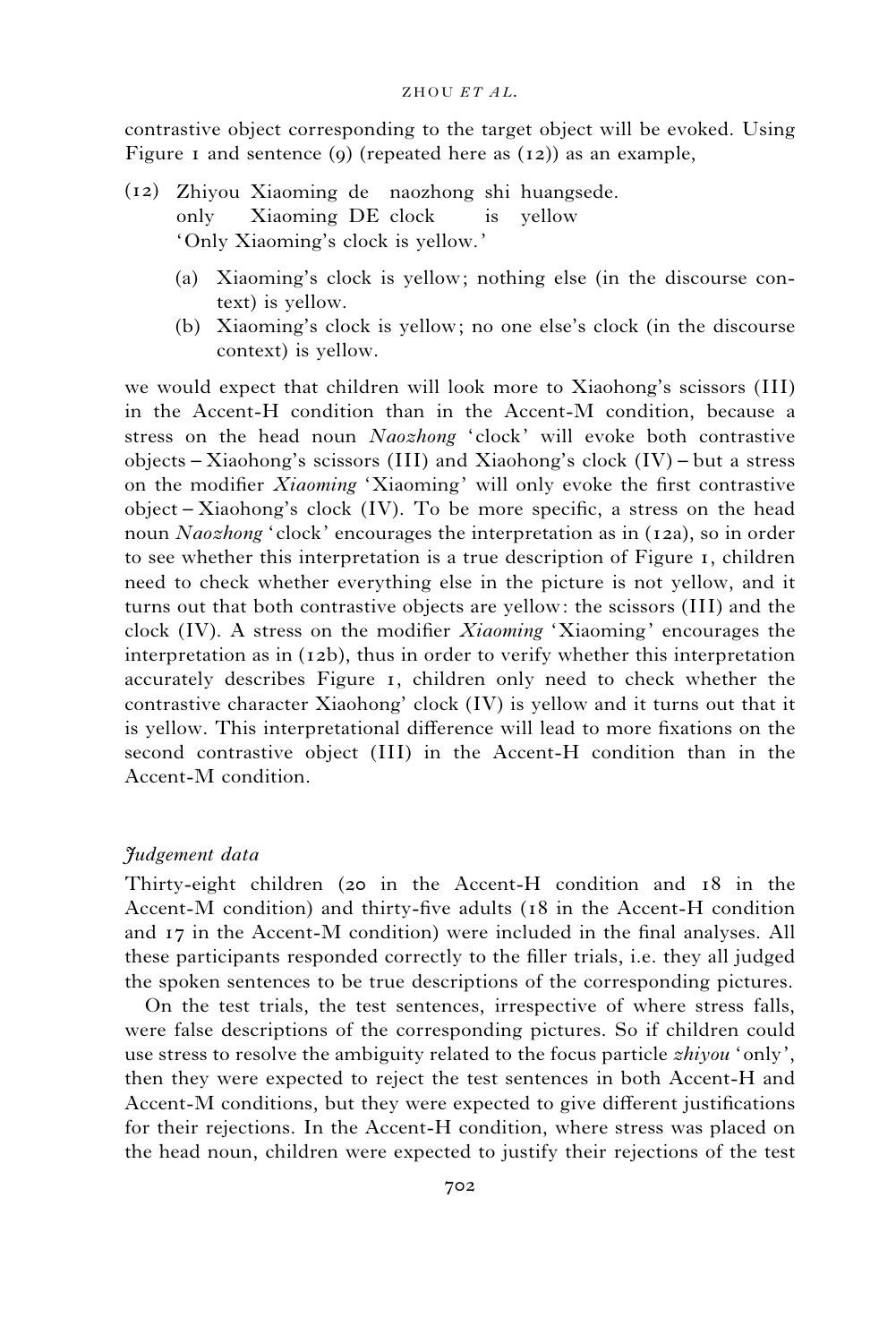sentences by making reference to the fact that the two things possessed by the contrastive character also had the property mentioned in the test sentences, whereas in the Accent-M condition, where stress was placed on the modifier, they were expected to reject the test sentences on the grounds that the same thing possessed by the contrastive character also had the property mentioned in the test sentences. Here are the results.

In the Accent-H condition, adults rejected the test sentences 100% of the time  $(144/144 \text{ trials})$ , and children rejected the test sentences  $75\%$  of the time (120/160 trials) and accepted them  $25\%$  of the time (40/160 trials). When examining their justifications for rejection, we found two types of rejections from adults and one type of rejection from children. Most of the adults justified their rejections by pointing out that the two things possessed by the contrastive character also had the property mentioned in the test sentences  $(136/144 \text{ trials}; 94.44\%)$ , which we call 'focus-on-head' rejection. Only one adult pointed out that the same thing possessed by the contrastive character also had the property mentioned in the test sentences  $(8/144)$ trials;  $5.56\%$ , which we call 'focus-on-modifier' rejection. However, all the children who rejected the test sentences justified their rejections by pointing out that the same thing possessed by the contrastive character also had the property mentioned in the test sentences ( $120/160$  trials;  $75\%$ ). In other words, children only gave 'focus-on-modifier' rejections. On the example trial,  $17/18$  adults rejected sentence (12) by making reference to the fact that Xiaohong's scissors and clock were also yellow, and one adult rejected the sentence on the grounds that Xiaohong's clock was also yellow. However, all the children who rejected sentence (12) pointed out that Xiaohong's clock was also yellow (15/20 children). A Mann–Whitney test was used to compare the two types of rejections between children and adults, and significant differences were found between them. Children gave ' focus-on-head' rejections  $\circ$ % of the time, as compared to 94.44% by adults  $(Z=5.77, p<\circ\circ\circ\circ)$ . Children gave 'focus-on-modifier' rejections 75% of the time, as compared to  $5.56\%$  by adults ( $Z=4.27$ ,  $p < \circ \circ$ o1).

In the Accent-M condition, adults rejected the test sentences 100% of the time (136/136 trials), and children rejected the test sentences  $77.78\%$  of the time (112/144 trials) and accepted them  $22.22\%$  of the time ( $32/144$  trials). When examining their justifications for rejection, we found only one type of rejection. All the adults pointed out that the same thing possessed by the contrastive character also had the property mentioned in the test sentences (136/136 trials; 100%). Like adults, children who rejected the test sentences all pointed out that the same thing possessed by the contrastive character also had the property mentioned in the test sentences  $(112/144 \text{ trials})$ ; 77.78%). In other words, participants only gave 'focus-on-modifier' rejections. On the example trial,  $17/17$  adults justified their rejections on the grounds that Xiaohong's clock was also yellow, and children who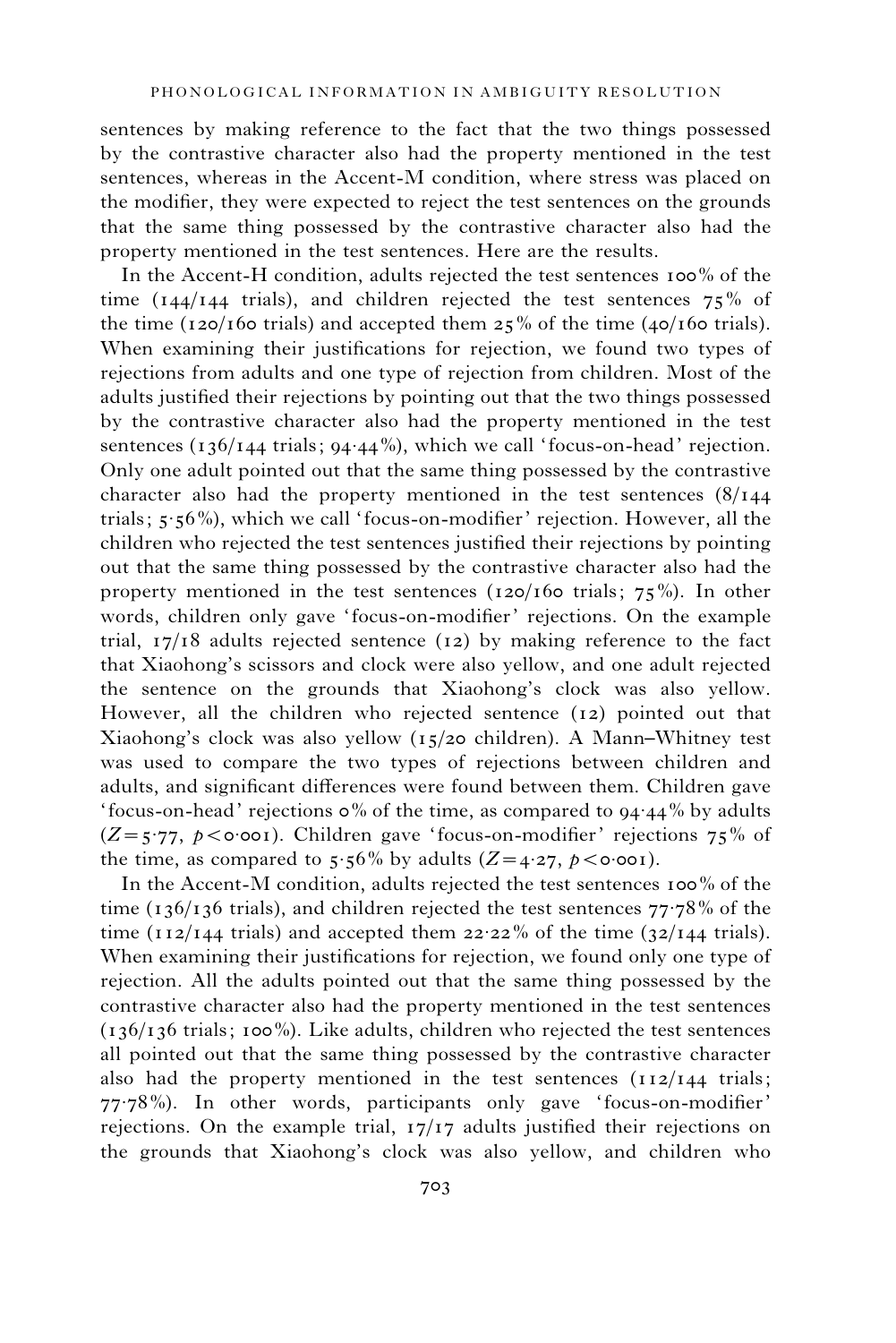rejected the test sentence all pointed out that Xiaohong's clock was also yellow  $(14/18 \text{ children})$ . A Mann–Whitney test showed that there was no significant difference between children and adults in their justifications of rejections. Both children and adults gave ' focus-on-modifier' rejections only (children:  $77.78\%$  vs. adults: 100%;  $Z=2.04$ ,  $p=0.10$ ).

When we compared the responses of the adults and children we found that adults responded differently to the test sentences in the two conditions. In the Accent-H condition, adults gave ' focus-on-head' rejections, i.e. they rejected the test sentences by making reference to the fact that the two things possessed by the contrastive character also had the property mentioned in the test sentences (e.g. 'Xiaohong's scissors and clock were also yellow'), and in the Accent-M condition, adults gave 'focus-on-modifier' rejections, i.e. they rejected the test sentences on the grounds that the same thing possessed by the contrastive character also had the property mentioned in the test sentences (e.g. 'Xiaohong's clock was also yellow'). However, children responded similarly in the two conditions. In both Accent-H and Accent-M conditions, children gave 'focus-on-modifier' rejections.

The judgement data show that when a stress was placed on the head noun, adults associated the focus particle  $\hat{z}$ hiyou 'only' with the head noun, and when a stress was placed on the modifier, adults associated the focus particle with the modifier. However, children tended to associate the focus particle with the modifier irrespective of where the stress was placed. These findings suggest that children cannot use stress to resolve ambiguities involving the focus particle *zhiyou* 'only', in contrast to adults. However, as we discussed in the 'Introduction', off-line judgement tasks might not be sensitive enough to detect the subtle effect of stress in children's sentence comprehension. It could be the case that children are actually sensitive to stress, but they could not carry this processing sensitivity to the desired judgement response. So we looked at the eye-movement data.

#### Eye-movement data

The proportion of fixations following the onset of the focus particle *zhivou* 'only' was computed in a time window of 4200 ms for the four categories: the non-contrastive object  $(I)$ , the target object  $(II)$ , the second contrastive object  $(III)$  and the first contrastive object  $(IV)$ . This 4200 ms time window was then partitioned into twenty-one segments, each with a duration of 200 ms. The mean length of the test sentences was 3315 ms. The data of thirty-eight children (20 in the Accent-H condition and 18 in the Accent-M condition) and thirty-five adults  $(18 \text{ in the Account-H condition and } 17 \text{ in}$ the Accent-M condition) were included in the final analyses.

We hypothesized that if children are sensitive to stress in resolving ambiguities involving the focus particle *zhiyou* 'only', they will look more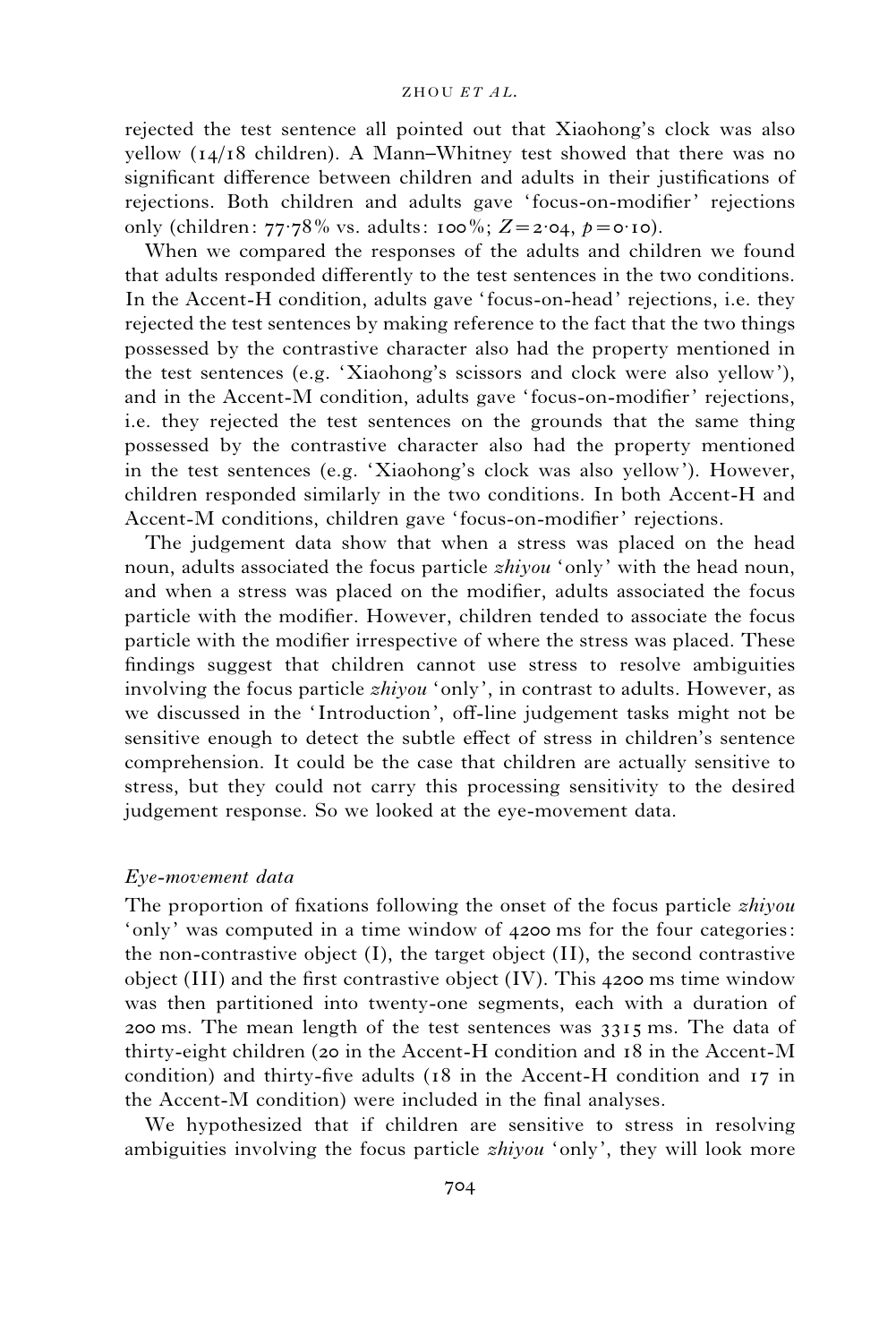to the second contrastive object in the Accent-H condition than in the Accent-M condition, since with a stress on the head noun, both the first contrastive object and the second contrastive object will be evoked, whereas with a stress on the modifier, only the first contrastive object will be evoked. However, if children are not sensitive to stress in resolving ambiguities involving the focus particle zhiyou 'only', then they should look to the second contrastive object equally often in the Accent-H condition and in the Accent-M condition, because irrespective of where the stress was placed, they would always be associating the focus particle zhiyou 'only' with the modifier, as indicated by the judgement data.

## Adult data

Since the critical area is the second contrastive object, we compared the proportions of fixations in each of the twenty-one segments in this area in the two conditions. No significant differences were found in the two conditions before the time span between 1600–1800 ms. Adults started to launch more fixations to the second contrastive object in the Accent-H condition than in the Accent-M condition in the time span between 1600–1800 ms, when they heard the head noun of the test sentence. This difference reached significance in the time span between 2600–2800 ms  $(t(33)=2.39, p<0.05)$  and continued in the following time spans until the sentence was completed in the time span between 3200–3400 ms  $(t(33)=3.08, p<0.01)$ . Figure 5 indicates this difference.

## Child data

The proportions of fixations in each of the twenty-one segments on the second contrastive object were compared between the Accent-H condition and the Accent-M condition. No significant differences were found in the two conditions before the time span between 3200–3400 ms. Children started to look more to the second contrastive object in the Accent-H condition than in the Accent-M condition in the time span between 3200–3400 ms, after the test sentence was completed. This difference reached significance in the time span between  $3400-3600$  ms  $(t(36)=2.27$ ,  $p \lt o \cdot o \cdot \cdot$ . Figure 6 indicates this difference.

#### A comparison between adult and child data

When children's fixation proportion pattern was compared with adults in this critical area in the two conditions, as indicated in Figures 5 and 6, we found that children and adults exhibited similar fixation patterns. Adults started to look to the second contrastive object more often in the Accent-H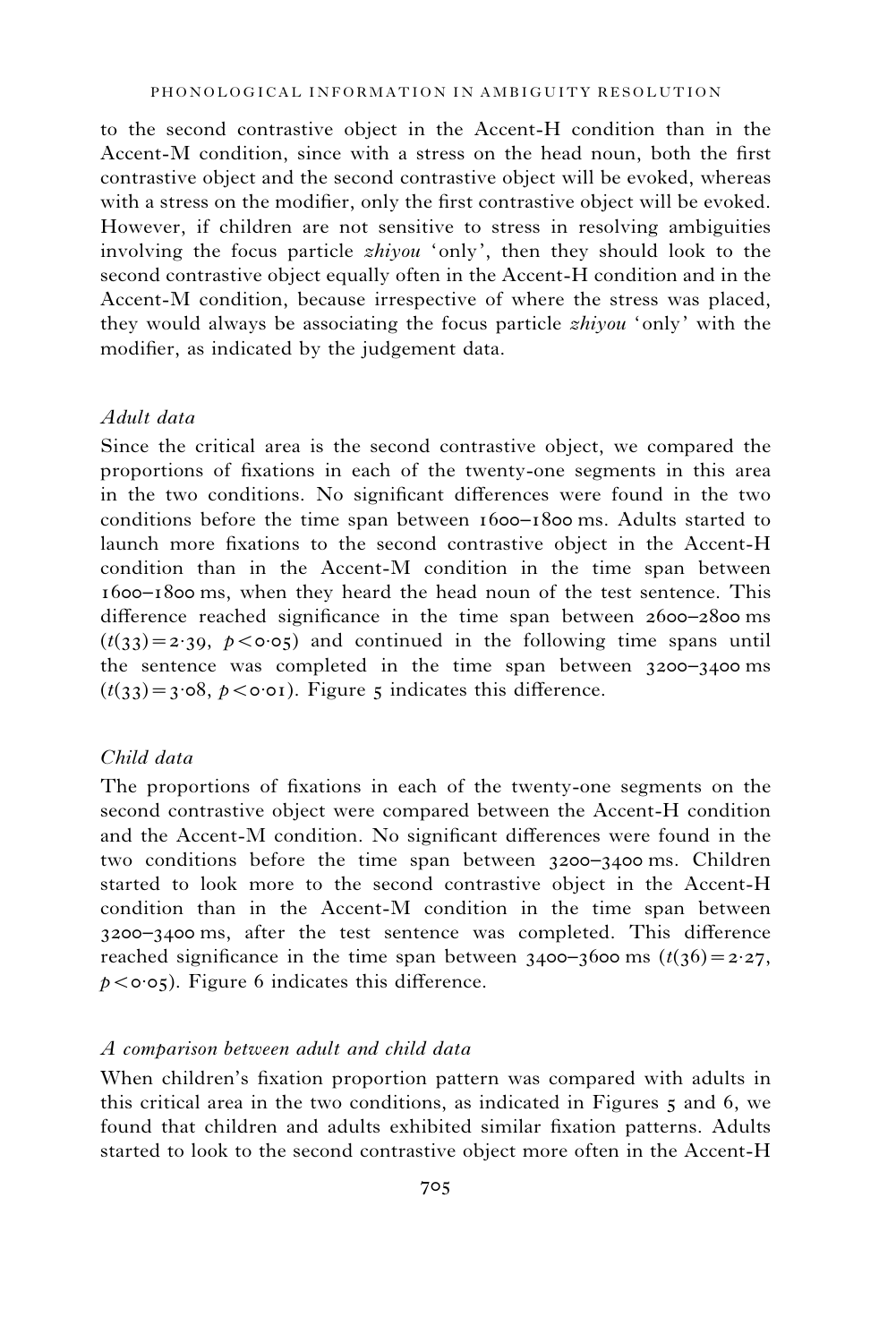

**ms since onset of the focus particle** *zhiyou* **'only'**

Fig. 5. Average fixation proportions over time in III (the second contrastive object) in the two conditions, adults.



**ms since onset of the focus particle** *zhiyou* **'only'**

Fig. 6. Average fixation proportions over time in III (the second contrastive object) in the two conditions, children.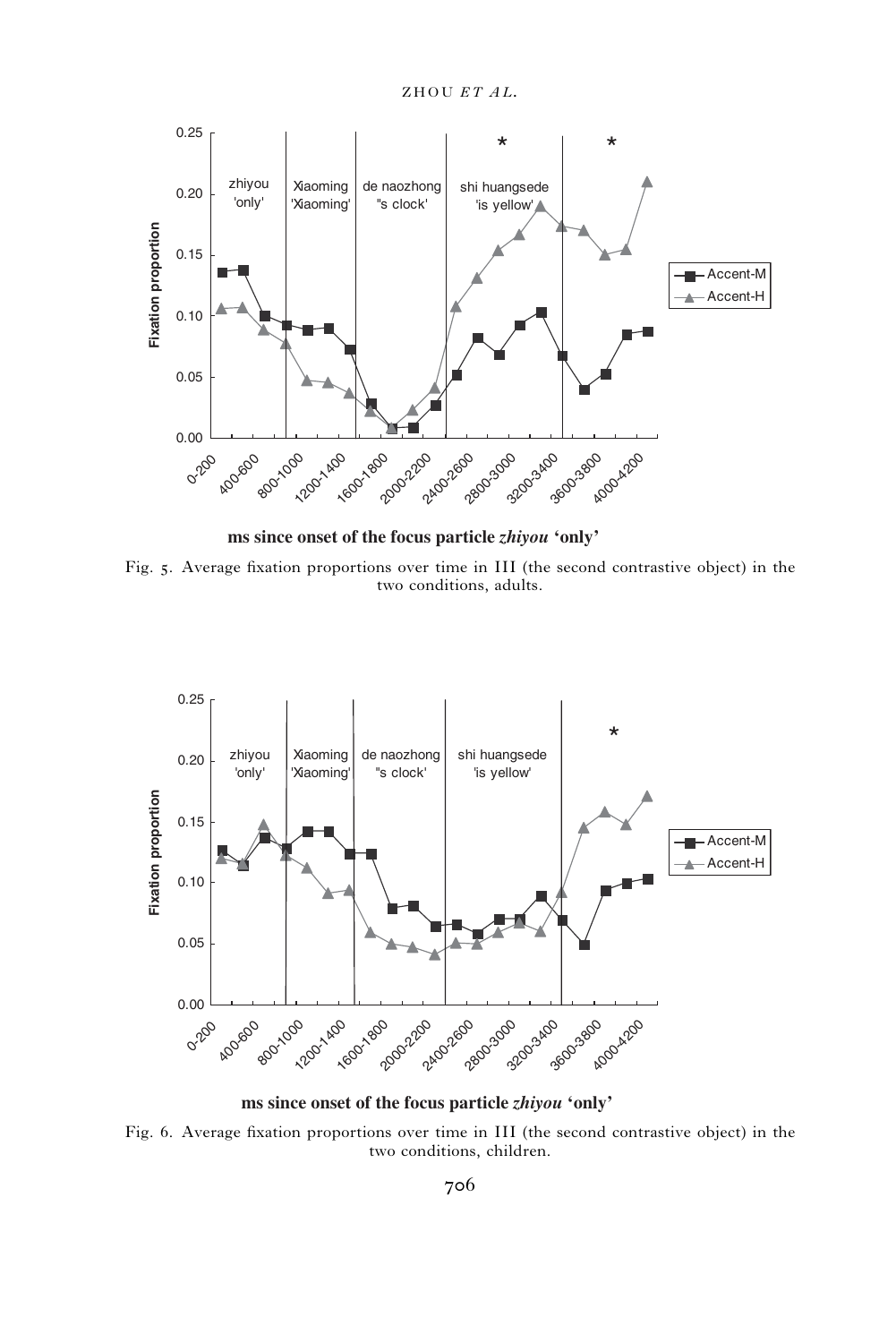

Fig. 7. Average fixation proportions over time in II (the target object) in the two conditions, adults.

condition than in the Accent-M condition in the time span between 1600–1800 ms, when they heard the head noun of the test sentence. A similar effect was found in children, but this effect was delayed. Children started to launch more fixations to the second contrastive object in the Accent-H condition as compared to the Accent-M condition in the time span between 3200–3400 ms, after the test sentence was completed.

Children and adults exhibited similar fixation patterns in the other three categories as well. Here we focus on their fixation patterns in area II (the target object). The fixation patterns in the other two categories (the noncontrastive object and the first contrastive object) are given in Appendix B. We looked in more detail at the fixation patterns in the target object area because the target object always corresponds to the head noun in the test sentences, so we expected a difference in the fixation proportions between the Accent-H condition and the Accent-M condition, if the participants are sensitive to stress. Specifically, the participants should direct their attention to the target object more often in the Accent-H condition than in the Accent-M condition after they hear the head noun, since the head noun received a stress in the Accent-H condition and thus the target object corresponding to the head noun in the Accent-H condition will be more accessible, as compared to the Accent-M condition in which the head noun did not receive a stress. This is exactly what we found. Figures 7 and 8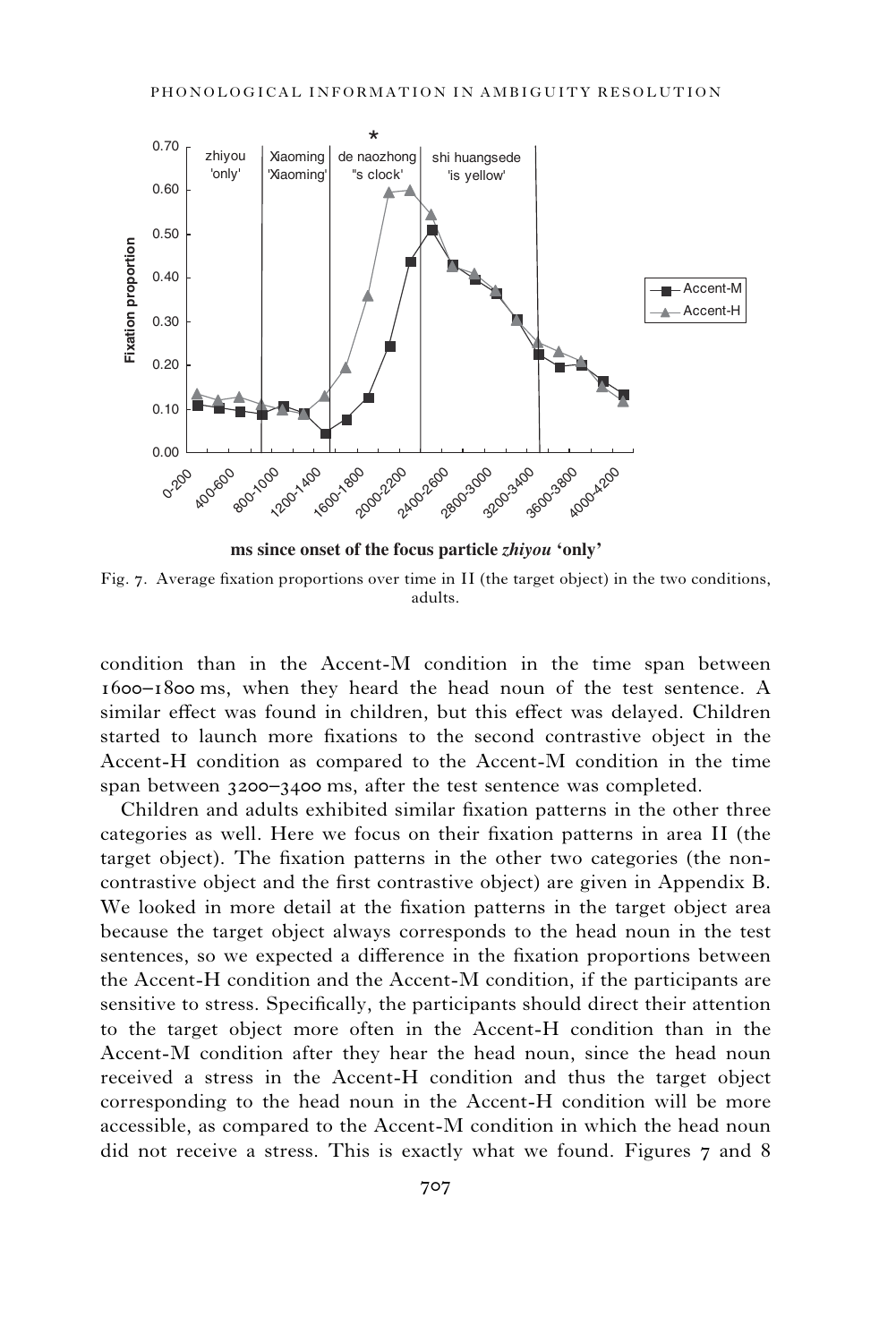

Fig. 8. Average fixation proportions over time in II (the target object) in the two conditions, children.

illustrate the average fixation proportions over time in the target object area in the two conditions by adults and children.

Adults launched more fixations to the target object in the Accent-H condition than in the Accent-M condition in the time span between 1400–1600 ms, immediately after the head noun started  $(t(33))=2.64$ ,  $p \lt o \cdot o \cdot o \cdot s$ ). This effect was maintained in the following three time spans:  $1600 - 1800$  ms  $(t(33)) = 4.19$ ,  $p < 0.001$ ),  $1800 - 2000$  ms  $(t(33)) = 5.65$ ,  $p < 0.001$ and 2000–2200 ms  $(t(33)) = 3.41$ ,  $p < 0.01$ . Similar effect was found in children, but with a 400 ms delay. Children fixated more on the target object in the Accent-H condition than in the Accent-M condition in the time span between 1800–2000 ms  $(t(36)=2.91, p < 0.01)$ , after they heard the head noun. This effect was maintained in the following two time spans: 2000–2200 ms  $(t(36)=4.63, p < 0.001)$  and 2200–2400 ms  $(t(36)=3.33,$  $p < o \cdot o(1)$ .

The eye-movement data show that children and adults exhibited similar fixation proportion patterns when processing the test sentences. Both adults and children fixated more to the second contrastive object in the Accent-H condition than in the Accent-M condition. This finding suggests that children, like adults, are sensitive to stress in resolving ambiguities related to the focus particle *zhiyou* 'only', though the effect that was found in adults was delayed in children. Adults launched more fixations to the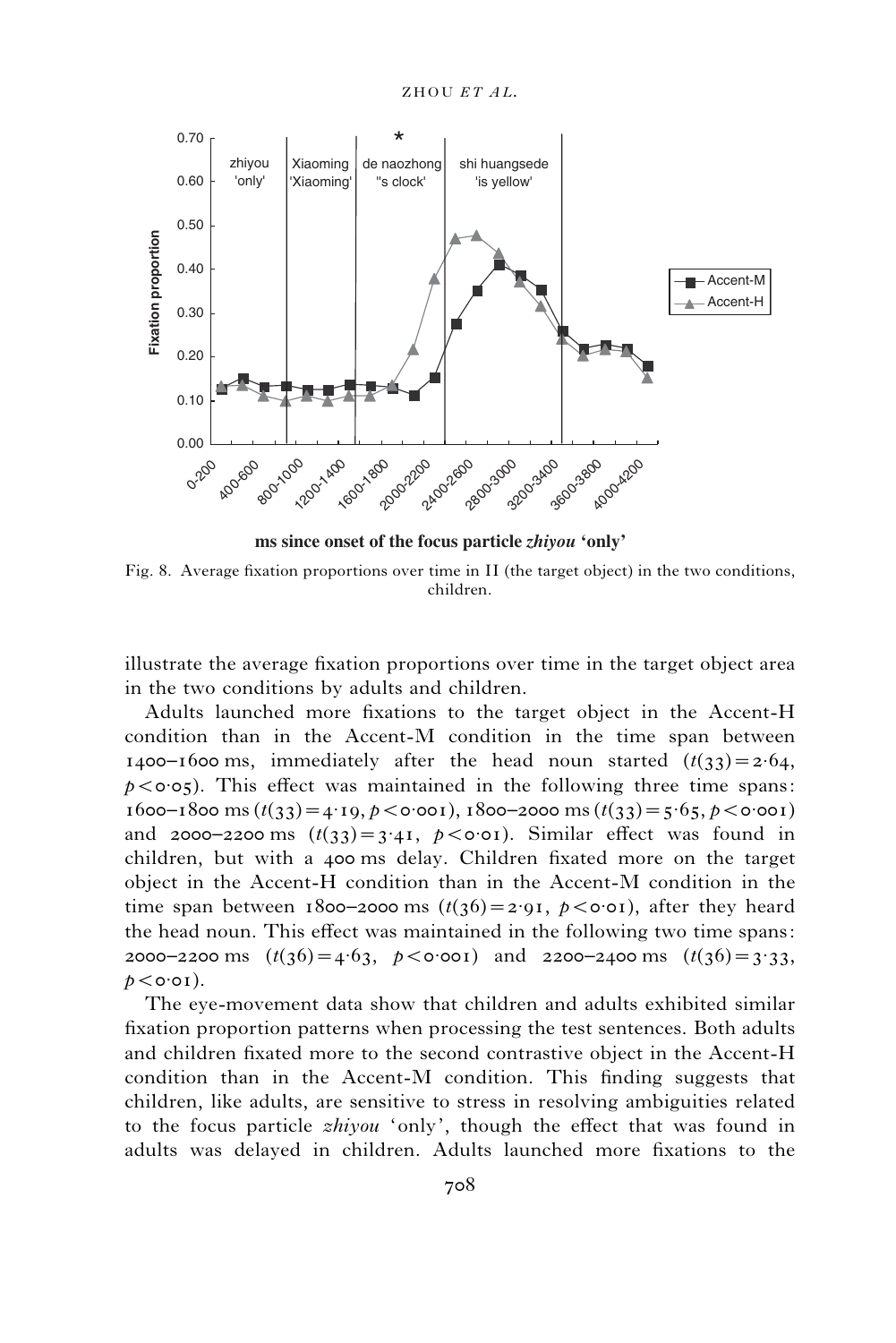second contrastive object immediately after they heard the head noun, whereas children did so after the sentence was completed. Further evidence attesting to children's sensitivity to stress comes from the eye-movement data in the target object area. Like adults, children looked more to the target object when they heard the head noun in the Accent-H condition, as compared to Accent-M condition.

#### DISCUSSION

The judgement data show that adults associated the focus particle *zhiyou* 'only' with the head noun when a stress was placed on the head noun, and they associated it with the modifier when a stress was placed on the modifier, whereas children tended to associate the focus particle *zhivou* 'only' with the modifier, regardless of where the stress was. This finding seems to suggest that Mandarin-speaking children have a default reading for test sentences like (12). This is in line with the findings of our survey reported earlier indicating that the default reading of the test sentences is the one in which the focus particle is associated with the modifier.

However, when we looked at the eye-movement data, it was found that children and adults exhibited similar fixation patterns. Based on these data, we conclude that Mandarin-speaking children are actually sensitive to stress and can use it to resolve ambiguities involving the focus particle *zhiyou* 'only', though the effect that was found in adults was delayed in children.

Our findings raise two interesting questions that will be addressed in the following paragraphs. The first question is why there is a discrepancy between the judgement and the eye-tracking data, and the second is why the prosodic effect found in adults was delayed in children. Concerning the first question, one possible explanation is that this discrepancy is simply due to the different methodologies employed. In the off-line judgement task, children were asked to make a decision about whether a sentence was true or false, so the off-line judgement data offered insight into the ultimate interpretation that the child assigned to a sentence, but it provided little information about the moment-by-moment construction of the interpretation. In the eye-tracking task, however, children merely looked at the pictures while listening to sentences, and their eye-movements were recorded. This allows for a moment-by-moment record of the interpretation process, which provides a more sensitive measure of the child's sensitivity to prosody in sentence comprehension. This difference in sensitivity between the two methodologies might account for the discrepant findings. In fact, the discrepancy between off-line tasks and on-line eye-tracking tasks has been found in the acquisition of other linguistic phenomena as well.

For example, Sekerina, Stromswold and Hestvik (2004) tested children's comprehension of pronouns using both on-line and off-line tasks, and found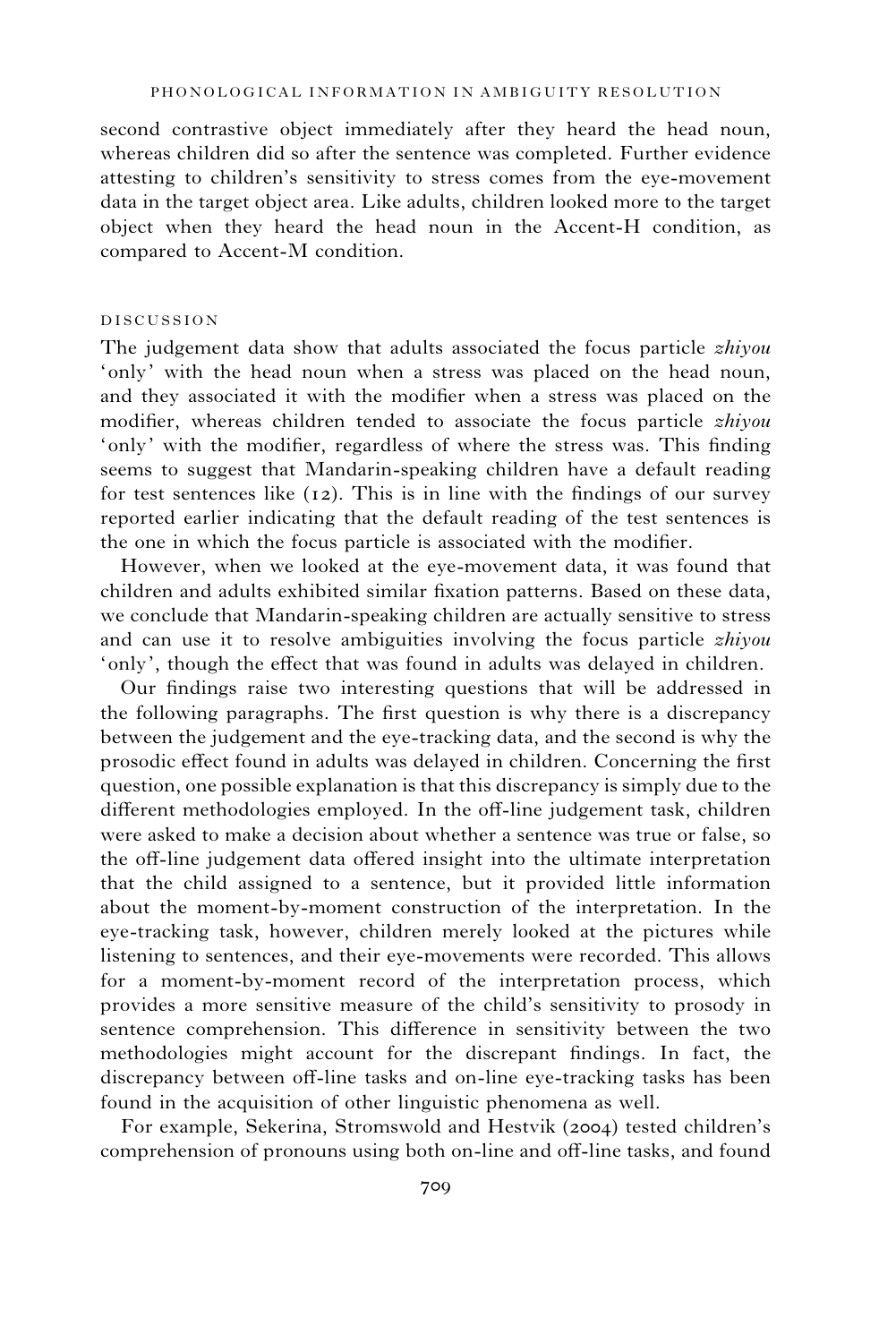a dissociative pattern of performance in the two types of tasks, with eye-tracking revealing a more adult-like linguistic competence than picture-selection tasks. Höhle *et al.* (2009) conducted an eye-tracking study on children's processing of the German focus particle *auch* 'also', and found fixation patterns that indicated a higher level of competence concerning the focus particle than was found in other studies using picture-selection tasks. Brandt-Kobele and Höhle (2010) investigated children's acquisition of German verb inflections using eye-tracking and picture-selection tasks, and found discrepant patterns in the two tasks, with children successful in using their knowledge of verb inflections in sentence comprehension when tested with eye-tracking versus their failure to do so when tested via the picture-selection task. All these findings are evidence that eye-tracking is a more sensitive measure as compared to off-line methods in assessing children's comprehension abilities.

But simply attributing this discrepancy between the judgement data and the eye-tracking data to the methodological difference does not give us a complete account of children's knowledge of prosody in sentence comprehension. We still need to explain the difference between children and adults: namely, why adults exhibited the same sensitivity to stress in sentence comprehension when tested using the judgement task versus using the eye-tracking task, whereas children only demonstrated this sensitivity in the eye-tracking task, but could not carry this on-line sensitivity to the off-line judgement response.

There are at least two conceivable explanations. First, one could hypothesize that children's failure to carry this on-line sensitivity to the desired judgement response is the result of children's insufficient processing resources, like limited working memory. Along this line of reasoning, children have adult-like knowledge of prosody in sentence comprehension, i.e. they are sensitive to stress in resolving ambiguities involving the focus particle  $zhivou$  'only' as the eye-movement data suggested, but due to their limited processing resources they are not able to take the last step in incorporating this knowledge into their decision about what to say in the judgement response. Adults, by contrast, do not have problems incorporating on-line sensitivity to their judgement response, presumably because they have sufficient processing resources. Although it seems reasonable to assume that children have limited processing resources as compared to adults, this is not sufficient to conclude that these processing limitations must be the cause of children's failure to execute a desired response in the judgement task. So we propose the second possible explanation.

We attribute children's processing difficulty to particular properties of the grammar. More specifically, we propose that children's processing difficulty lies in the mapping between syntax and prosody. During the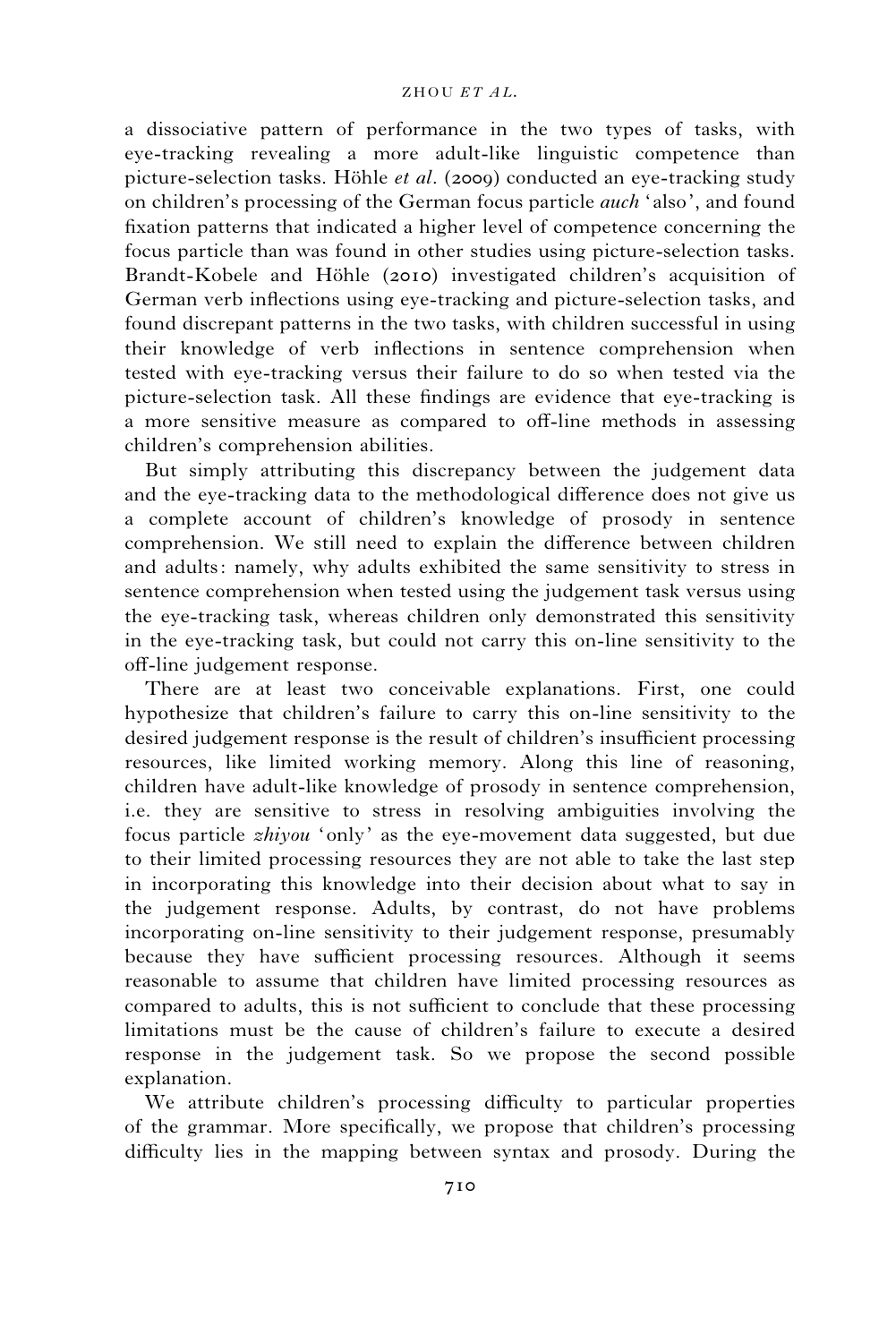comprehension of a sentence, listeners are engaged in the recovery of syntactic, semantic and phonological characterizations of the input. Each such characterization is computed within its own representational system (i.e. syntax, semantics and phonology) but these representations also interact with one another over time as the sentence unfolds. Adults are able to compute and integrate different levels of linguistic representations rapidly and effortlessly to arrive at an intended interpretation of the input. But we know little about how children integrate different levels of linguistic representations as they are comprehending a sentence.

Applied to our study, syntactically they are two possible interpretations for sentences like (12). The default reading associates the focus particle with the modifier. The marked reading associates the focus particle with the head noun. Phonologically, a stress is assigned to the focus element on either reading. When the focus particle is associated with the modifier, the modifier is the focus element and receives stress, and when the focus particle is associated with the head noun, the head noun receives stress. This association between stress and the focus element can be used to distinguish between the two possible interpretations. In other words, when stress is placed on the modifier, listeners should infer that the focus element is the modifier, and when stress falls on the head noun, they should infer that the focus element is the head noun. Since adults are proficient at computing and integrating different levels of linguistic knowledge, they can use the phonological information provided to disambiguate the syntactically ambiguous structure. Children, by contrast, are not as proficient as adults in mapping between phonology and syntax. Although they are sensitive to stress and are able to use it to distinguish between the two interpretations, they are not able to take the last step, which is to incorporate this on-line sensitivity into their final response. We propose that this gap between on-line sensitivity and off-line response is due to the not-yet-automatic mapping between syntax and phonology in child language.

Adults can use the mapping knowledge automatically to execute an intended response, whether stress is associated with the default reading or the marked reading. Children, however, are not as proficient as adults in using this mapping knowledge. They have no problems executing an intended response when stress is associated with the default reading (i.e. the modifier reading), but they have difficulties when stress is associated with the marked reading (i.e. the head reading). Children feel reluctant to execute a novel response by means of switching from the default reading to the marked reading, presumably because the processing of the interface knowledge between syntax and phonology is not yet automatic in child language. This might also account for the delayed prosodic effect found in children. Since the mapping between syntax and phonology in child language is not yet automatic, children are not able to use this mapping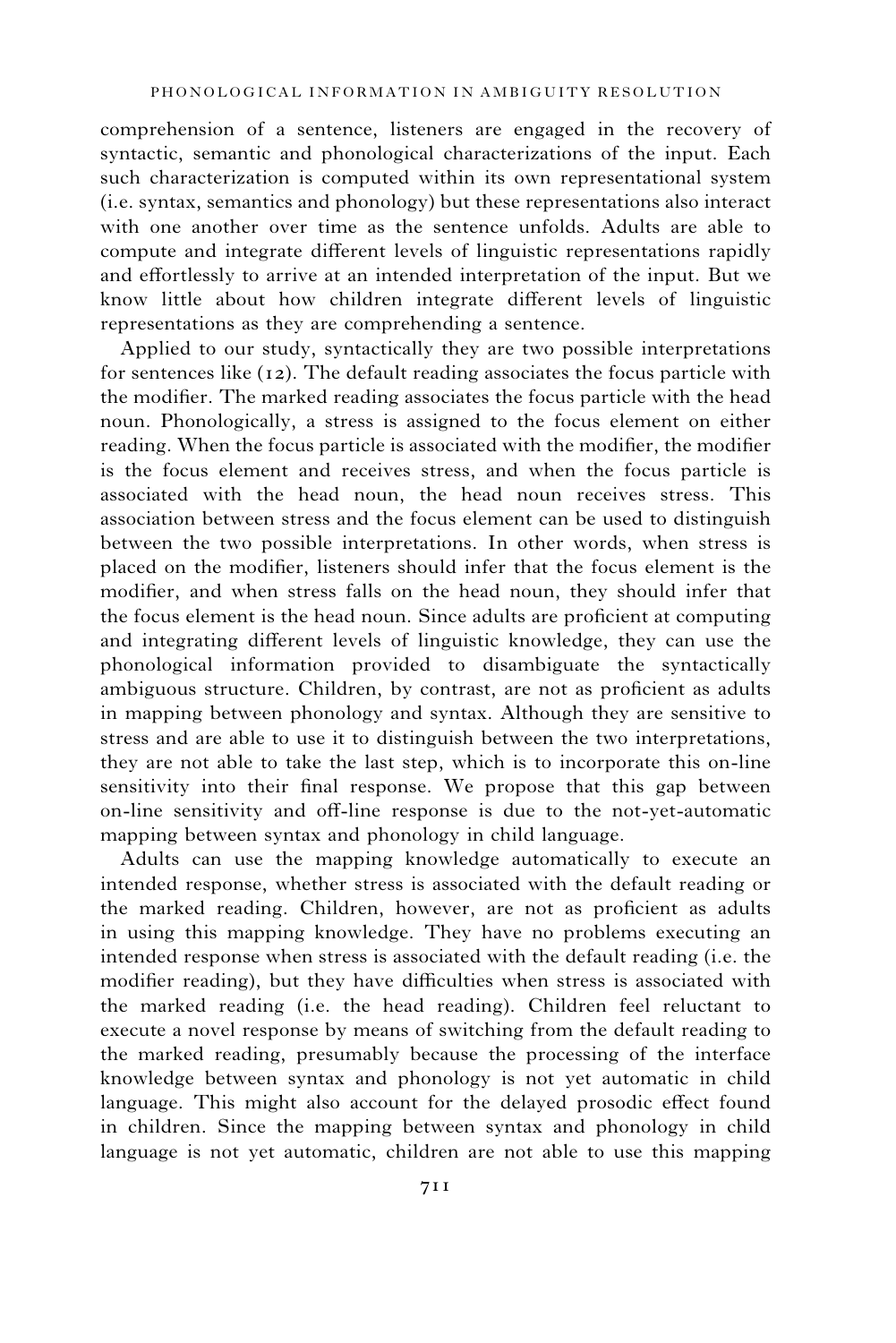knowledge rapidly to arrive at an intended interpretation. In other words, more processing time is needed for children before they can reach an intended interpretation.

#### The role of intonation in resolving ambiguities in speech acts

In a second experiment, we looked at another interface, i.e. between phonology and speech acts, to see whether children can use prosodic information in resolving ambiguities about the illocutionary force of spoken sentences. As noted earlier, Mandarin Chinese is ideally suited for evaluating children's use of intonation in resolving speech act ambiguities, since minimal sentence/intonation pairs are readily available in Chinese, but rare at best in other languages, including English. Experiment 2 takes advantage of the special properties of Mandarin, where the same sequence of words can be used to perform different speech acts. As far as we know, there have been no previous studies, in any language, looking at the role played by prosody in children's resolution of ambiguities involving speech acts.

More specifically, we investigated Mandarin-speaking children's decisions about the illocutionary force of sentences with wh-words. In Mandarin, a wh-word can be interpreted as a question-marker, or as part of an indefinite noun phrase, which is a constituent of a sentence that makes a statement. Which it is depends on intonation. Sentence (13) illustrates this.

(13) Yuehan meiyou chi shenme shuiguo. John not eat what fruit a. What kind of fruit didn't John eat? b. John didn't eat any fruit.

As  $(13)$  illustrates, negative sentences with a wh-word like  $(13)$  are ambiguous in Mandarin Chinese.<sup>5</sup> This sentence can be used to pose a question, as in (13a): 'What kind of fruit didn't John eat?' Alternatively, the same sequence of words can make a statement, as in  $(13b)$ : 'John didn't eat any fruit.' Intonational cues are used to distinguish between these two speech acts. A rising intonation on the *wh*-phrase *shenme shuiguo* 'what fruit' indicates the question reading, whereas a level intonation (the absence of rising intonation) on the same wh-phrase signals the statement reading.

<sup>[5]</sup> The ambiguity of this type of sentence is due to the properties of wh-words in Mandarin Chinese. Wh-words in Mandarin Chinese can function either as question words or as indefinite NPs (roughly like English some). Interested readers are referred to the articles by Cheng (1991; 1994), Huang (1982), Li (1992) and Lin (1996; 1998). English has semantic ambiguities, but these are not as readily available as in Mandarin Chinese. For example, English has sentences like *Have the soldiers killed*, which can be used either to make a command Have someone kill the soldiers, or to pose a question Have the soldiers killed anyone? But it is not clear whether prosody can be used to disambiguate between these two readings, and such ambiguities are not abundant in English.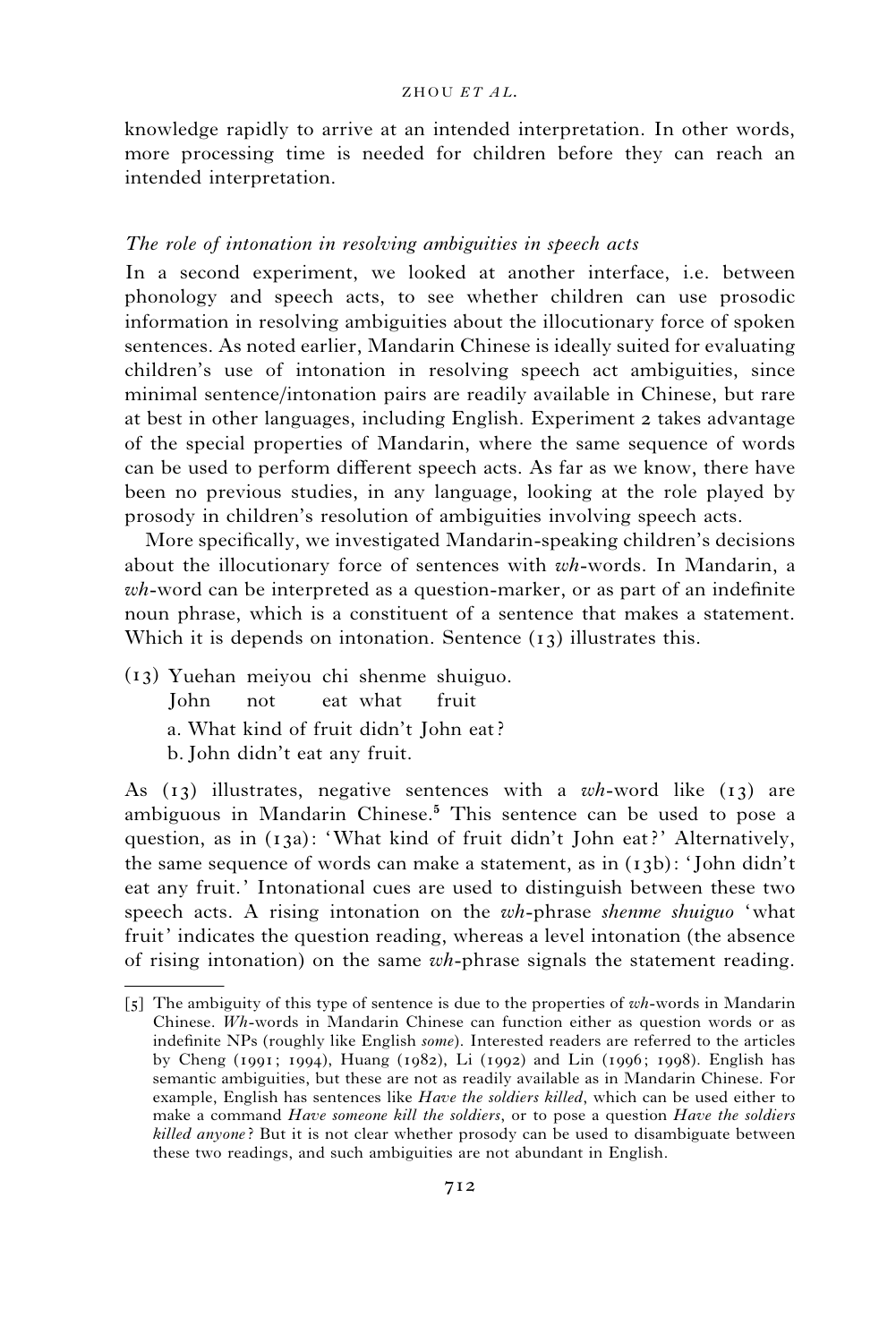Both kinds of speech acts are used frequently in daily conversation. Experiment 2 was designed to investigate whether young Mandarinspeaking children are sensitive to intonational cues in resolving ambiguities involving different speech acts.

## EXPERIMENT 2

#### METHOD

#### Participants

Thirty-eight monolingual Mandarin-speaking children participated in this experiment (mean age 4;4, range 3;6 to 4;11). They were recruited from the kindergarten at Beijing Language and Culture University and had no reported history of speech, hearing or language disorders. In addition, twenty Mandarin-speaking adults were tested as controls, all postgraduates at Beijing Language and Culture University (mean age 26, range 25 to 28). They had no self-reported speech or hearing disorders.

## Procedures and materials

In order to evaluate the experimental hypothesis, we used a Question–Statement task. The experimenter acted out stories in front of the child participant using toy characters and props, and a puppet who appeared on a laptop computer screen watched the stories alongside the participant. After each story, the puppet attempted to explain to the participant what he thought had happened in the story, using a test sentence. The test sentences were prerecorded and were presented to the participant through the laptop computer connected to an external speaker to make it appear that the puppet was talking. It was made clear to the participant that the puppet did not always pay close attention to the story and thus was sometimes unsure about the outcome of the story. If that was the case, the puppet would make a guess about what happened in the story or ask the subject a question. On each trial, the participant's task was to decide whether the puppet made a statement about what happened in the story or asked a question about the story. Whenever the puppet said what happened in the story, the participant was instructed to judge whether the puppet was right or wrong. But if the puppet asked a question about the story, the participant was instructed to answer the question.

The participants were introduced to the task individually and were tested individually. In order to familiarize them with the task, they were given two practice trials before the actual test session. On one practice trial, the puppet made a statement informing the participant about what happened in the story, and on the other practice trial, the puppet asked the participant a question. Only those participants who correctly judged the puppet had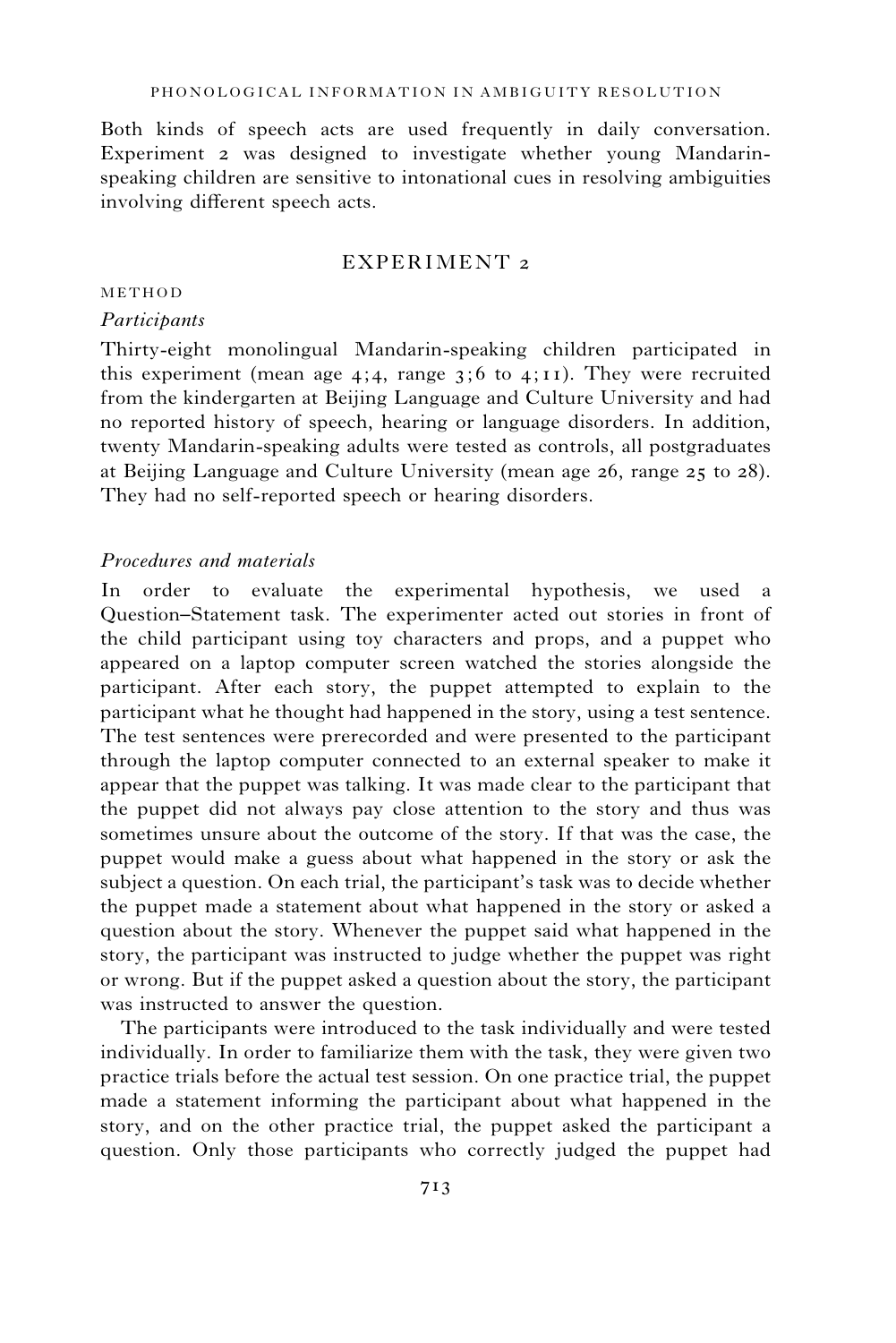

Fig. 9. The last scene of the story.

made a statement on the first trial and had posed a question on the second trial were permitted to advance to the test session. Adult controls were tested on the same task.

There were four test stories. For each story, two versions of the test sentence were created, one with a rising intonation on the wh-phrase and the other with a level intonation on the  $wh$ -phrase. The following example is used to illustrate. In a typical story, three pandas went to buy something for their new house. They came to Minnie Mouse's shop. There were four things there: three types of furniture (i.e. wardrobes, mirrors and chairs) and flowers. They first came to the wardrobes, but the wardrobes were too big for their house, so they did not buy them. Then they came to the flowers. The flowers were beautiful, so they all bought one. After that, they came to the mirrors. They wanted to buy mirrors. But when they looked into the mirrors, they found that they were not as good-looking as they expected. They thought the mirrors made them ugly. So they decided not to buy the mirrors. Finally they came to the chairs. The chairs were nice. So they all bought a chair. The last scene of the story is illustrated in Figure 9: the pandas bought the flowers and the chairs.

When the story concluded, sentence (14) was presented to the participants, either with a rising intonation on the  $wh$ -phrase shenme jiaju 'what furniture' or with a level intonation on the wh-phrase shenme jiaju 'what furniture'.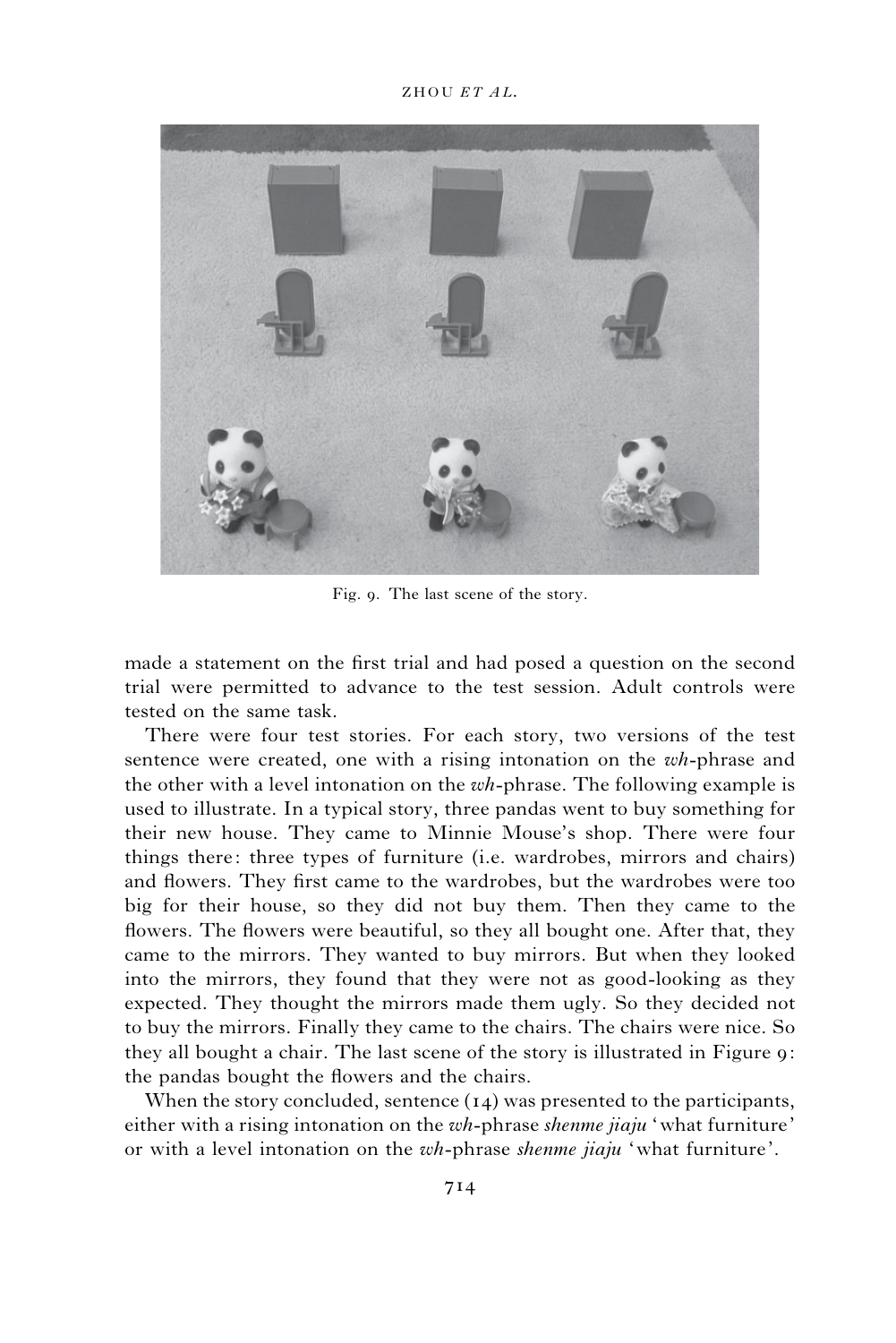- (14) Xiongmao meiyou mai shenme jiaju. panda not buy what furniture
	- a. What type of furniture didn't the pandas buy ?
	- b. The pandas didn't buy any furniture.

The intonation contours for the wh-phrase shenme jiaju 'what furniture' with a rising intonation and with a level intonation are illustrated in Figure 10.

We used a between-subject design. Participants were divided into two groups. One group (19 children and 10 adults) heard the sentences with a rising intonation on the wh-phrase, and the other group (19 children and 10 adults) heard the same sentences with a level intonation on the wh-phrase. The test sentences were produced by a female native speaker of Beijing Mandarin and she was asked to produce the test sentences in a child-directed manner. The recording was conducted in a sound-attenuated laboratory at Macquarie University.

In addition to the test trials, four filler trials were included for each group. The group of participants who heard the test sentences with a rising intonation on the wh-phrase were presented with four negative statement fillers like  $(15)$ , and the statements were all false descriptions of the corresponding stories. And the group of participants who heard the test sentences with a level intonation on the wh-phrase were presented with four  $wh$ -question fillers like (16). These fillers were used to counterbalance the question and statement interpretations throughout the trials. The test and filler trials were presented in a pseudo-random order. All the test and filler sentences are given in Appendix C.

- (15) Haidao meiyou nazou jinbi. pirate not take gold-coin 'The pirates didn't take the gold coins.'
- (16) Xiaoniao chi-le shenme shiwu ? bird eat-ASP what food 'What kind of food did the bird eat?'

## **Predictions**

If children are sensitive to the intonational cues (i.e. rising intonation vs. level intonation) and can use the cues to resolve this speech act ambiguity (i.e. asking a question vs. making a statement), then they are expected to interpret sentences with a rising intonation on the wh-phrase as questions, and sentences with a level intonation on the wh-phrase as statements. On the example trial, they should respond to sentence  $(14)$  with a rising intonation by offering an answer 'wardrobes and mirrors', and they should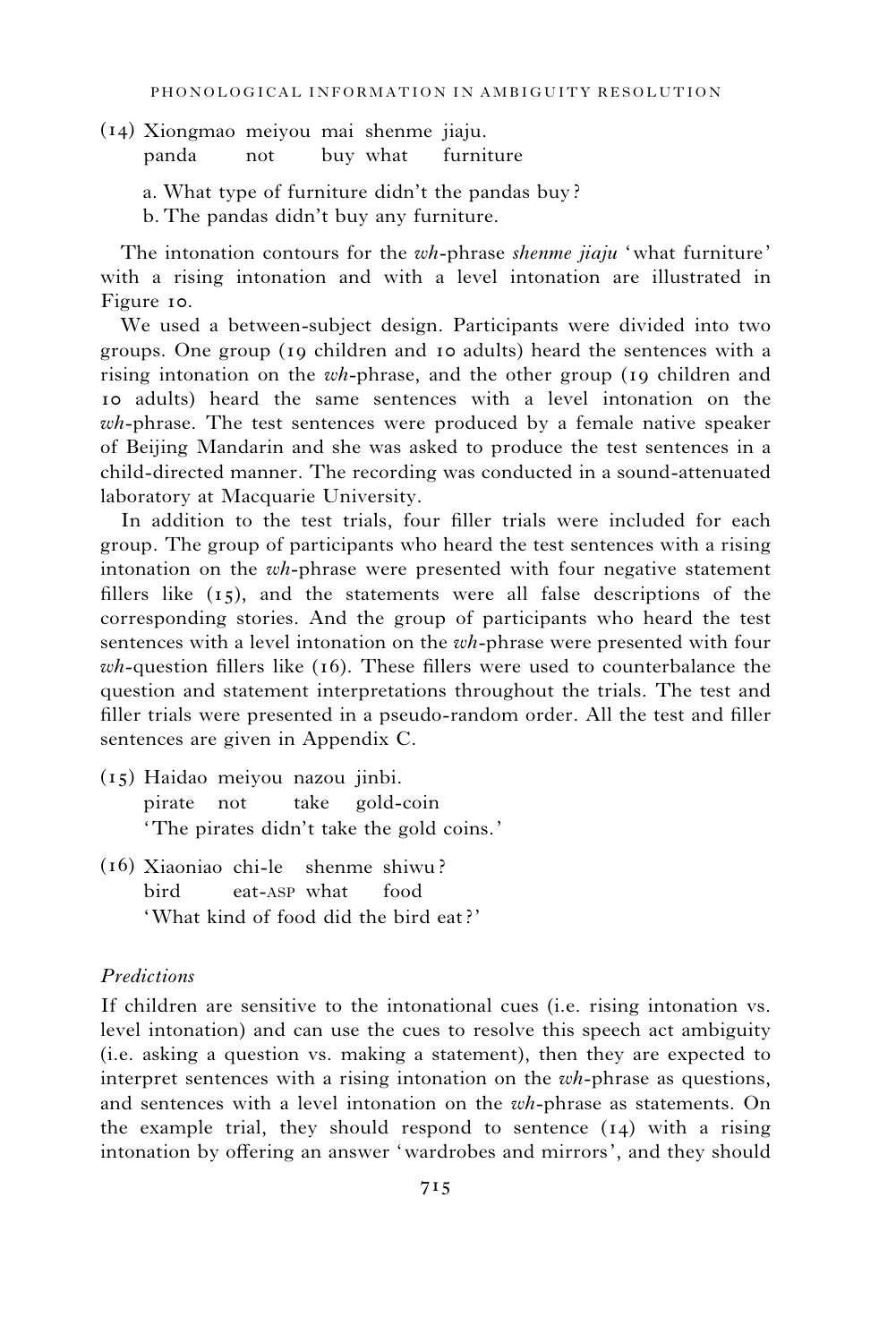

*Shenme jiaju* 'what furniture' with a level intonation

Fig. 10. Intonation contours for the wh-phrase shenme jiaju 'what furniture' with a rising intonation (upper panel) and with a level intonation (lower panel).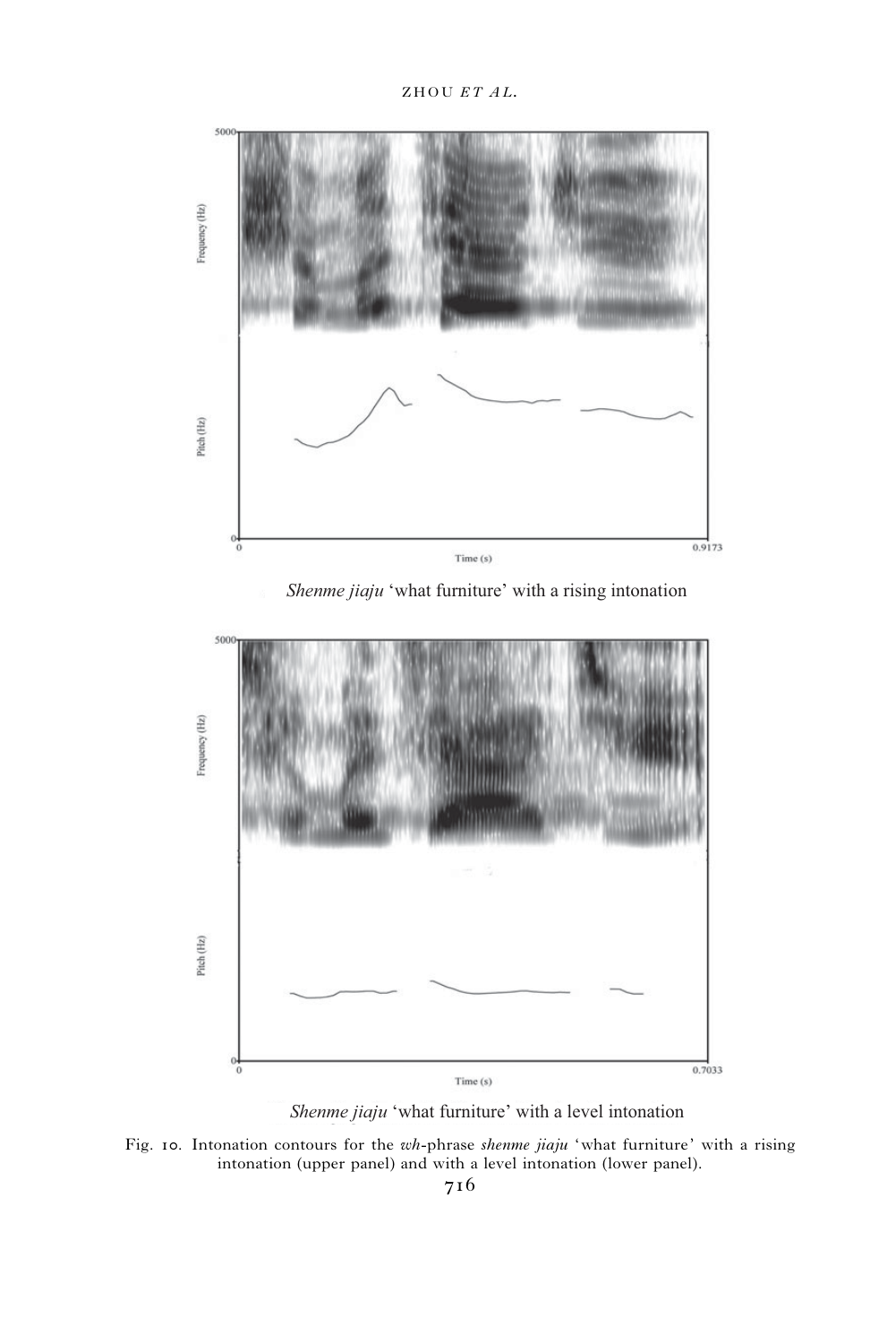respond to sentence  $(14)$  with a level intonation on the wh-phrase by rejecting the sentence on the grounds that the pandas bought the chairs.

#### RESULTS AND DISCUSSION

We recorded the responses of the participants to the two versions of the test sentences. All the participants responded correctly to the filler trials. So their data were all included in the final analyses.

Here are the main findings. In response to the test sentences with a rising intonation on the wh-phrase, children responded by providing an answer  $97.37\%$  of the time  $(74/76 \text{ trials})$  and adults did so 100% of the time  $(40/40)$ trials). A Mann–Whitney test showed that there was no significant difference in the response patterns between children and adults  $(Z=1.05, p=0.53)$ . In the example story, children answered sentence  $(14)$  in one of two ways. One response, by three of the nineteen child participants, was to point to the wardrobes and the mirrors. The remaining sixteen children overtly mentioned that the pandas did not buy the wardrobes and the mirrors, saying ''Meiyou mai yichu he jingzi'' 'They didn't buy the wardrobes and the mirrors'. All the adults provided an answer ''Yichu he jingzi'' 'The wardrobes and the mirrors'.

In response to the test sentences with a level intonation on the wh-phrase, children responded to the test sentences by rejecting them 86.84% of the time (66/76 trials) and adults rejected them 90% of the time (36/40 trials). A Mann–Whitney test showed that there was no significant difference in the response patterns between children and adults  $(Z=.38, p=1)$ . In the example story, children and adults rejected sentence (14) by making reference to the fact that the pandas bought the chairs. Children either explicitly mentioned the chairs ('No, they bought the chairs') or they pointed to the chairs. The responses of each child on this trial are provided in Appendix D.

The results of this experiment clearly show that Mandarin-speaking children know that a rising intonation on the  $wh$ -phrase turns the sentences into questions, whereas a level intonation on the wh-phrase turns them into statements. This is compelling evidence that Mandarin-speaking children can reliably use intonational cues in resolving ambiguities involving different speech acts. When the nature of the speech act being performed depends on children's sensitivity to prosodic cues, Mandarin-speaking children are even sensitive to the fact that a level intonation indicates that the speaker is making a statement, rather than asking a question. These findings suggest that children are sensitive to intonational cues and can use them to resolve ambiguities of illocutionary force. This finding is not surprising given that this type of ambiguity involves the pragmatic use of prosody (i.e. asking a question versus making a statement). We will return to this in the 'General discussion'.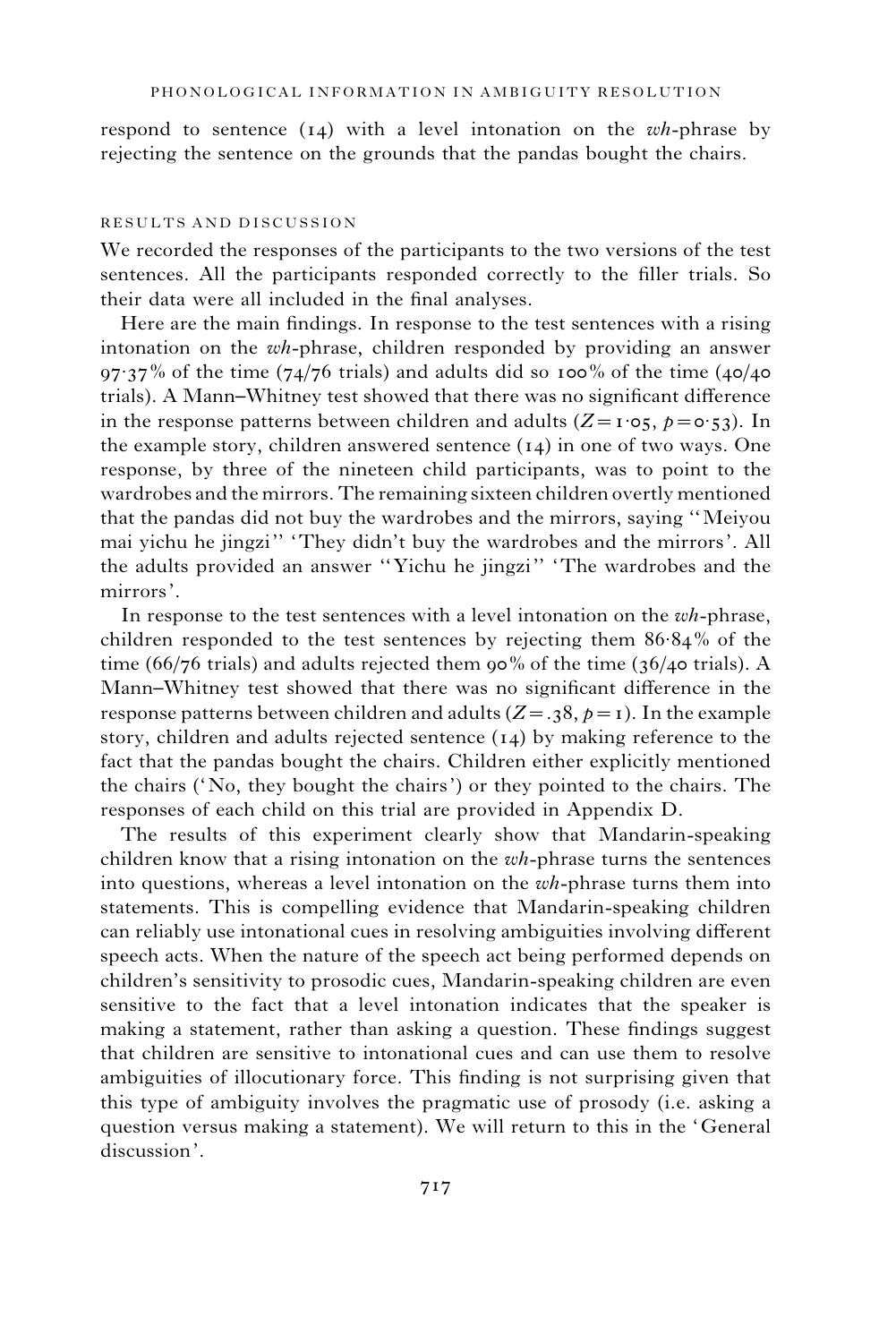#### ZHOU ET AL.

#### GENERAL DISCUSSION

The present study investigated the role of prosody in children's ambiguity resolution. Two experiments were conducted. Experiment 1 looked at the role of stress in children's resolution of syntactic ambiguities involving the focus particle *zhiyou* 'only', and Experiment 2 investigated the role of intonational cues in children's resolution of ambiguities involving different speech acts (i.e. asking a question vs. making a statement).

Using off-line tasks, previous research found that four- to five-year-old English-speaking children are not sensitive to prosodic cues in resolving ambiguities involving the focus particle *only* (Gualmini *et al.*, 2002; Halbert et al., 1995). However, our study (Experiment 1), using an eye-tracking task, has shown that four- to five-year-old Mandarin-speaking children are sensitive to stress in resolving such ambiguities, though they are not able to take the last step in incorporating this sensitivity into their final response. We attribute children's processing difficulty to the notyet-automatic mapping between syntax and phonology. More specifically, since the mapping between syntax and phonology in child language is not yet automatic, children are not able to use this mapping knowledge rapidly to arrive at an intended interpretation, as evidenced by the delayed prosodic effect in children's eye-movement data. The delayed effect of prosody has also been observed in some other studies investigating children's sensitivity to prosodic information in sentence comprehension (e.g. Sekerina & Trueswell, in press; Snedeker & Yuan, 2008). One reviewer raised the question of whether this delayed effect found in child language reflects a difference between children and adults in the processing of the mapping between syntax and prosody, or a difference in the whole processing system including, for example, motor control for the eye-movements. We will have to leave this question open before systematic studies are conducted to investigate the processing differences between children and adults. But as the reviewer correctly points out, it is important that we take into account both linguistic and non-linguistic factors when explaining children's non-adult behaviour.

In the second experiment, we looked at whether children are sensitive to prosodic cues in resolving ambiguities involving different speech acts. Mandarin Chinese is ideally suited for evaluating children's use of intonation in resolving speech act ambiguities, since minimal sentence/intonation pairs are readily available in Chinese, but rare at best in other languages, including English. Experiment 2 takes advantage of the special properties of Mandarin, where the same sequence of words can be used to perform different speech acts. As far as we know, there have been no previous studies, in any language, looking at the role played by prosody in children's resolution of ambiguities involving speech acts. So Experiment 2 investigated whether Mandarin-speaking children can use intonational cues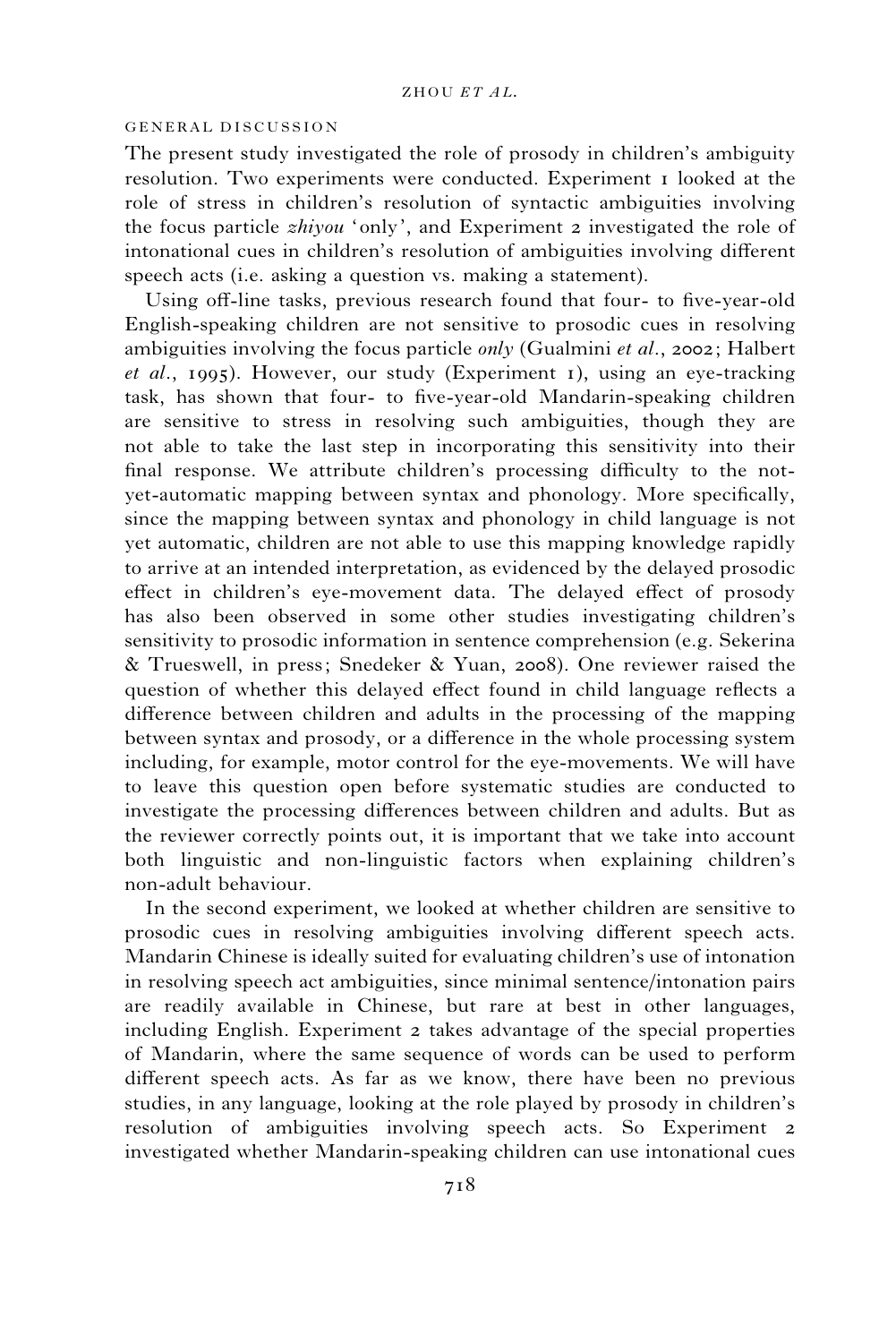to resolve such kinds of ambiguity. The results show that four-year-old Mandarin-speaking children know that a rising intonation on the wh-phrase indicates a question reading, whereas a level intonation on the wh-phrase indicates a statement reading. Children are sensitive to intonational cues and can use them to resolve ambiguities of illocutionary force. This finding is not surprising given that this type of ambiguity involves the pragmatic use of prosody (i.e. asking a question versus making a statement). The pragmatic use of prosody should be acquired early in language development, since it is important for the development of general communication skills, e.g. making a request, asking a question, etc. In other words, the mapping between prosody and speech acts should be established early in child language.

Previous studies on children's development of speech acts (the emergence of illocutionary force) found that children from  $2;6$  to  $3;0$  can easily comprehend the illocutionary force of utterances (i.e. whether the utterance expresses a request, a yes/no question, an offer, and so on) (Bara & Bucciarelli, 1998; Bernicot & Legros, 1987; Bucciarelli et al., 2003; Reeder, 1980). Given the previous findings, it is not surprising that children in our study can easily use intonational cues to distinguish whether a wh-phrase indicates a question or a statement. It would be interesting to establish the correlation between the development of prosody and the acquisition of communication skills in further studies.

Combining the data of the two experiments, we found that children can use prosodic information more effectively to resolve ambiguities of illocutionary force than to resolve syntactic ambiguities. This finding can be attributable to (i) the different methodologies used in the two experiments, (ii) the different prosodic characteristics used, or (iii) the different types of ambiguity involved.

According to the first possibility, the use of Question–Statement task might account for children's better performance in Experiment 2. More specifically, the use of toys and contexts might greatly facilitate children's comprehension of the test sentences in Experiment 2, thus children exhibited more adult-like knowledge. We want to note, first, that previous studies on English-speaking children's sensitivity to stress in resolving ambiguities related to the focus particle *only* also used judgement tasks, in which toys and contexts were used (Gualmini et al., 2002; Halbert et al., 1995). Children were nevertheless found not to be able to use stress to resolve this ambiguity. Thus, it seems unlikely that this difference in methodology could have resulted in the different findings in the two experiments. Two further points about the methodologies are worth making. One is that online methodologies like eye-tracking have proved to be more sensitive in detecting children's knowledge of prosodic information in sentence comprehension, as compared to off-line judgement tasks. So, if a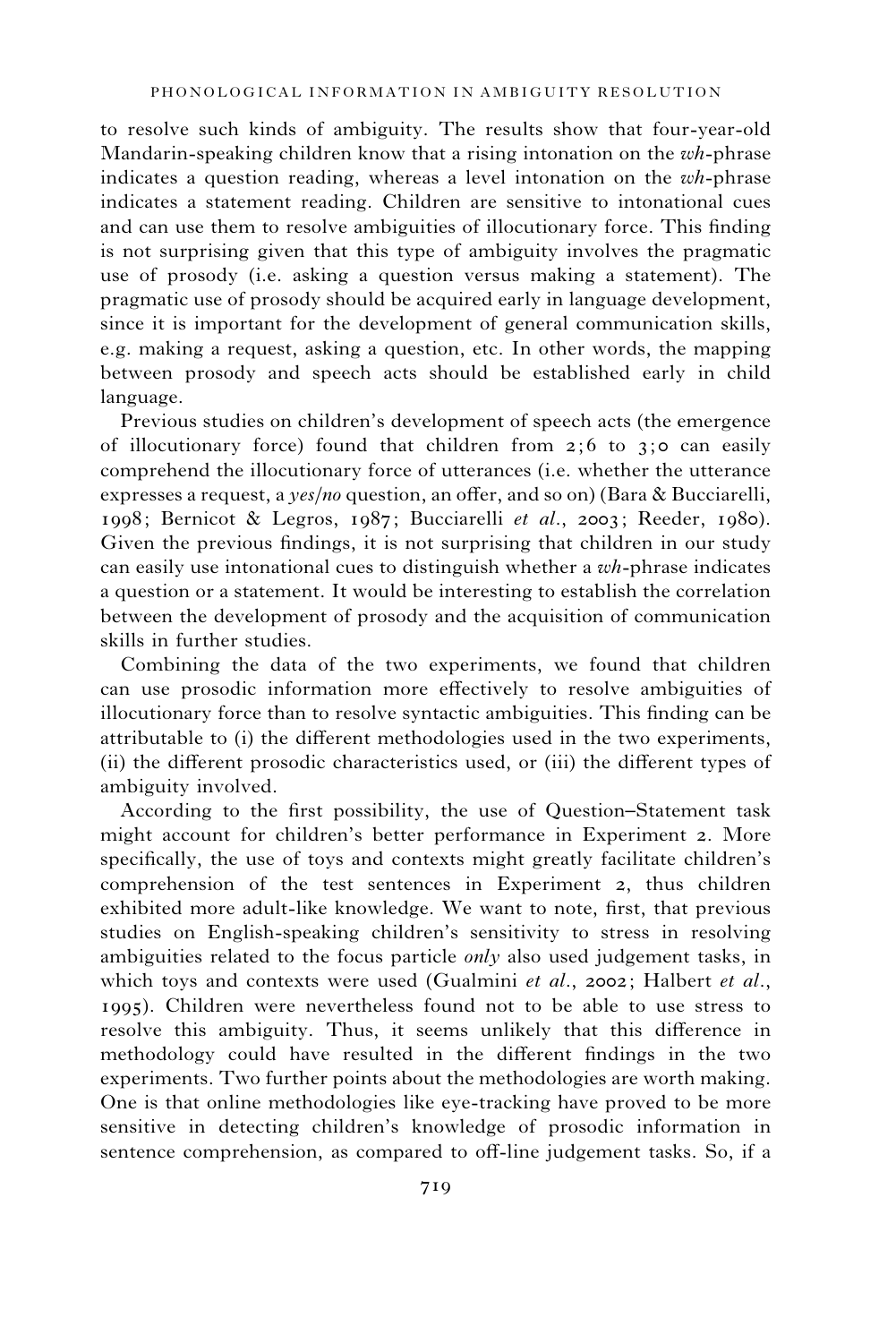#### ZHOU ET AL.

prosodic effect can be found in children using off-line tasks, it should also be found using the more sensitive on-line tasks. The second point relates to the reason why we used contexts and toys in Experiment 2. As mentioned in the 'Introduction', we used this task simply because the ambiguity we tested involves the pragmatic use of prosody, i.e. prosody is used to distinguish between two basic communicative acts. We felt that it would be more natural to test children's knowledge of the pragmatic use of prosody in an act-out context. Based on these considerations, it seems unlikely that the different methodologies used would have led to the different findings in the two experiments.

The second possibility would attribute the different findings to the different prosodic characteristics used in the two experiments. Since Experiment 1 used stress and Experiment 2 used intonation, it might be hypothesized that intonational cues are easier to process for children than stress. Although we don't have direct evidence as to whether children can process intonation more easily than stress, previous studies seem to suggest that young children have no difficulty in perceiving stress. For example, Grassmann and Tomasello (2007; 2010) found that children as young as two years of age can detect stress in a sentence and understand that stress is used to indicate referential newness in the sentence.

Given the results of both previous studies and our study, we attribute the discrepant findings in the two experiments to the different types of ambiguities involved. Specifically, we propose that children can use prosodic information more effectively to resolve ambiguities of illocutionary force than to resolve syntactic ambiguities, because the mapping between prosody and semantics/pragmatics is better established than the mapping between prosody and syntax in young children. As discussed earlier, children can use prosodic information more effectively to resolve ambiguities of illocutionary force, presumably because this ambiguity involves the pragmatic use of prosody. The basic idea is that the pragmatic use of prosody is crucial for the development of general communication skills, and therefore should be acquired early in language development. However, the correlation between the development of prosody and the acquisition of communication skills still remains to be empirically investigated.

An issue raised in the 'Introduction' was asymmetry between production and comprehension. It is widely acknowledged that children's production precedes comprehension in the acquisition of prosody in that children can use prosodic information correctly in their production, but they are less able to use such information than adults in deciding on the intended interpretation of sentences spoken to them (e.g. Cruttenden,  $1985$ ; Cutler & Swinney, 1987; Solan, 1980; Wells et al., 2004). We wish to note that this asymmetry between comprehension and production is not limited to the acquisition of prosody. It has been found in the acquisition of other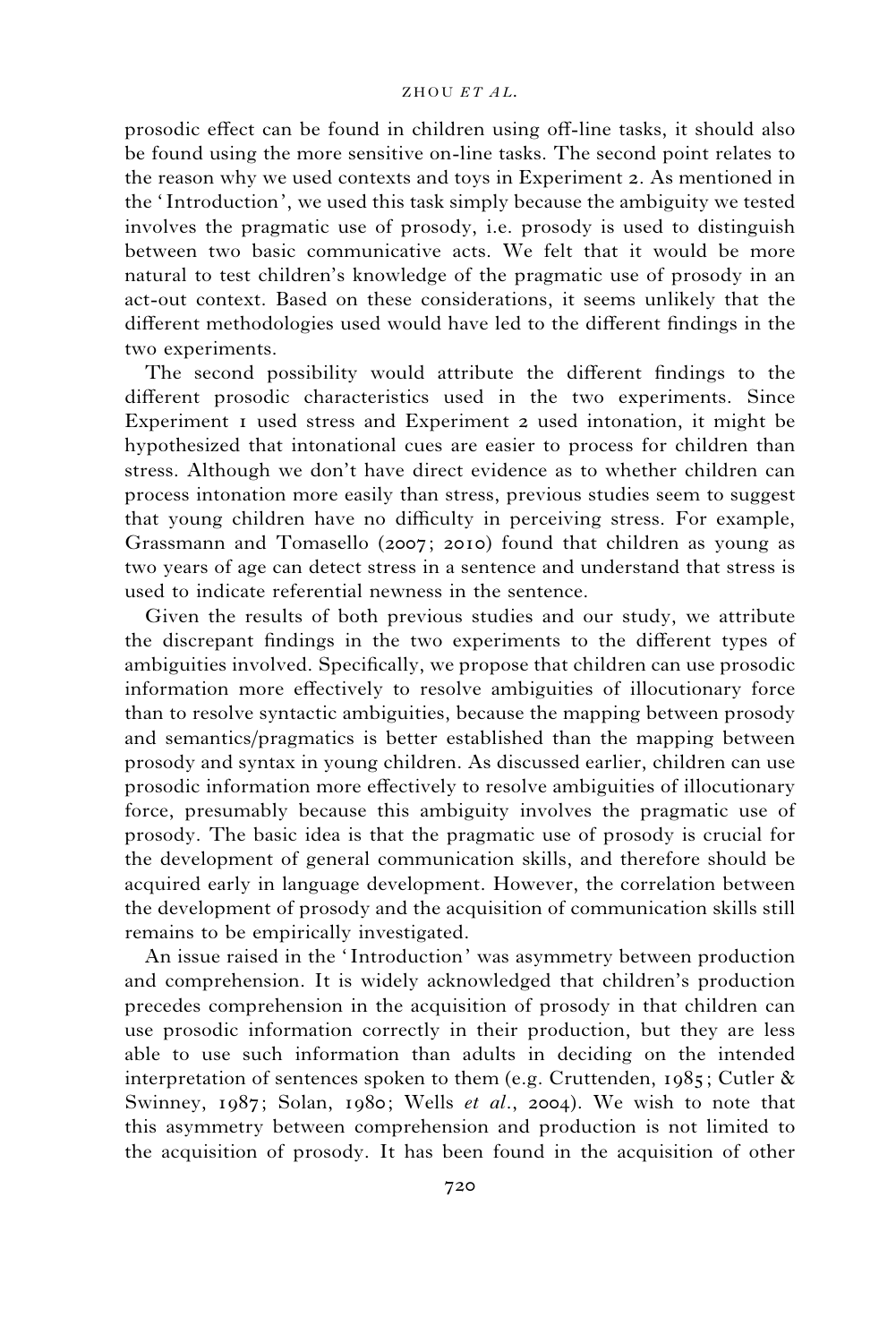linguistic structures as well, like English pronouns (e.g. Hendriks & Spenader, 2005/2006; Sekerina et al., 2004), the German focus particle *auch* 'also' (e.g. Hüttner *et al.*, 2004; Höhle *et al.*, 2009) and verb inflection (e.g. Brandt-Kobele & Höhle, 2010; Johnson, de Villiers & Seymour, 2005). Various explanations have been put forward to account for the asymmetry (see Hendriks & Koster (2010) for a comprehensive review). We are not going into the details of these possible explanations. Instead, we want to point out that the assumption that production outstrips comprehension in these cases is mainly based on the observation that children exhibited adultlike performance in production tasks, but not in sentence comprehension tasks. So the question of how we can explain the asymmetry can be reformulated as: 'How can we account for children's non-adult behaviour in these comprehension tasks?' In the case of prosody, children's non-adult behaviour can be attributable to (i) the properties of the experimental tasks used, or (ii) the differences between children and adults in their linguistic and non-linguistic abilities.

The first possibility is based on the discrepant findings of recent eye-tracking studies and those of the earlier studies. In contrast to the earlier studies, which used off-line tasks and failed to find a prosodic effect, our eye-tracking study, together with the studies of Höhle *et al.* (2009) and Snedeker and Yuan (2008), have revealed a more adult-like linguistic competence concerning children's use of prosody in sentence comprehension. According to this possibility, if sensitive on-line measures were used, children would exhibit adult-like comprehension. In other words, the asymmetry observed in previous studies is just a methodological artefact. However, this prediction is only partially confirmed. Although on-line studies like eye-tracking can reveal a higher level of linguistic competence in children than indicated by off-line tasks, this competence is still not completely adult-like. For example, our study showed that the effect of prosody found in adults was delayed in children. This difference between children and adults still needs to be explained. This brings us to the second possibility that might account for children's non-adult performance: the differences between children and adults in their linguistic and non-linguistic abilities. For instance, in our study children's processing difficulty as indicated by the delayed effect can be attributed either to the difference between children and adults in the processing of the mapping between syntax and prosody (linguistic ability), or to a difference in the whole processing system including, for example, the motor control for the eye-movements (non-linguistic ability). The current study will have to leave this question open.

To conclude, we found that children's use of prosodic information in ambiguity resolution can vary according to the type of ambiguity involved. In our study, children can use prosodic information more effectively to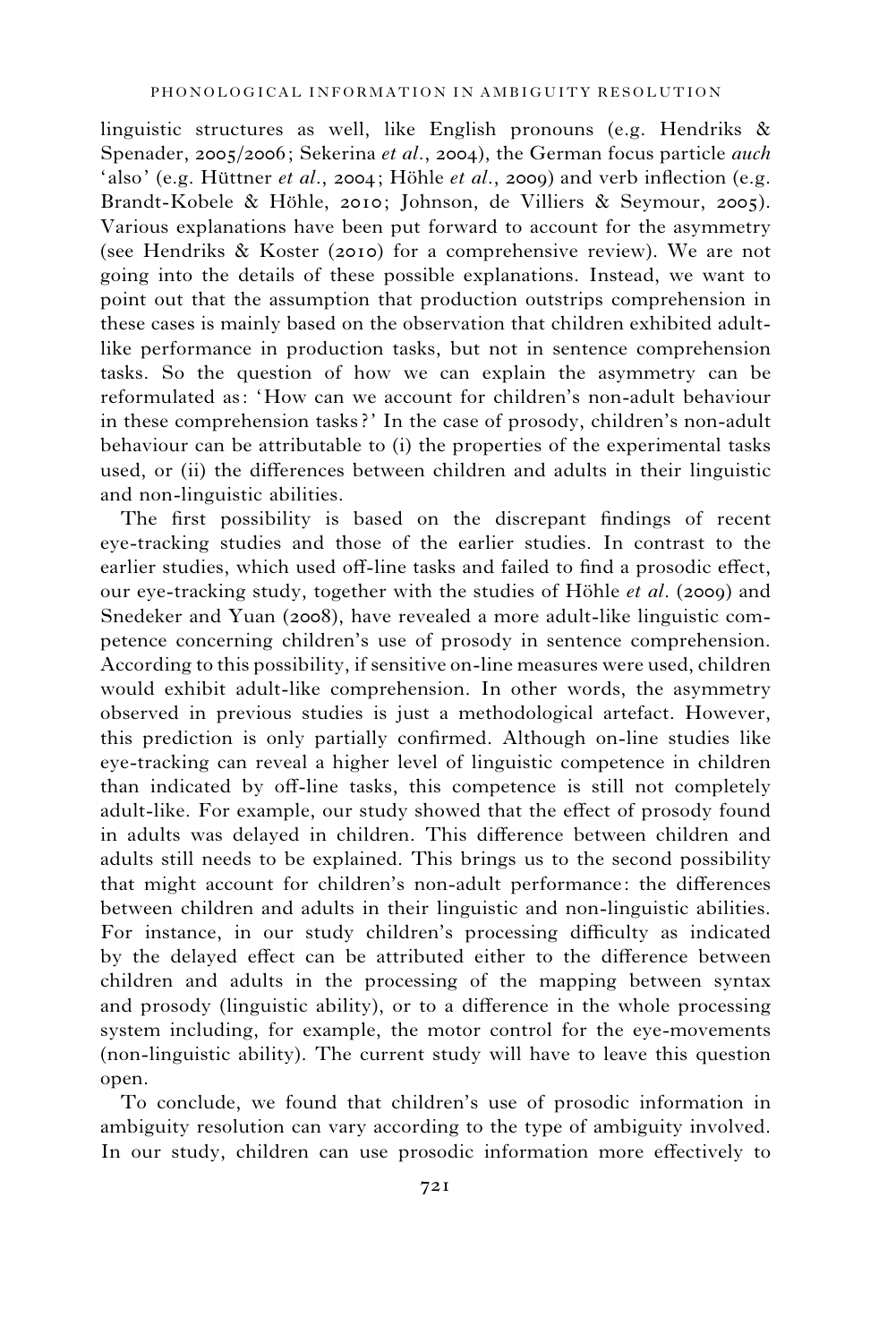resolve ambiguities of illocutionary force than to resolve syntactic ambiguities. This finding suggests that the mapping between prosody and semantics/pragmatics might be better established than the mapping between prosody and syntax in young children. Of course, we cannot simply generalize our results to other types of syntactic ambiguities and ambiguities of illocutionary force. Further investigations of different types of syntactic ambiguities and ambiguities of illocutionary force are required. We also want to emphasize that different uses of prosody in child language should be treated differently. Some uses of prosody might be acquired earlier and thus better established than others in child language. For example, in our study the knowledge of the pragmatic use of prosody is better established than the knowledge of the use of prosody to distinguish syntactic ambiguities. In addition, we want to point out that cross-linguistic studies are necessary, if we want to understand which aspects of prosodic information and what type of ambiguities are more easily processed in child language.

#### REFERENCES

- Aoun, J. & Sportiche, D. (1983). On the formal theory of Government. Linguistic Review 2,  $211-36.$
- Arnold, J. E., Brown-Schmidt, S. & Trueswell, J. (2007). Children's use of gender and order-of-mention during pronoun comprehension. Language and Cognitive Processes 22, 527–65.
- Bara, B. G. & Bucciarelli, M. (1998). Language in context: The emergence of pragmatic competence. In A. C. Quelhas & F. Pereira (eds), Special issue of Analise Psicologica: Cognition in context, 317–45. Lisbon: Istituto Superior de Psicologia Aplicada.
- Bernicot, J. & Legros, S. (1987). Direct and indirect directives: What do young children understand? Journal of Experimental Child Psychology 43, 346-58.
- Brandt-Kobele, O.-C. & Höhle, B. (2010). What asymmetries within comprehension reveal about asymmetries between comprehension and production: The case of verb inflection in language acquisition. *Lingua*  $120$ ,  $1910-25$ .
- Bucciarelli, M., Colle, L. & Bara, B. G. (2003). How children comprehend speech acts and communicative gestures. Journal of Pragmatics 35, 207-241.
- Cheng, L. L.-S. (1991). On the typology of wh-questions. Unpublished doctoral dissertation, MIT.
- Cheng, L. L.-S. (1994). Wh-words as polarity items. Chinese Languages and Linguistics  $\mathbf{z}$ ,  $615 - 40.$
- Choi, Y. & Mazuka, R. (2003). Young children's use of prosody in sentence processing. Journal of Psycholinguistic Research 32, 197–217.
- Costa, J. & Szendröi, K. (2006). Acquisition of focus marking in European Portuguese: Evidence for a unified approach to focus. In V. Torrens & L. Escobar (eds), The acquisition of syntax in Romance Languages, 319–29. Amsterdam: John Benjamins.
- Crain, S. & Thornton, R. (1998). Investigations in Universal Grammar : A guide to experiments on the acquisition of syntax and semantics. Cambridge, MA: MIT Press.
- Cruttenden, A. (1985). Intonation comprehension in ten-year-olds. Journal of Child Language 12, 643–61.
- Cutler, A. & Swinney, D. A. (1987). Prosody and the development of comprehension. Journal of Child Language 14, 145–67.
- Garding, E. (1987). Speech act and tonal pattern in Standard Chinese. *Phonetica* 44, 13–29.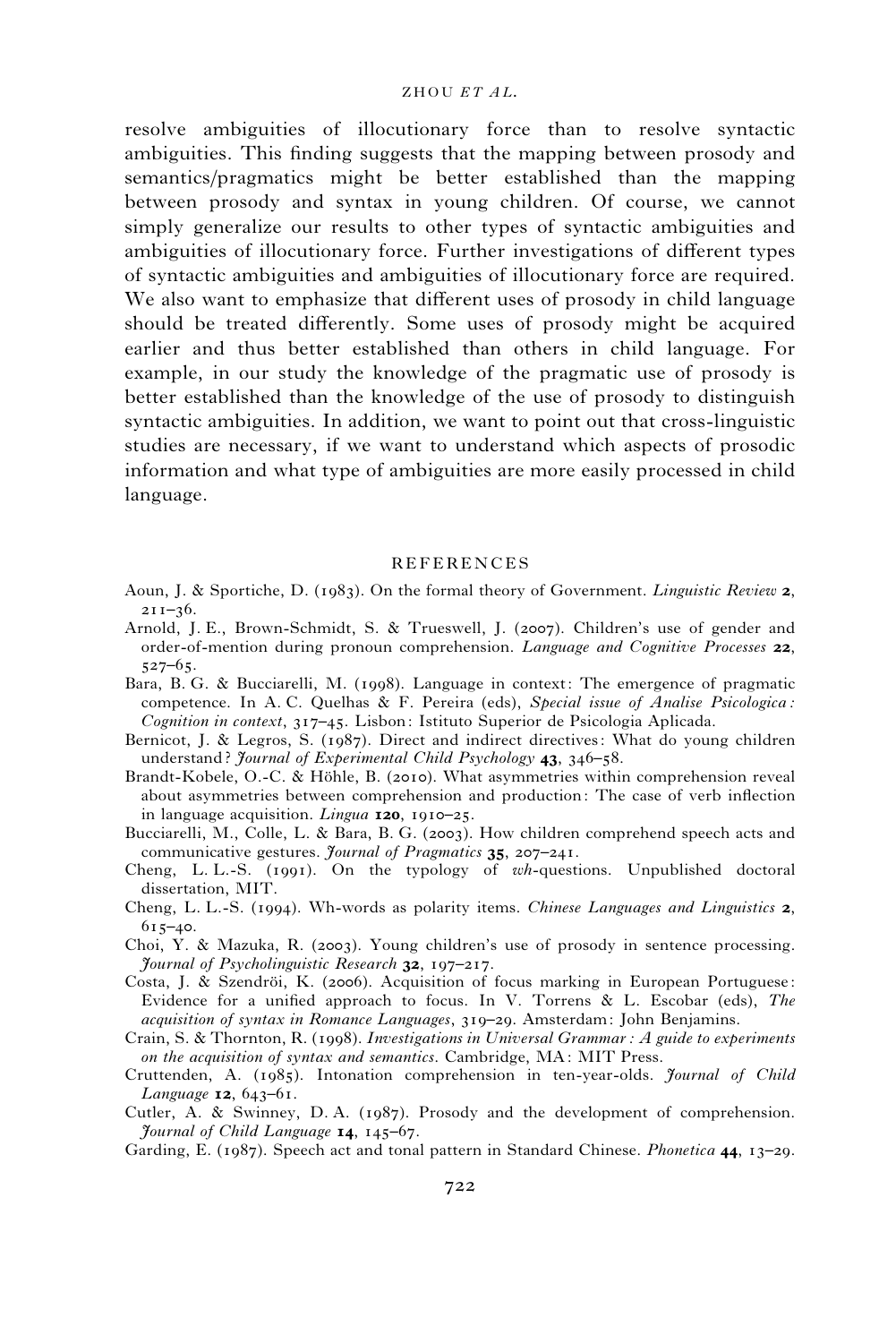- Grassmann, S. & Tomasello, M. (2007). Two-year-olds use primary sentence accent to learn new words. Journal of Child Language 34, 677-87.
- Grassmann, S. & Tomasello, M. (2010). Prosodic stress on a word directs 24-month-olds' attention to a contextually new referent. *Fournal of Pragmatics*  $42$ ,  $3008-3105$ .
- Gualmini, A., Maciukaite, S. & Crain, S. (2002). Children's insensitivity to contrastive stress in sentences with only. In S. Arunachalam, E. Kaiser & A. Williams (eds), Proceedings of the 25th Penn Linguistics Colloquium, 87–110. Philadelphia, PA: University of Pennsylvania.
- Halbert, A., Crain, S., Shankweiler, D. & Woodams, E. (1995). Children's interpretive use of emphatic stress. Poster presented at the 8th Annual CUNY Conference on Human Sentence Processing, Tucson, AZ.
- Hendriks, P. & Koster, C. (2010). Production/comprehension asymmetries in language acquisition. Lingua  $120$ ,  $1887-97$ .
- Hendriks, P. & Spenader, J. (2005/2006). When production precedes comprehension: An optimization approach to the acquisition of pronouns. Language Acquisition 13, 319–48.
- Höhle, B., Berger, F., Müller, A., Schmitz, M. & Weissenborn, J. (2009). Focus particles in children's language: Production and comprehension of auch 'also' in German learners from 1 year to 4 years of age. Language Acquisition  $16$ ,  $36-66$ .
- Horn, L. R. (1969). A presuppositional approach to *only* and *even. Proceedings of the Chicago* Linguistic Society 5, 98-107.
- Hornby, P. A. & Hass, W. A. (1970). Use of contrastive stress by preschool children. Journal of Speech and Hearing Research 13, 395-99.
- Huang, C.-T. J. (1982). Logical relations in Chinese and the theory of grammar. Unpublished doctoral dissertation, MIT.
- Hüttner, T., Drenhaus, H., van de Vijver, R. & Weissenborn, J. (2004). The acquisition of the German focus particle *auch* 'too': Comprehension does not always precede production. Proceedings of the 28th Annual Boston University Conference on Language Development, on-line supplement www.bu.edu/linguistics/APPLIED/BUCLD/ supp.html.
- Jackendoff, R. (1972). Semantic interpretation in generative grammar. Cambridge, MA: MIT Press.
- Jin, S. (1996). An acoustic study of sentence stress in Mandarin Chinese. Unpublished doctoral dissertation, Ohio State University.
- Johnson, V. E., de Villiers, J. G. & Seymour, H. N. (2005). Agreement without understanding? The case of third person singular  $/s/$ . First Language 25, 317-30.
- Kiss, K. É. (1998). Identificational focus versus informational focus. Language  $74$ ,  $245 - 73$ .
- Krifka, M. (1991). A compositional semantics for multiple focus constructions. Cornell Working Papers in Linguistics 10, 127–58.
- Li, Y.-H. A. (1992). Indefinite wh in Mandarin Chinese. Journal of East Asian Linguistics 1, 125–55.
- Lin, J.-W. (1996). Polarity licensing and wh-phrase quantification in Chinese. Unpublished doctoral dissertation, University of Massachusetts at Amherst.
- Lin, J.-W. (1998). On existential polarity wh-phrases in Chinese. Journal of East Asian Linguistics 7, 219–55.
- MacWhinney, B. & Bates, E. (1978). Sentential devices for conveying givenness and newness: A cross-cultural developmental study. Journal of Verbal Learning and Verbal Behaviour 17, 539–58.
- Maratsos, M. P. (1973). The effects of stress on the understanding of pronominal co-reference in children. Journal of Psycholinguistic Research 2, 1-8.
- Reeder, K. (1980). The emergence of illocutionary skills. Journal of Child Language 7, 13–28.
- Reinhart, T. (1976). The syntactic domain of anaphora. Unpublished doctoral dissertation, MIT.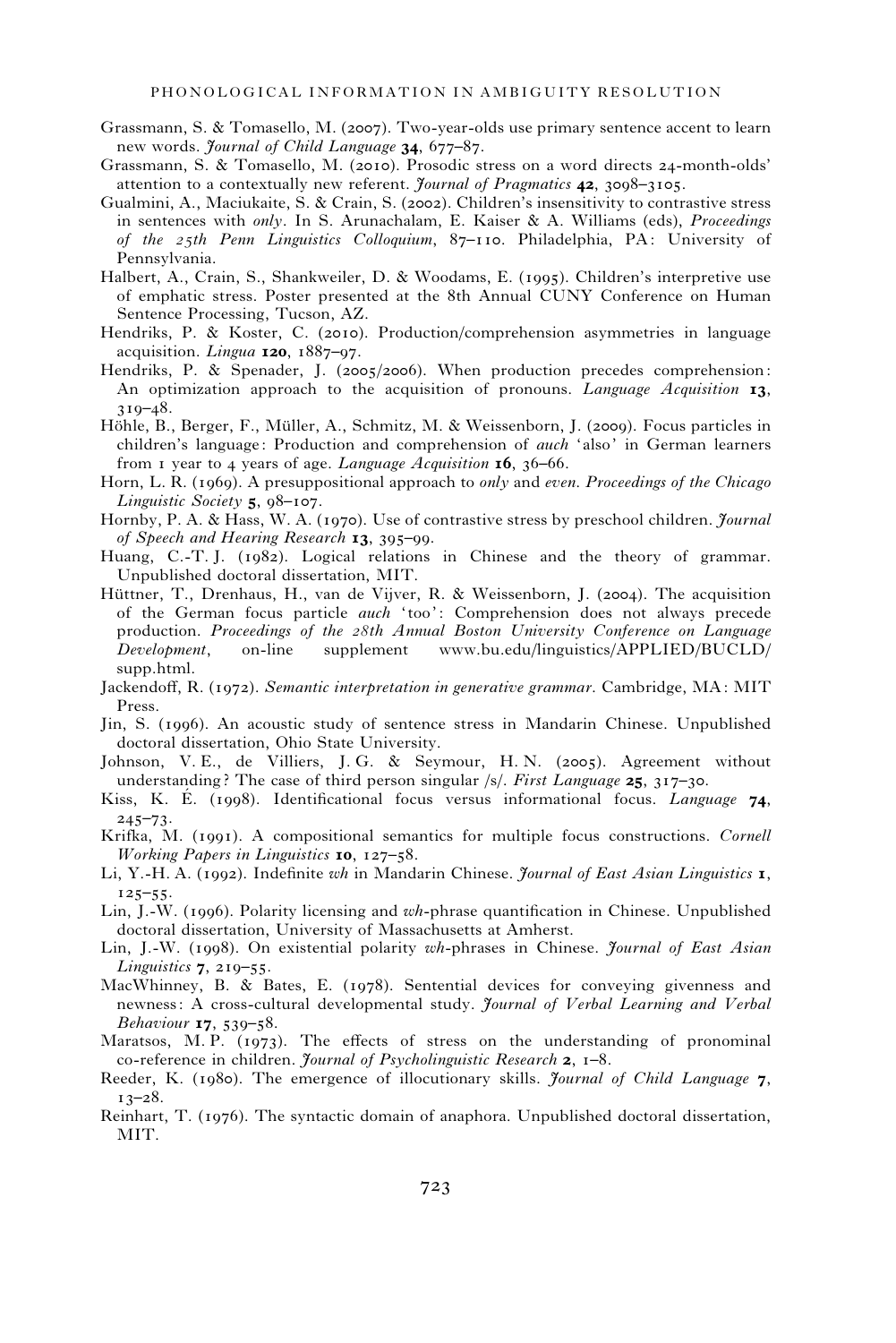- Reinhart, T. (2004). The processing cost of reference set computation: Acquisition of stress shift and focus. *Language Acquisition* 12, 109-155.
- Reinhart, T. (2006). *Interface strategies: Optimal and costly computations*. Cambridge, MA: MIT Press.
- Rooth, M. (1985). Association with focus. Unpublished doctoral dissertation, University of Massachusetts at Amherst.
- Rooth, M. (1992). A theory of focus interpretation. Natural Language Semantics  $I$ , 75–116.
- Sekerina, I. A., Stromswold, K. & Hestvik, A. (2004). How do adults and children process referentially ambiguous pronouns? Journal of Child Language 31, 123-52.
- Sekerina, I. E. & Trueswell, J. C. (in press). Interactive processing of contrastive expressions by Russian children. First Language.
- Snedeker, J. & Trueswell, J. C. (2001). Unheeded cues: Prosody and syntactic ambiguity in mother–child communication. Paper presented at the 26th Boston University Conference on Language Development, Boston, MA.
- Snedeker, J. & Trueswell, J. C. (2004). The developing constraints on parsing decisions: The role of lexical-biases and referential scenes in child and adult sentence processing. Cognitive Psychology 49, 238–99.
- Snedeker, J. & Yuan, S. (2008). Effects of prosodic and lexical constraints on parsing in young children (and adults). *Journal of Memory and Language* 58, 574–608.
- Solan, L. (1980). Contrastive stress and children's interpretation of pronouns. Journal of Speech and Hearing Research 23, 688-98.
- Speer, S. R. & Ito, K. (2009). Prosody in first language acquisition Acquiring intonation as a tool to organize information in conversation. Language and Linguistics Compass 3, 90–110.
- Szendröi, K. (2004). Acquisition evidence for an interface theory of focus. In J. Van Kampen & S. Baauw (eds), Proceedings of GALA 2003, 457–68. Utrecht: LOT.
- Tanenhaus, M. K. (2007). Spoken language comprehension: Insights from eye movements. In G. Gaskell (ed.), Oxford handbook of psycholinguistics, 309–326. Oxford: Oxford University Press.
- Tanenhaus, M. K., Spivey-Knowlton, M., Eberhard, K. & Sedivy, J. (1995). Integration of visual and linguistic information in spoken language comprehension. Science 268, 1632–34.
- Trueswell, J. C. (2008). Using eye movements as a developmental measure within psycholinguistics. In I. A. Sekerina, E. M. Fernández & H. Clahsen (eds), Developmental psycholinguistics : On-line methods in children's language processing, 73–96. Amsterdam: John Benjamins.
- Trueswell, J. C. & Gleitman, L. R. (2007). Learning to parse and its implications for language acquisition. In G. Gaskell (ed.), *Oxford handbook of psycholinguistics*,  $635-56$ . Oxford: Oxford University Press.
- Trueswell, J. C., Sekerina, I., Hill, N. M. & Logrip, M. L. (1999). The kindergartenpath effect: Studying on-line sentence processing in young children. Cognition 73,  $89 - 134$ .
- Wang, B., Lü, S. N. & Yang, Y. F. (2002). The pitch movement of stressed syllable in Chinese sentences. Acta Acustica 27, 234-40 [in Chinese].
- Wells, B., Peppé, S. & Goulandris, N. (2004). Intonation development from five to thirteen. Journal of Child Language 31, 749–78.
- Xu, Y. (1999). Effects of tone and focus on the formation and alignment of Fo contours. Journal of Phonetics 27, 55–105.
- Zhong, X. B., Wang, B. & Yang, Y. F. (2001). The perception of prosodic word stress in standard Chinese. Acta Psychologica Sinica 34, 2-9 [in Chinese].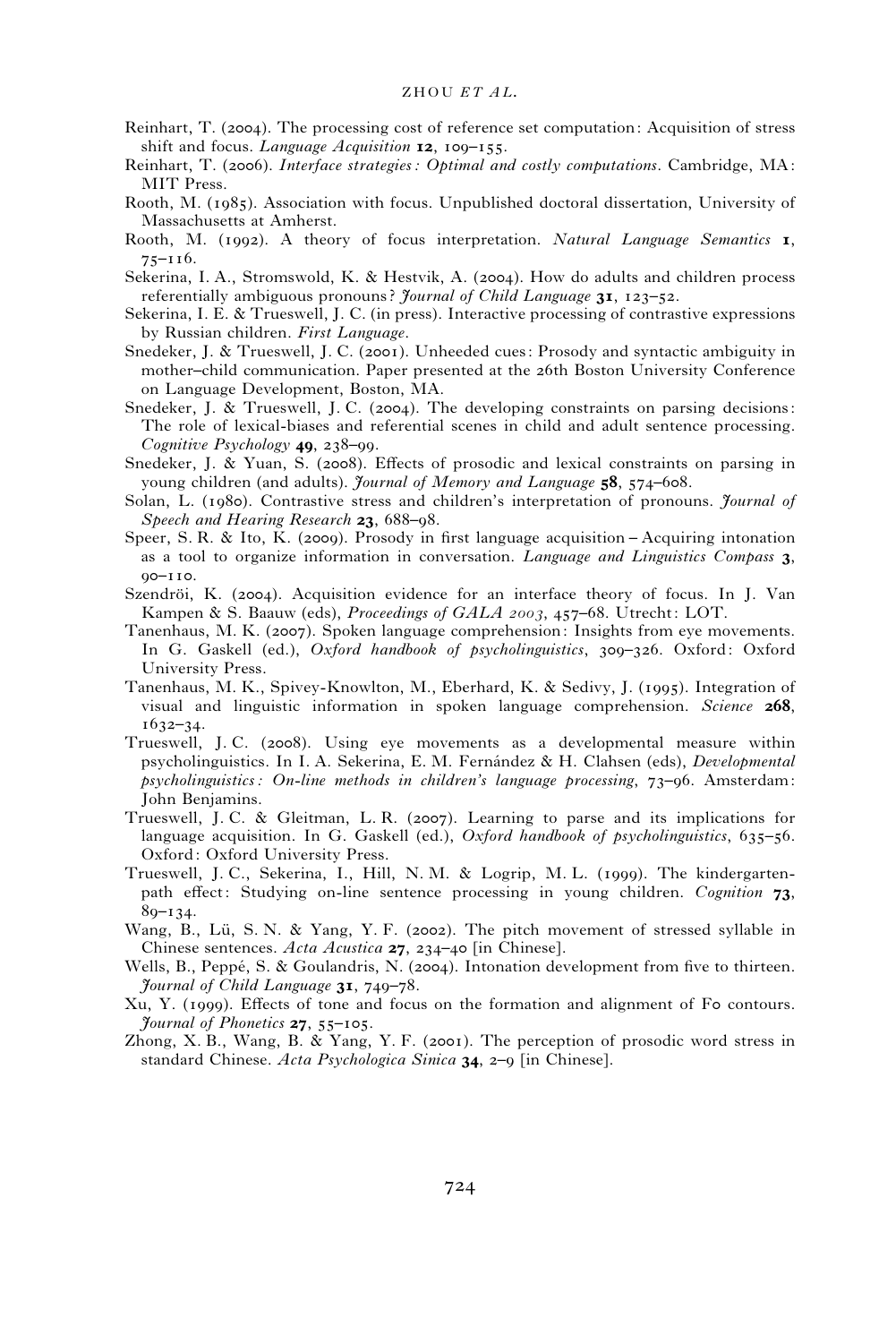APPENDIX A: TEST SENTENCES IN EXPERIMENT 1 Eight test sentences:

- (1) Zhiyou Xiaoming de naozhong shi huangsede. only Xiaoming DE clock is yellow 'Only Xiaoming's clock is yellow.'
- (2) Zhiyou Xiaohong de yazi shi huangsede. only Xiaohong DE duck is yellow 'Only Xiaohong's duck is yellow.'
- (3) Zhiyou Xiaoming de fanchuan shi huangsede. only Xiaoming DE boat is yellow 'Only Xiaoming's boat is yellow.'
- (4) Zhiyou Xiaohong de shoubiao shi zisede. only Xiaohong DE watch is purple 'Only Xiaohong's watch is purple.'
- (5) Zhiyou Xiaoming de pingguo shi hongsede. only Xiaoming DE apple is red 'Only Xiaoming's apple is red.'
- (6) Zhiyou Xiaohong de maozi shi lansede. only Xiaohong DE hat is blue 'Only Xiaohong's hat is blue.'
- (7) Zhiyou Xiaoming de beizi shi lansede. only Xiaoming DE cup is blue 'Only Xiaoming's cup is blue.'
- (8) Zhiyou Xiaohong de piqiu shi hongsede. only Xiaohong DE ball is red. 'Only Xiaohong's ball is red.'

Eight filler sentences:

- (9) Zhiyou Xiaohong de shubao shi fensede. only Xiaohong DE backpack is pink 'Only Xiaohong's backpack is pink.'
- (10) Zhiyou Xiaoming de qianbi shi huangsede. only Xiaoming DE pencil is yellow 'Only Xiaoming's pencil is yellow.'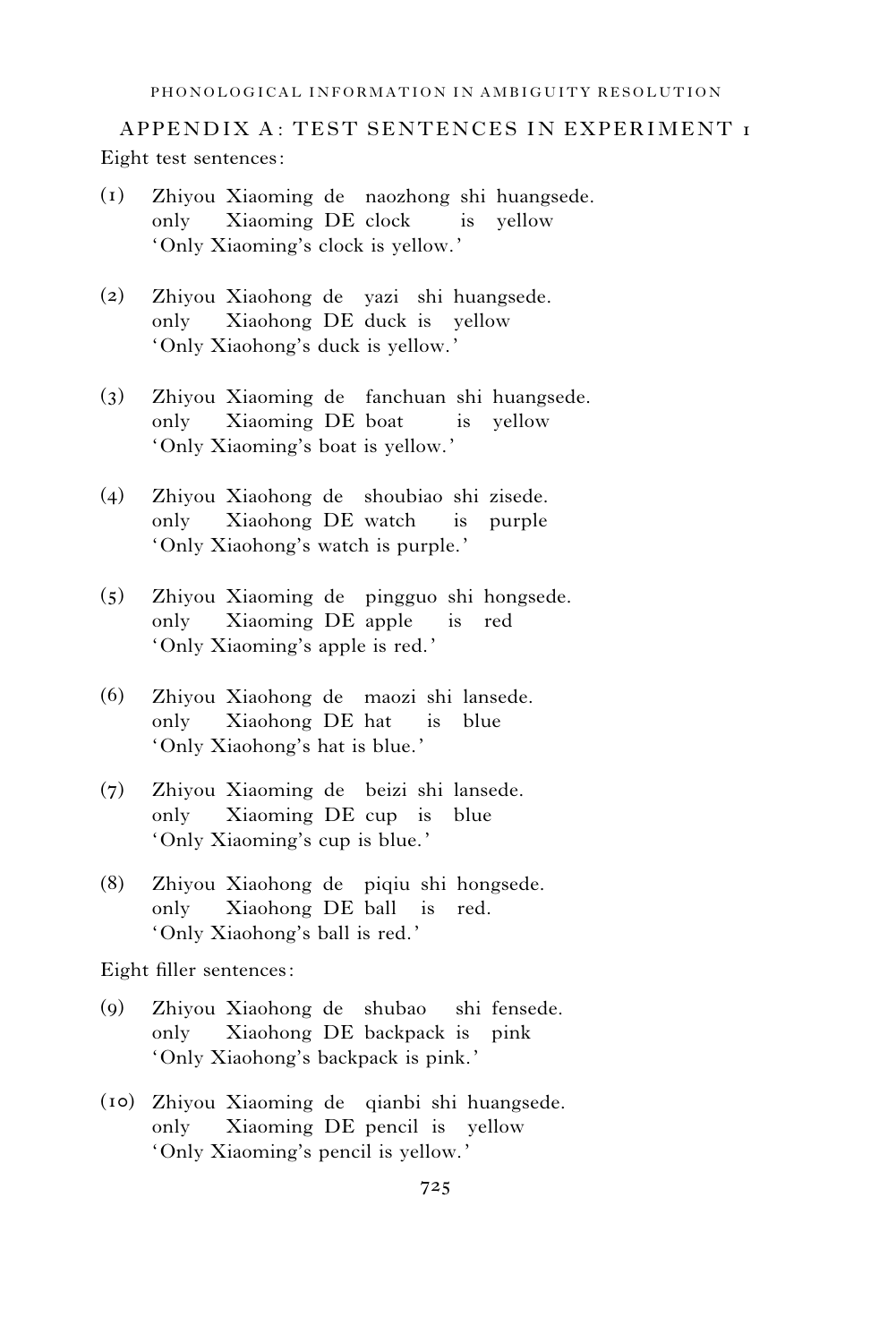- (11) Zhiyou Xiaohong de yusan shi lansede. only Xiaohong DE umbrella is blue 'Only Xiaohong's umbrella is blue.'
- (12) Zhiyou Xiaoming de qiqiu shi huangsede. only Xiaoming DE balloon is yellow 'Only Xiaoming's balloon is yellow.'
- (13) Zhiyou Xiaohong de xiangpi shi fensede. only Xiaohong DE eraser is pink 'Only Xiaohong's eraser is pink.'
- (14) Zhiyou Xiaoming de xiaoxiong shi huisede. only Xiaoming DE teddy is brown 'Only Xiaoming's teddy is brown.'
- (15) Zhiyou Xiaohong de dianhua shi hongsede. only Xiaohong DE telephone is red 'Only Xiaohong's telephone is red.'
- (16) Zhiyou Xiaoming de yali shi huangsede. only Xiaoming DE pear is yellow 'Only Xiaoming's pear is yellow.'

## APPENDIX B: PROPORTION OF FIXATIONS IN THE OTHER TWO CATEGORIES



Average fixation proportions over time in I (the non-contrastive object) in the two conditions by adults and children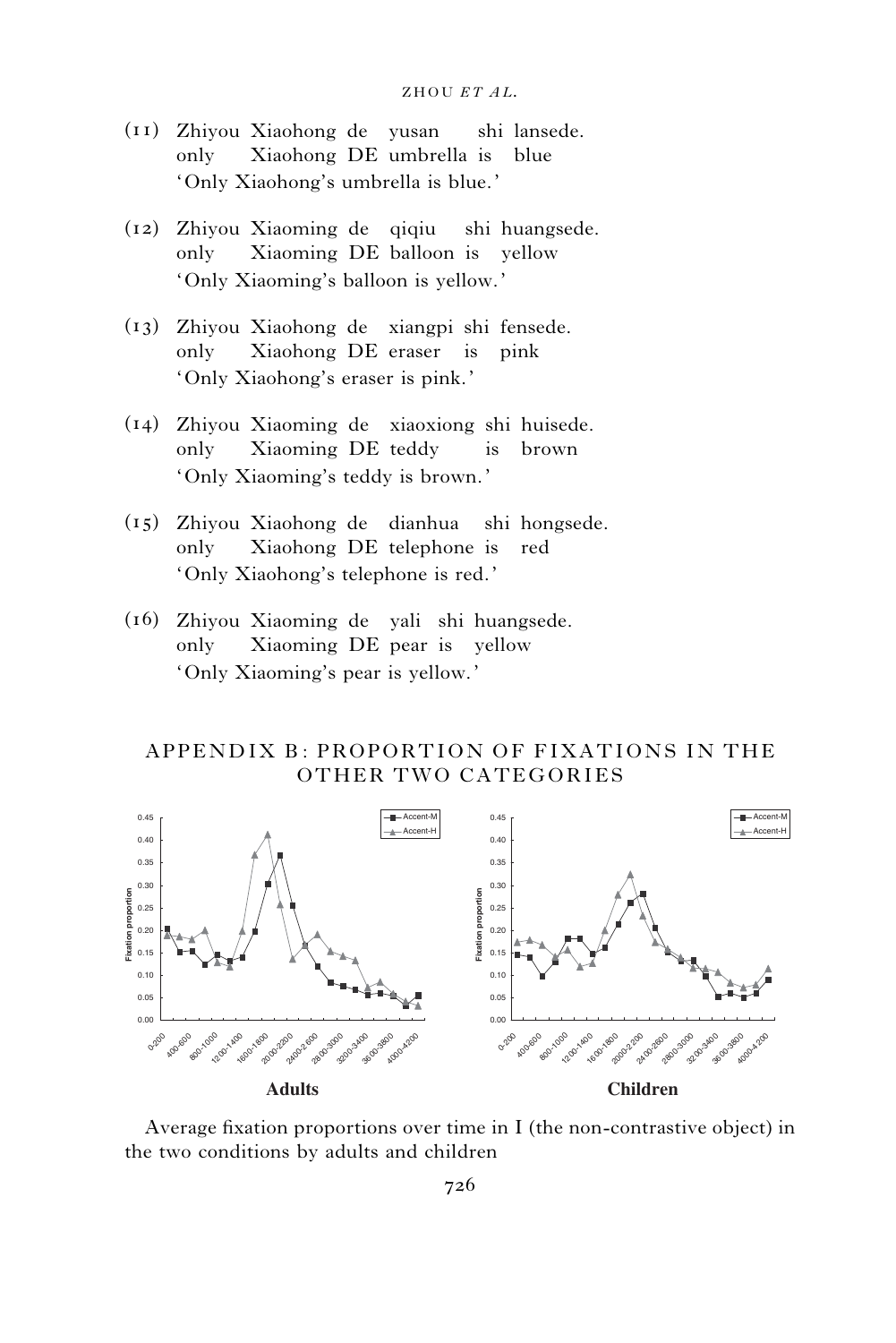

Average fixation proportions over time in IV (the first contrastive object) in the two conditions by adults and children

APPENDIX C: TEST SENTENCES IN EXPERIMENT 2 Four test sentences:

- (1) Xiaoxiongmao meiyou mai shenme jiaju. Panda not buy what furniture
- (2) Xiaojingling meiyou mai shenme shuiguo smurf not buy what fruit
- (3) Meirenyu meiyou mai shenme chongwu. mermaid not buy what pet
- (4) Jiqiren meiyou mai shenme chezi. robot not buy what car

Filler sentences for Group A:

- (5) Xiaotuzi meiyou caidao xingxing. bunny not step star 'The bunny didn't step on the star. '
- (6) Haidao meiyou nazou jinbi. pirate not take gold-coin 'The pirates didn't take the gold coins.'
- (7) Xiannu¨ meiyou dabai dahuolong. fairy not beat dragon 'The fairy didn't beat the dragon.'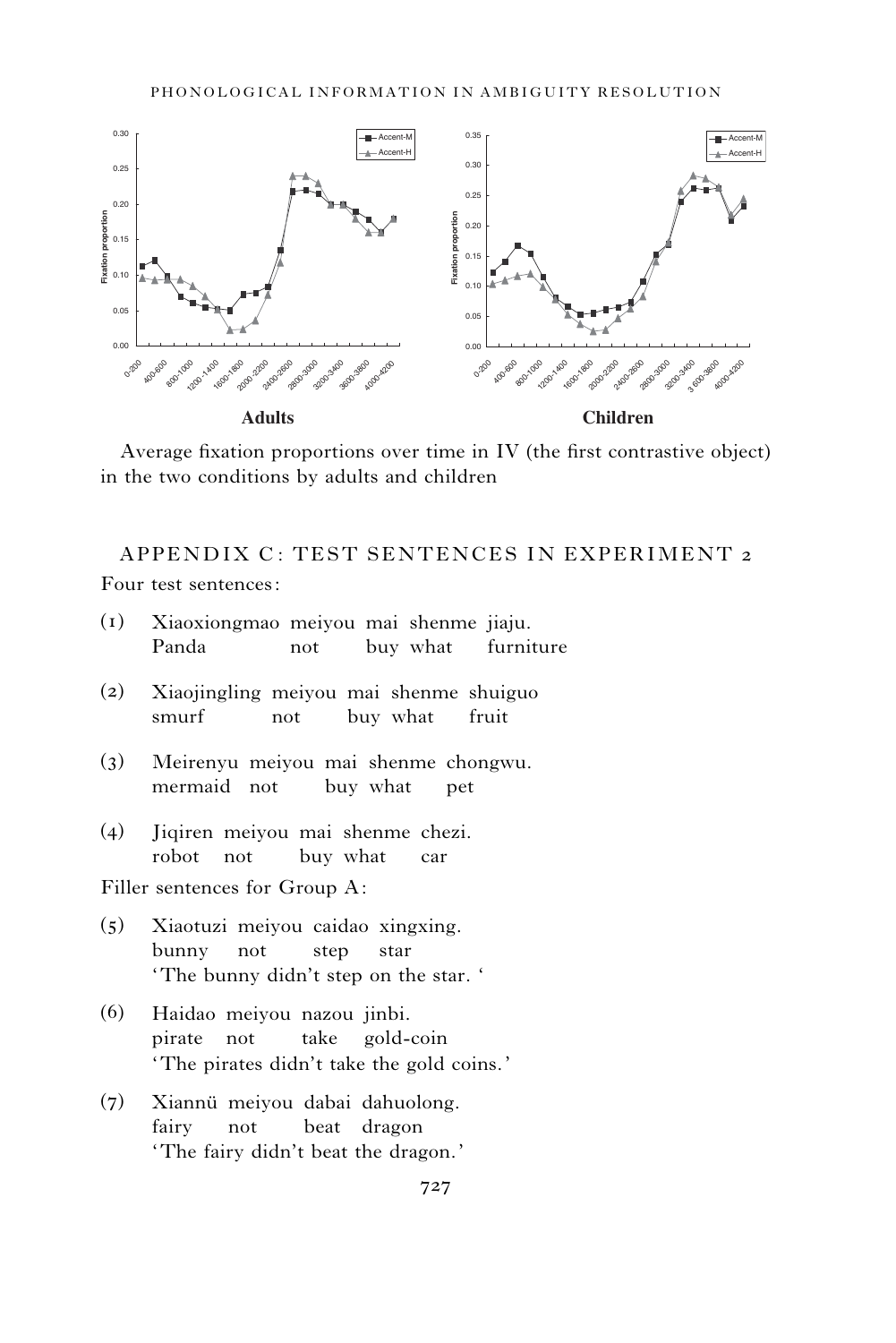(8) Xiaofeima meiyou zhaodao hua. pony not find flower 'The pony didn't find the flower.'

Filler sentences for Group B:

- (9) Xiaoniao chi-le shenme shiwu? Bird eat-ASP what food 'What kind of food did the bird eat?'
- (10) Xiaoma jian-le shenme baobei ? horse collect-ASP what treasure 'What kind of treasure did the horse collect ?'
- (11) Shei dai-le xiaomao guo he ? who take-ASP cat cross river 'Who helped the cat cross the river ?'
- (12) Shei dabai-le laowupo ? who beat-ASP witch 'Who beat the witch?'

|         | Age  | A rising intonation on the wh-phrase<br>Responses |  |
|---------|------|---------------------------------------------------|--|
| Group 1 |      |                                                   |  |
| Girl    | 4;8  | (They) didn't buy wardrobes and mirrors           |  |
| Boy     | 4;8  | Pointing to the wardrobes and the mirrors         |  |
| Girl    | 4;8  | (They) didn't buy wardrobes and mirrors           |  |
| Girl    | 4;1  | Wardrobes and mirrors                             |  |
| Girl    | 4;2  | Wardrobes and mirrors                             |  |
| Boy     | 4;2  | (They) didn't buy wardrobes and mirrors           |  |
| Boy     | 4;2  | Wardrobes and mirrors they didn't buy             |  |
| Boy     | 3;11 | Pointing to the wardrobes and the mirrors         |  |
| Girl    | 4;4  | Wardrobes and mirrors                             |  |
| Boy     | 4;5  | They didn't buy wardrobes and mirrors             |  |
| Girl    | 3;10 | (They) didn't buy wardrobes and mirrors           |  |
| Girl    | 3;6  | Wardrobe and mirrors (they) didn't buy            |  |
| Girl    | 4;1  | (They) didn't buy wardrobes and mirrors           |  |
| Girl    | 4;2  | Pointing to the wardrobes and the mirrors         |  |

APPENDIX D: CHILDREN'S RESPONSES ON THE EXAMPLE TRIAL, EXPERIMENT 2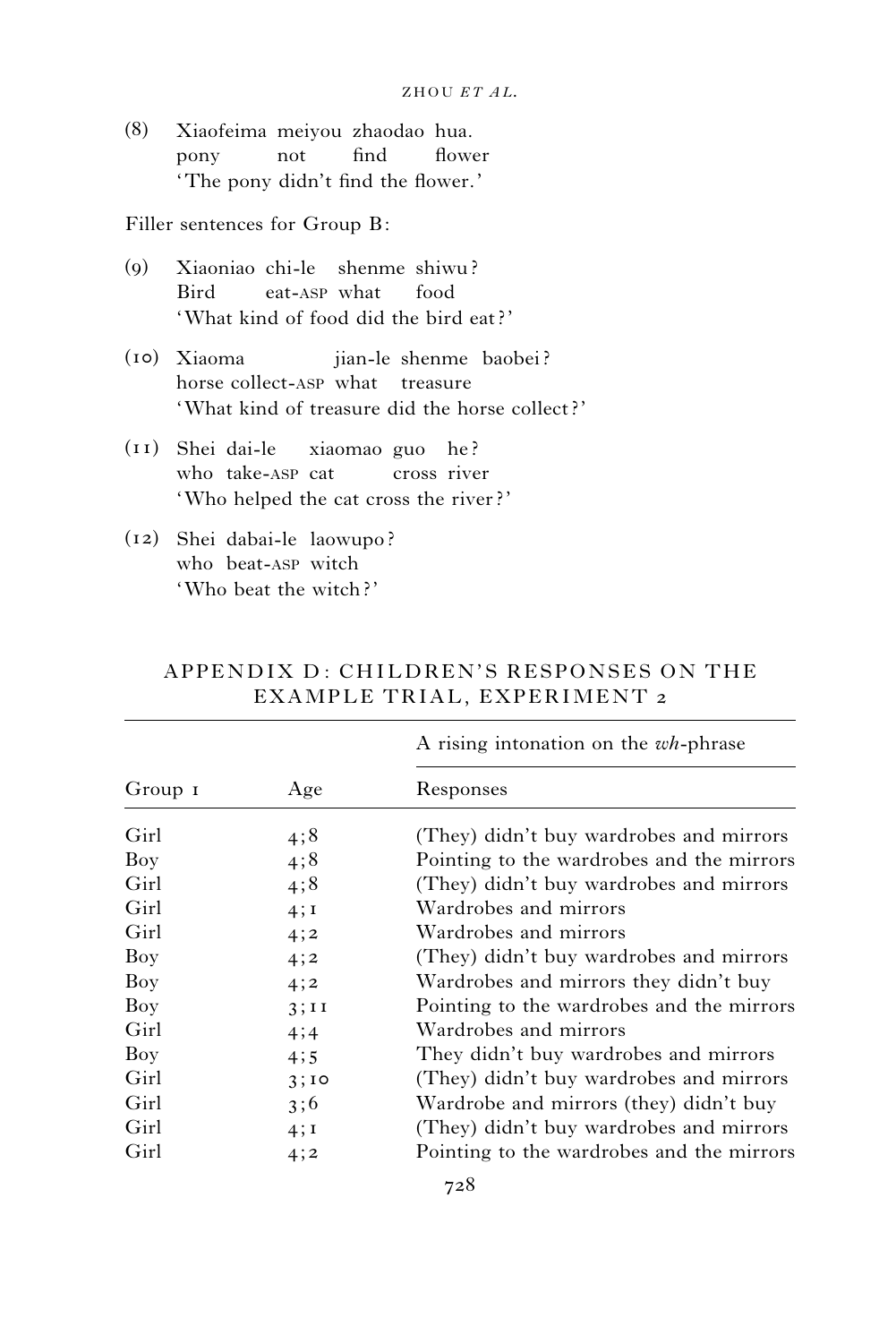| Boy     | 4;2              | Wardrobes and mirrors (they) didn't buy   |  |
|---------|------------------|-------------------------------------------|--|
| Girl    | 4;5              | Wardrobes and mirrors                     |  |
| Girl    | 4;4              | Wardrobes and mirrors                     |  |
| Girl    | 4;6              | (They) didn't buy wardrobes and mirrors   |  |
| Boy     | 4;7              | Wardrobes and mirrors they didn't buy     |  |
|         |                  | A level intonation on the wh-phrase       |  |
| Group 2 | Age              | Responses                                 |  |
| Girl    | 3:7              | No, (they) bought chairs                  |  |
| Girl    | 3:10             | You're wrong (pointing to the chairs)     |  |
| Girl    | 4;5              | No, (they) bought chairs                  |  |
| Girl    | 4;6              | No, (they) bought chairs                  |  |
| Boy     | 3;11             | Wardrobes and mirrors                     |  |
| Boy     | 3;11             | You're wrong, they bought chairs          |  |
| Girl    | 4;1              | No, look at the chairs                    |  |
| Boy     | 4;3              | You're wrong, look at the chairs          |  |
| Girl    | 4;4              | Pointing to the wardrobes and the mirrors |  |
| Girl    | 4;2              | No (pointing to the chairs)               |  |
| Boy     | 4;2              | No, (pointing to the chairs)              |  |
| Girl    | 4;8              | No, (they) bought chairs                  |  |
| Girl    | 4;I <sub>I</sub> | You're wrong, they bought chairs          |  |
| Boy     | 4;5              | No, they bought chairs                    |  |
| Boy     | 4;2              | No, they have chairs                      |  |
| Boy     | 4;4              | You're wrong, they have chairs            |  |
| Girl    | 4;5              | No, they have chairs                      |  |
| Girl    | 4;6              | No, (they) bought chairs                  |  |
| Girl    | 4:6              | You're wrong (pointing to the chairs)     |  |

#### PHONOLOGICAL INFORMATION IN AMBIGUITY RESOLUTION

NOTE: We have translated the corresponding sentences into English. The corresponding translations are as follows.

Bu dui. not right 'No.' Ni shuode bu dui. You say 'You're wrong.' Meiyou mai yichu he jingzi. not buy wardrobes and mirrors ' (They) didn't buy wardrobes and mirrors.'